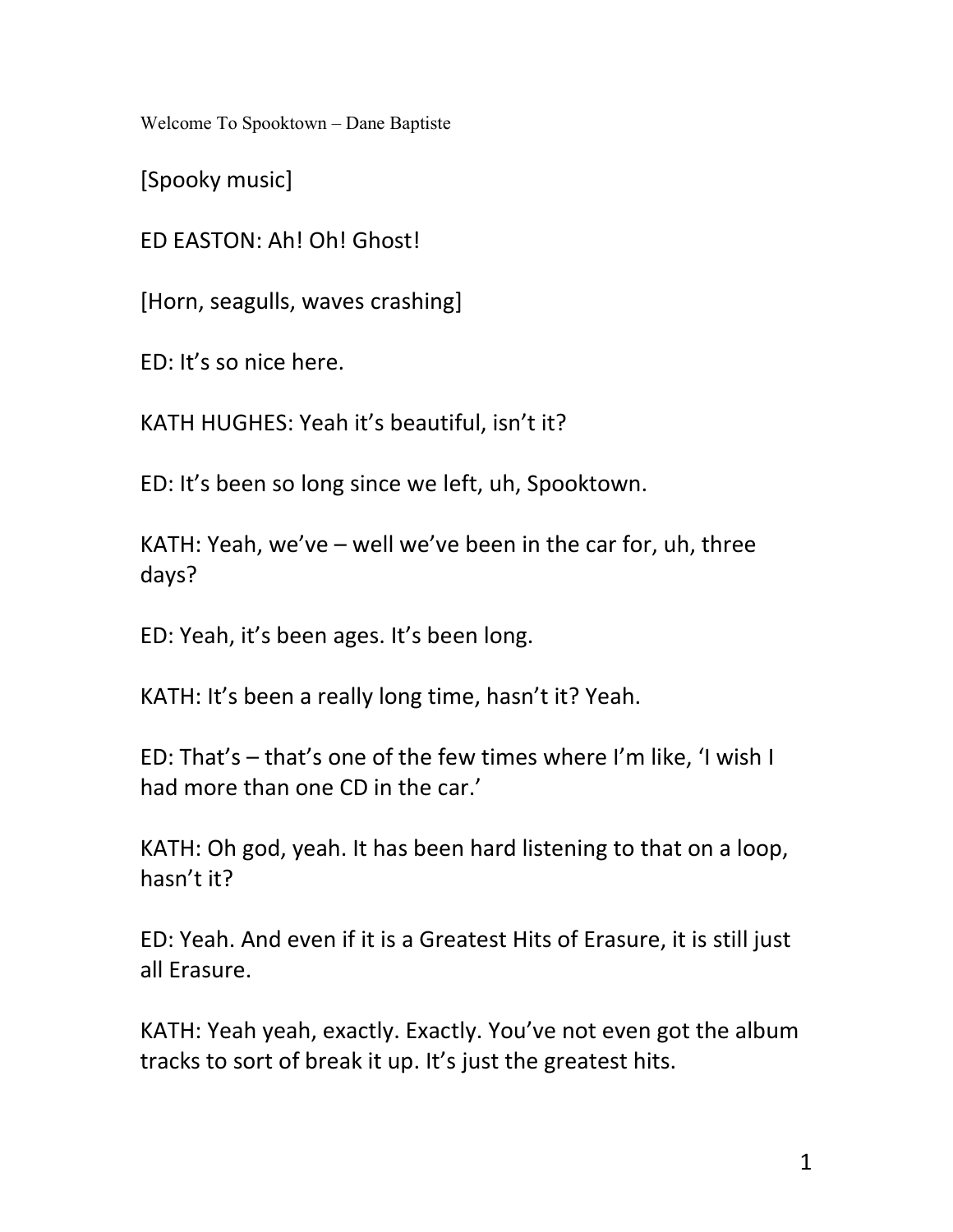ED: Yeah. Yeah. It's just really full-on Erasure.

KATH: Yeah.

ED: For three days.

KATH: Yeah.

ED: Oh, well six days because we've got to go back.

KATH: True, yeah. Maybe we should pick up –

ED: And I'm not not going to listen to Erasure, Kath.

KATH: Well I think we should maybe pick up an album or something like that if we've got time.

ED: I don't think we've got time. The – the boat leaves in an hour and a half.

KATH: An hour and a half? So we've only got an hour and a half with Dane?

ED: Yeah, so talk to him, have a chat with him, hopefully get something to eat because – nothing on the boat.

KATH: Well there probably is, but it's just – want to stay in the car, isn't it?

ED: Yeah.

KATH: Um, okay. Oh, uh, shit. Okay, we'd better go quickly then.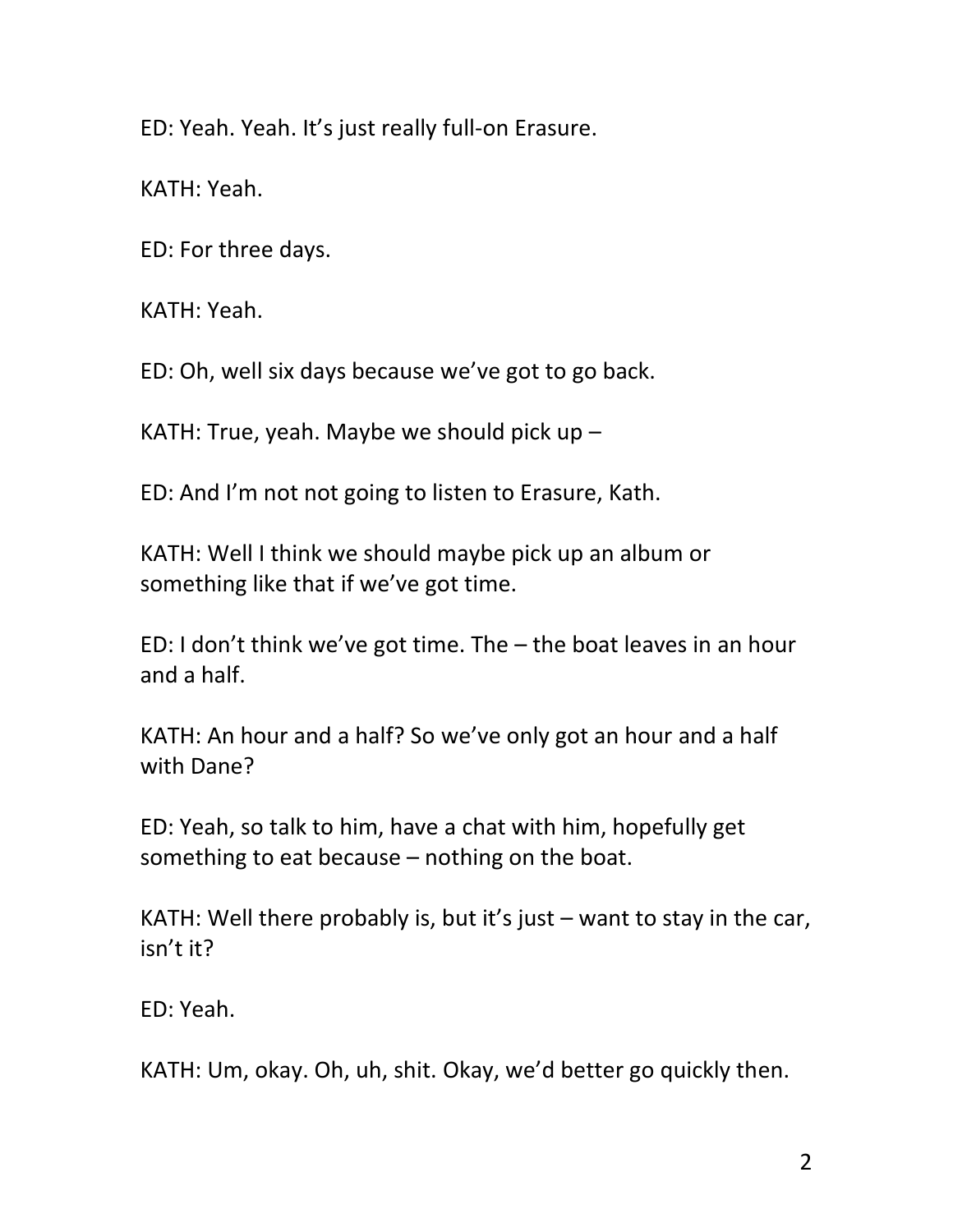ED: Yeah. Yeah yeah yeah.

KATH: Okay. Are we going down to the beach?

ED: Yeah yeah yeah, we're meeting him on the beach next to a cove? Cave.

KATH: Cove cave?

ED: Cove.

KATH: Cove.

ED: Cove cave? What a name.

[Both laugh]

ED: Welcome to cove cave.

KATH: Okay, we'd better get on then if we've only got an hour and a half.

ED: I was going to say, is it 'Era-sia' or 'Era-sure'? But I don't – it's fine. We don't have to –

KATH: We don't have time, we don't have time.

ED: I had something – I had something really important to say. That was it. How do you pronounce Erasure? It's very embarrassing. Have you had any – have you had any nightmares this week, Kath?

KATH: Yeah, really – really unsettling one. Um, I was in  $a -$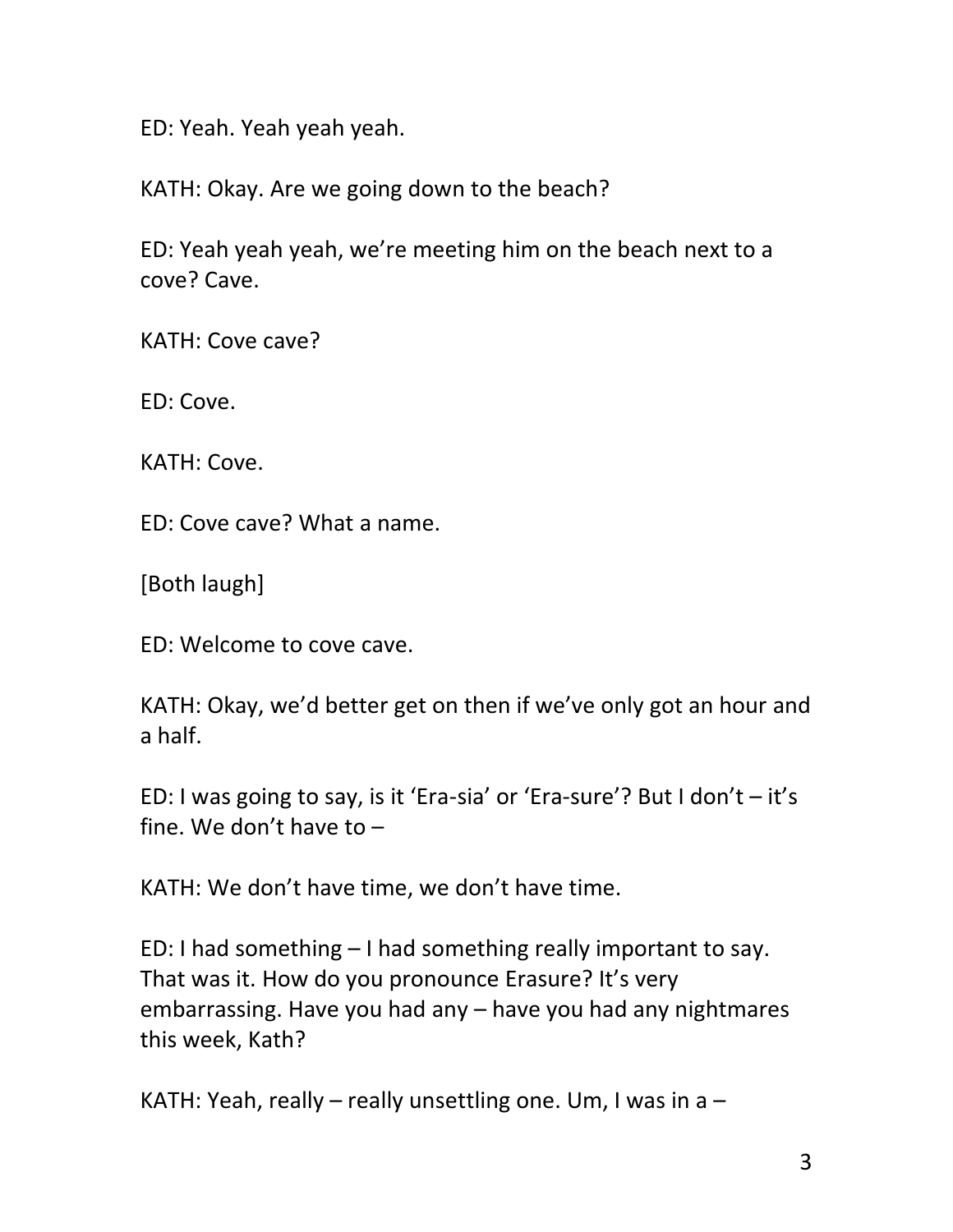ED: You seem to have a really bad one on the – on the –

KATH: Yeah. Yeah. It was, um, it was like I was in  $a - a$  house that was on fire. In a burning house. And there was this guy just stood there sort of pointing at me. It was really unsettling. Really unsettling.

ED: That's one of the weirdest things you can do, is point at someone.

KATH: Yeah, just pointing in this burning house. And I'm like, 'wow, okay.'

ED: Very, very rude.

KATH: Yeah, that's what I took from it. Really rude. Really rude. How about you, any nightmares?

ED: Uh, yeah. Pretty big one. My dog has cystitis.

KATH: Oh, get him some cranberry juice.

ED: And it's not from too much fucking. My dog's been d'ing hard. He's got himself cystitis. Uh, have I had a nightmare this week? Yes, Kath, my dog's been deep dicking.

[Both laugh]

ED: Enough said.

KATH: Yeah, that's um –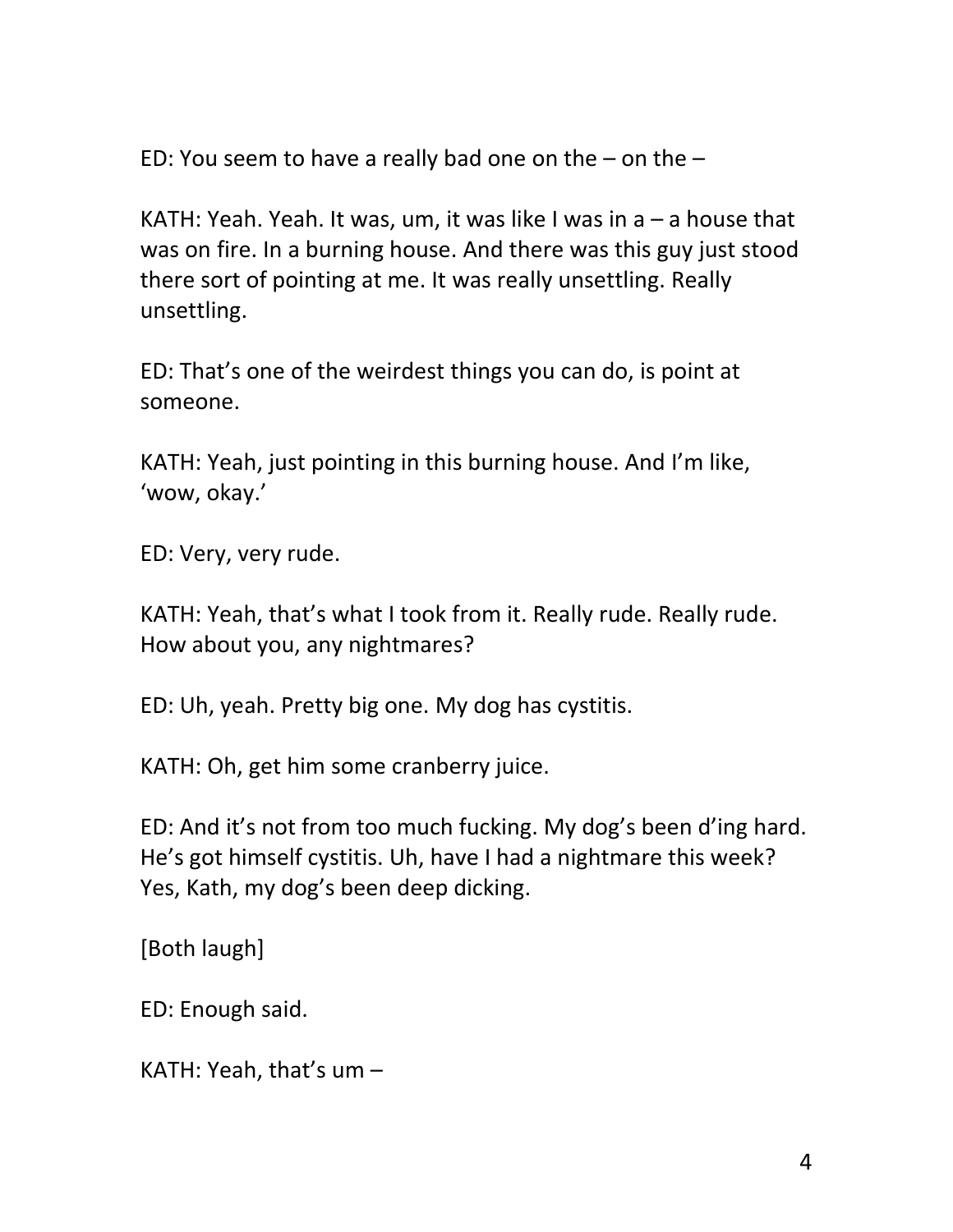ED: The vet's been very good about it. It's peaceful here, isn't it?

KATH: Yeah, it's lovely. Really lovely.

ED: What are these footsteps here on the beach? They must be Dane's.

KATH: Oh yeah, must be.

ED: Oh there he is. Dane!

[Spooky music]

KATH: Hey, Dane.

ED: Oh, there he is. Hello, Dane.

DANE BAPTISTE: Hey guys. Hey Ed. Hey Kath. How are you doing?

KATH: Not bad, thank you.

ED: Very good, thank you. This is – this is lovely. Thank you so much for inviting us here. It's so nice.

KATH: Nice change.

DANE: Thank you for coming along. Yeah, well, you know. There I was thinking I'd be skimming pebbles across the ocean by myself. But now you guys are here.

ED: Always really hard to skim stones across the ocean into another pond I find, but –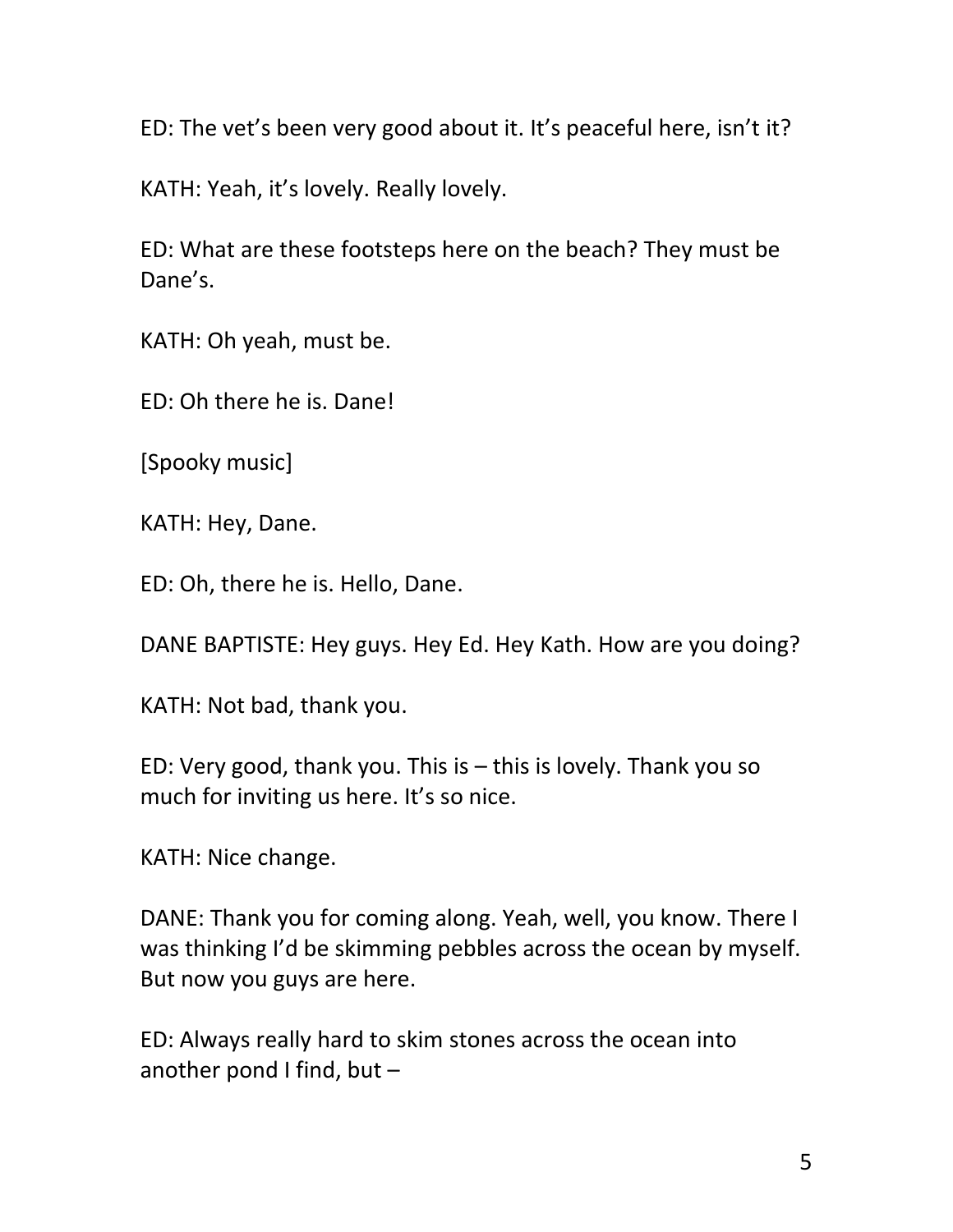DANE: Yeah, as I'm finding. It's not gone well until you guys have gotten here. This is a welcome distraction.

[All laugh]

ED: Just lobbing stones into the sea.

DANE: Just lobbing stones into the sea, disrupting all of the marine life. So I've  $-$  I'm glad you guys are here.

ED: Constant ones. Constantly just one splash. First question: how was your journey here?

DANE: My journey was pretty cool here, man. I mean the seas weren't particularly chopping. The weather, the sky stayed pretty clear. Yeah, nice and relaxed. I mean there's always that kind of eerie sense of foreboding you get when you come to a nice rural, beautiful island like Carriacou and you realise its legacy within colonialism and how much blood has been kind of spilled here and maybe it's washed up ashore. It's, uh –

ED: Yeah.

KATH: Oh.

DANE: Yeah, it gives a real – yeah, it gives a real subtext to that very vermilion sunset we're looking at.

ED: Yeah, it gives it an edge, doesn't it?

KATH: It does a little.

DANE: It really does.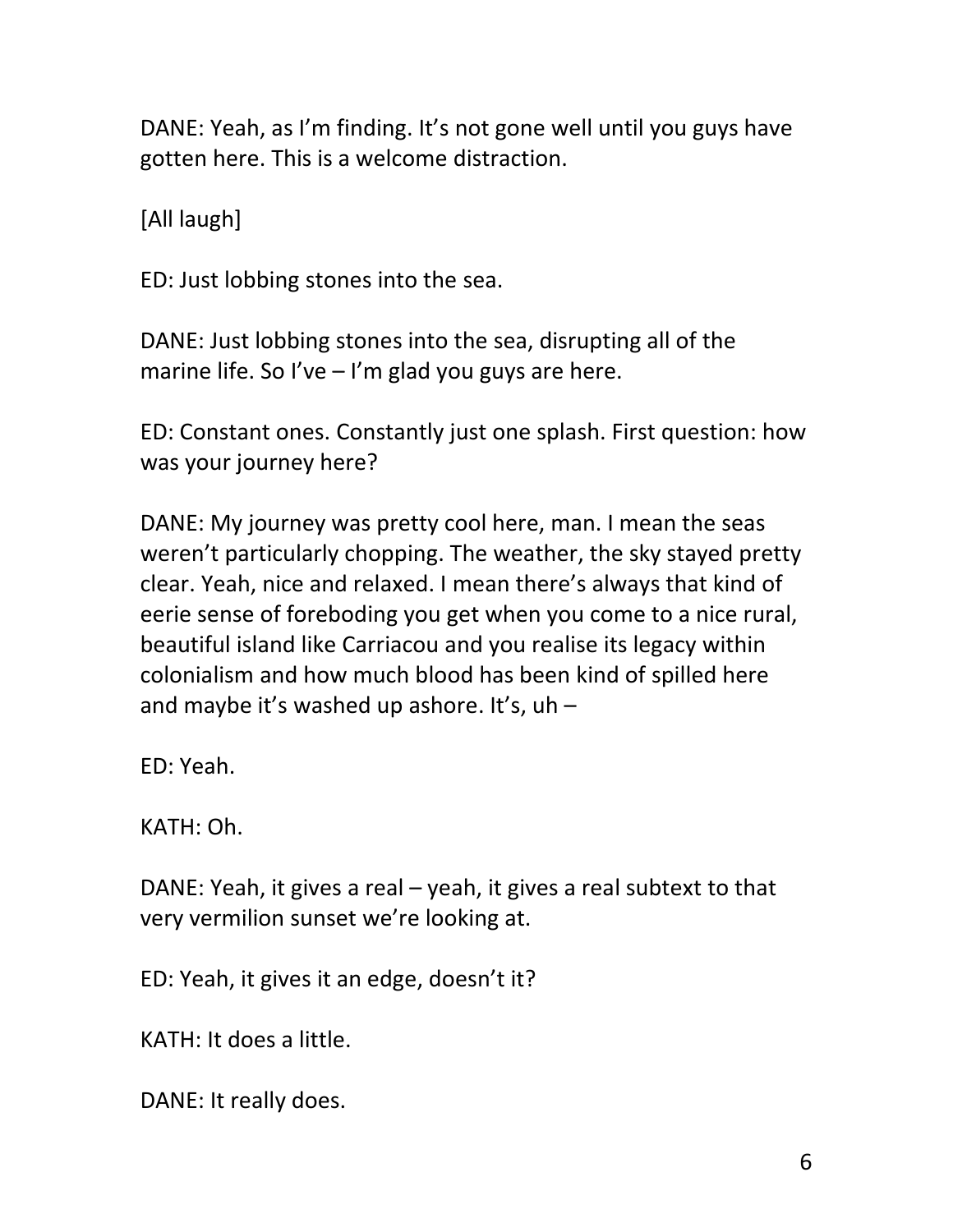KATH: Just a smidge, yeah.

ED: Definitely gives it an edge.

DANE: Yeah, 'red sky at night, just a smidge of atrocities.' That's what they say. They also say 'don't skim stones', but I'm a rebel, guys.

[All laugh]

KATH: You do what you want.

DANE: Yeah. You know when you do think about what's happened here previously, you would do what you want. Oh man. Crazy – crazy beach.

KATH: Looks nice now, though. That's – that's nice.

DANE: Yeah, it always looks nice. It always looks nice. It's always – always almost kind of deceiving in terms of how tranquil things are. When you think about what's taken place here, it's just so strange to see such tranquillity around this area. Anyway, want to skip stones, guys? Let's keep going.

ED: Yeah, oh thank you, yeah. I'd love to  $-$  I'd love to skip stones. Yeah, it's really – it's really nice to come here because we obviously – we sort of work in tandem with Spooktown council. And Spooktown is twinned with Carriacou. But obviously, as you know, Carriacou isn't – isn't twinned with Spooktown. It sort of only goes one way. Which is a sort of shame for us, but we get to come here every now and again and –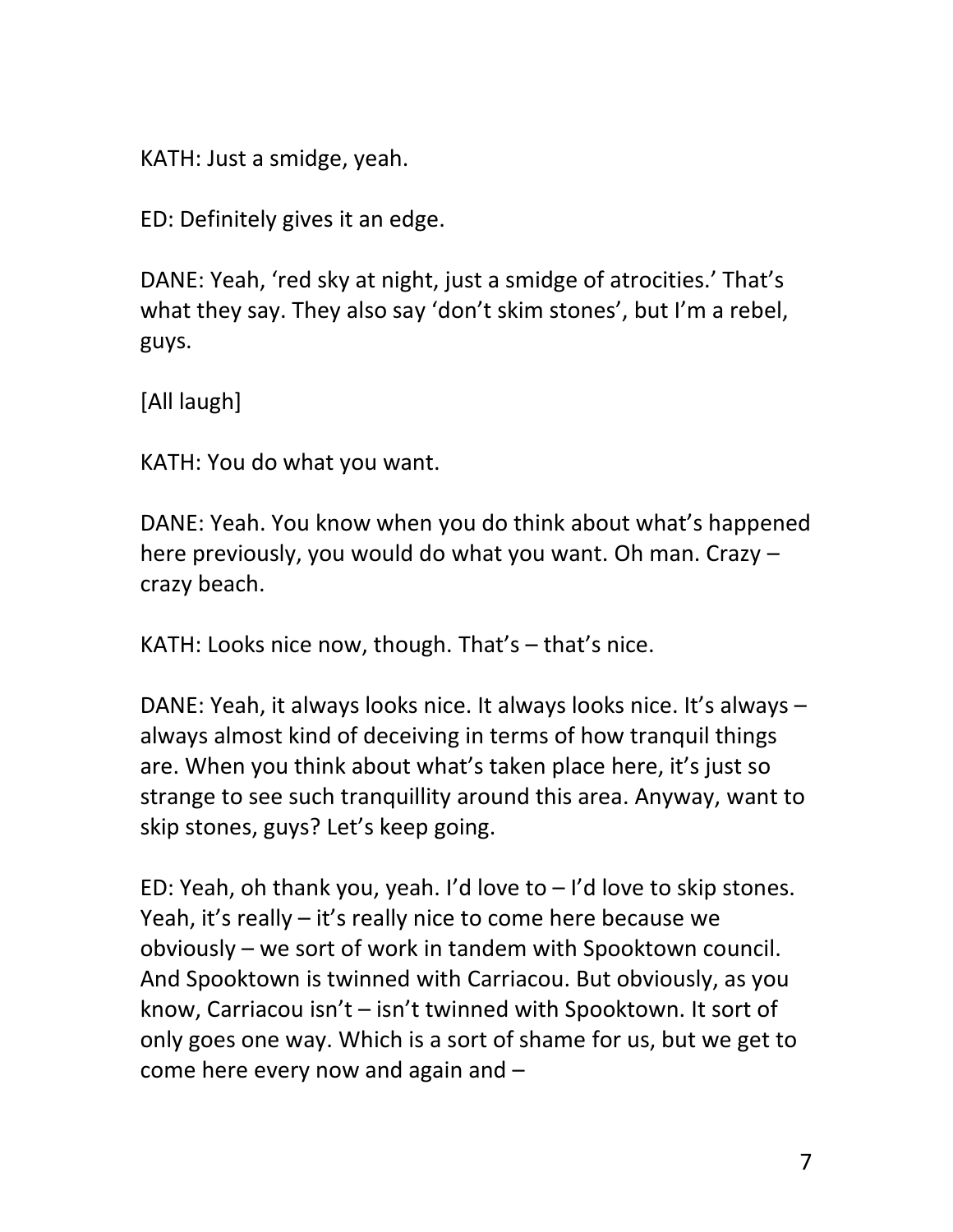KATH: Yeah.

ED: It's nice of you to invite us here to tell us  $a - a$  story. So thank you for that. We, uh, how did we get here again, Kath? How did you get here?

KATH: Uh, well, insisted on driving.

ED: Yeah.

KATH: Which took a long time, but it's – insisted on driving but obviously different methods, uh, within the car.

ED: Yeah.

KATH: Was the approach.

ED: So drove on the boat and then just kept the engine on on the boat.

KATH: Yeah yeah yeah.

ED: Yeah. Um –

KATH: Yeah.

ED: But we got here. We got here, which is good.

KATH: We got here. We got here.

ED: It's, uh, my second question for you, Dane, is how many – how many ghosts have you seen this week?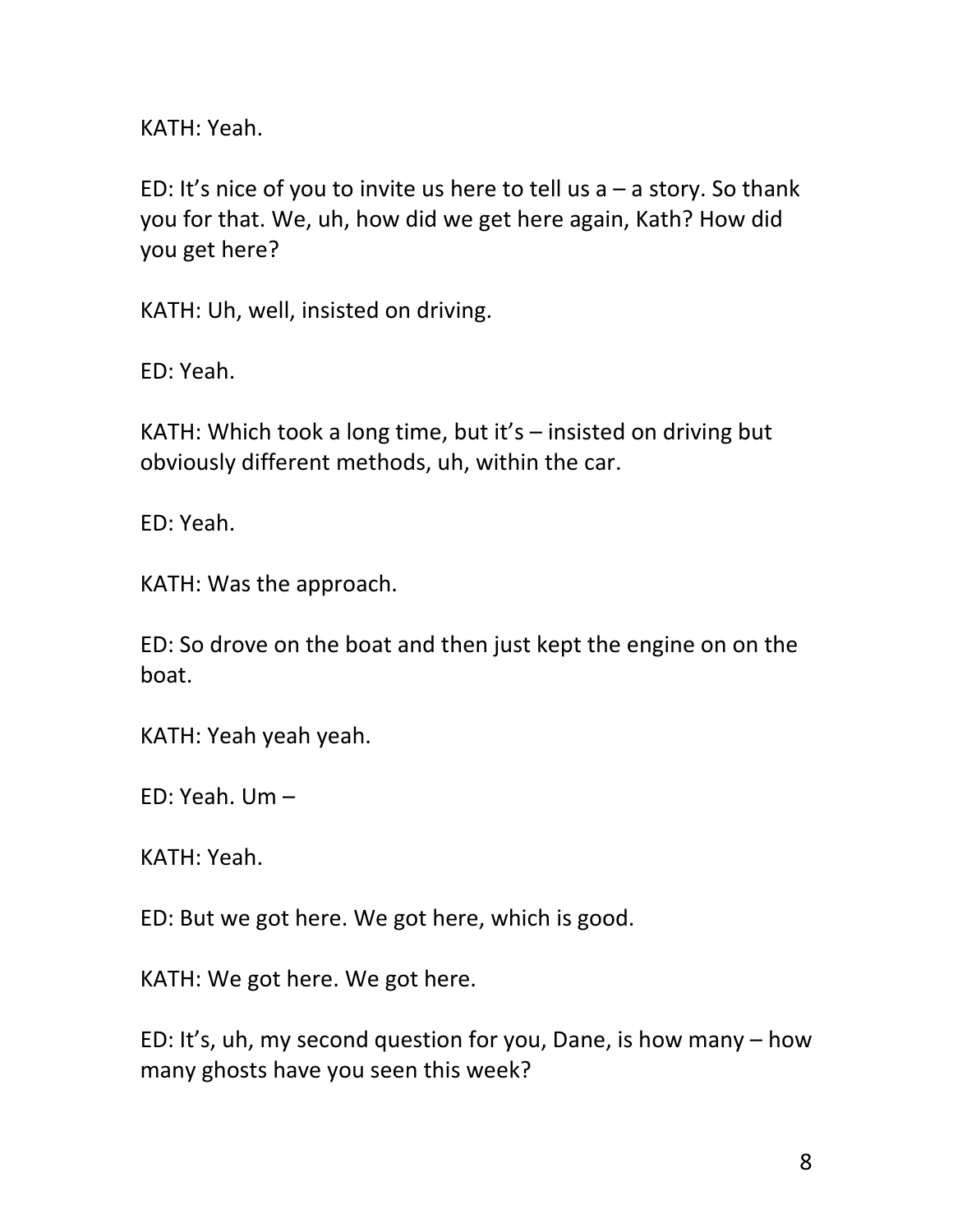DANE: I've seen two ghosts this week.

ED: Oh wow. Oh shit.

DANE: I'm very particular about what I define as a ghost, though.

ED: Uh huh, uh huh.

KATH: Okay.

DANE: Yeah, I mean I'm known for having very conservative views towards, uh, the ghosts. Uh, very much a nonbeliever in ectoplasm. I'm – and anti-ectoplasm to be fair. I just feel like there has been a large emphasis on a particular type of ghost. Either the Japanese well ghost or the Victorian ghost. And I just feel like, 'did no one with an Afro die? Ever? How come you never see any bald ghosts?'

KATH: That's a really good point.

DANE: You know how many people have been killed by chemotherapy? Several. But you never see bald ghosts.

ED: Yeah.

KATH: Yeah.

DANE: Does your hair return in the afterlife? If so, why does it continue to grow after you've died?

KATH: Oh my god, you've really thought about this. You've just blown my mind.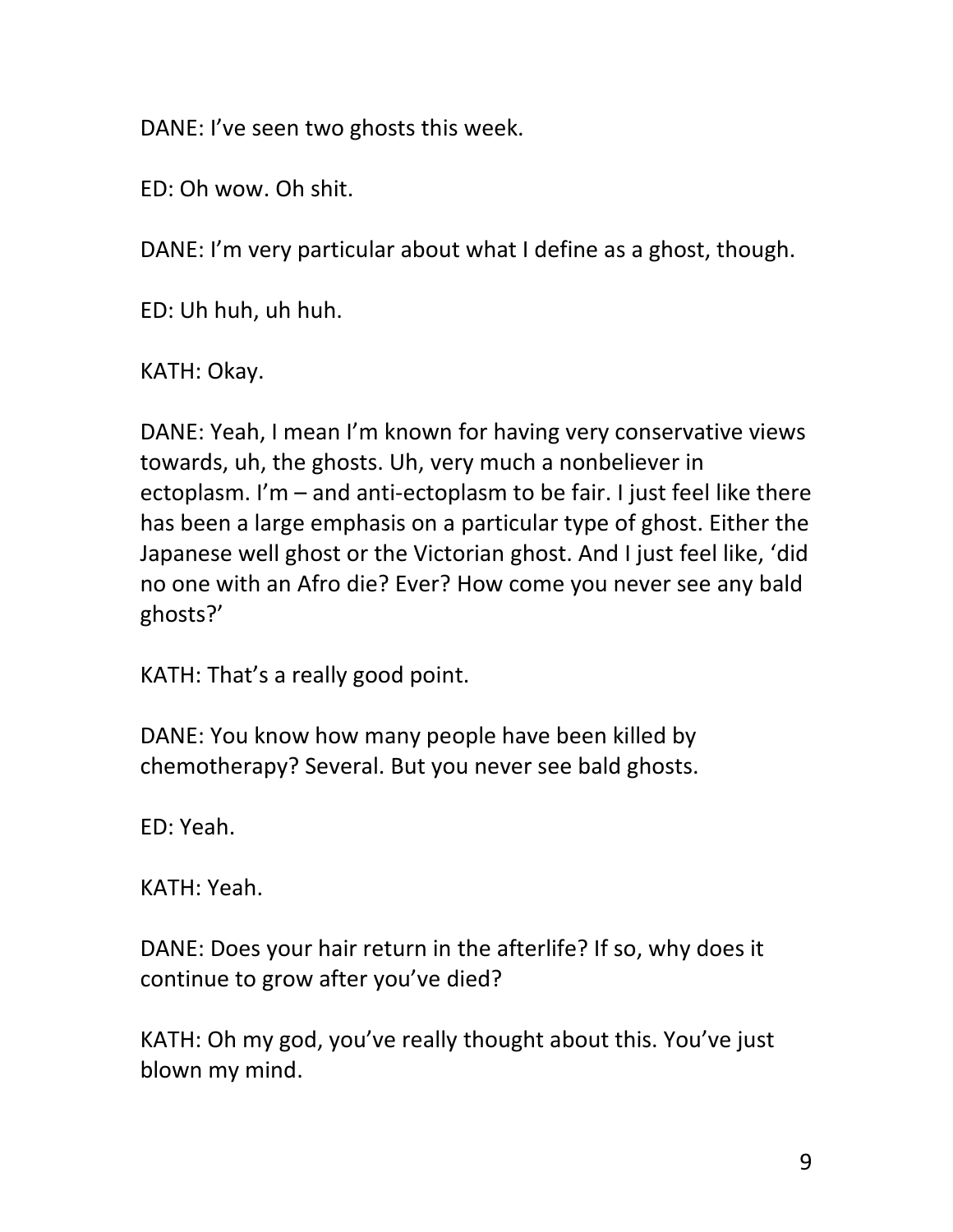ED: Wow. Wow.

DANE: You can't come to an island like Carriacou and be on a beach like this without being extremely pensive about the afterlife, as I'm sure you guys know.

KATH: Yeah.

DANE: That's why we are partnered. That's why we're partnered with Spooktown.

KATH: Yeah.

DANE: And then several parts of supernatural diplomacy mean that we can't be twinned back with you.

ED: That's  $-$  I'm genuinely  $-$  I'm genuinely trying to  $-$  I'm genuinely trying to think of another type of ghost that isn't a Japanese well ghost or a Victorian ghost and I can't – I can't think of one.

KATH: You're right, there isn't. Yeah.

ED: Pirate ghost, I guess. I guess pirate ghost is the closest I can think of, but I feel like that comes under Victorian ghost, really.

DANE: And a pirate ghost is cool, but then it's like, does no one else die at sea?

ED: Yeah.

KATH: Yeah.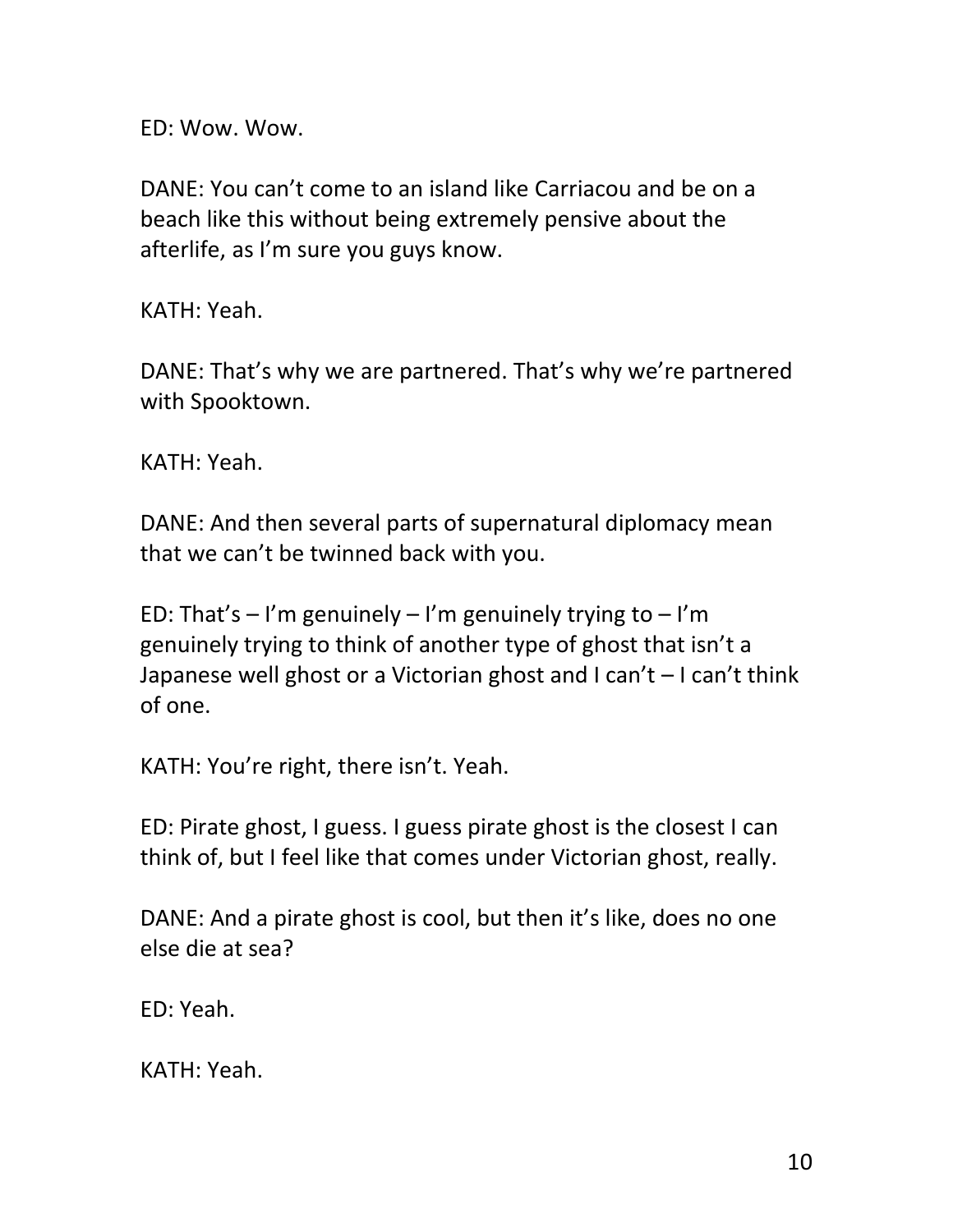ED: Loads of people, yeah.

DANE: There's very few naval ghosts. And then 'Pirates of the Caribbean' taught me that – are they pirate ghosts or do they just become, uh, petrified in shells and corals like Will Turner that time?

ED: Yeah.

KATH: Oh yeah. Yeah.

[All laugh]

DANE: I will say that I've never seen – I never see a ghost in a mini-skirt. Like you never see a ghost dressed like Twiggy. Where are those ghosts?

ED: Yeah. Yeah, the 60s ghosts, the 70s ghosts.

KATH: Yeah.

DANE: What about the 80s ghosts? There must be like loads of like coke overdosed ghosts. But how come you never see like – no ghosts with like an empty septum. And they're just like, 'ahh!' It's like, 'where's his nose?' Wouldn't that be funny? Like what happens if they're like in large skyscrapers and stuff and like people are like, 'can you hear that? If you're quiet enough you can still hear them wrecking it up.' [ghost sounds] [sniffs] [snaps fingers, imitates high ghost] 'God damn, god damn.'

ED: Sold another stock ghost.

DANE: 'You guys like to party? Just be cool.'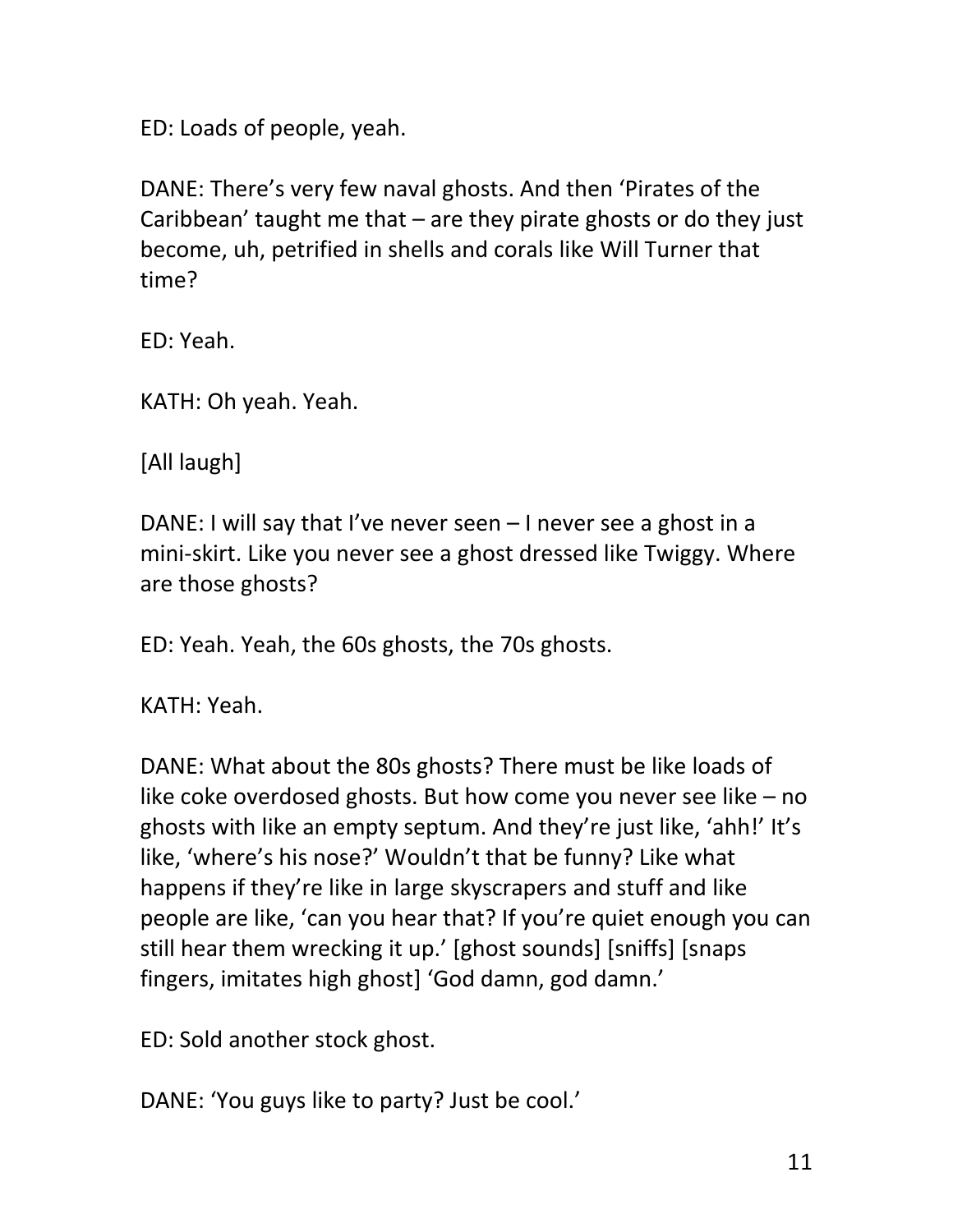KATH: Maybe people do see those ghosts but they don't realise they're ghosts. Maybe they're just like, 'who's this cool guy?' Maybe that's what's going on.

DANE: That's true, like –

ED: 'He looks like he's from the fucking 80s.' It is just an 80s ghost.

DANE: That could happen as well. It's like the executive was found with like five grams of coke. 'I didn't do it by myself! All the ghosts were there!'

[All laugh]

DANE: I mean people like – in Spooktown, like while this may be true, the fact that you are coked off your faces makes it very hard to believe your allegations. 'I didn't do it! They were there. Jimi Hendrix was as well. Michael Jackson was in the corner.'

ED: We had a big chat about animal ghosts. It's like you get only dogs. You don't get like goose ghosts.

DANE: Mosquito ghosts. How – those would be the worst thing ever.

KATH: That would be awful, wouldn't it?

DANE: Mosquito ghosts would be the worst thing ever. Or ghost wasps.

ED: Yeah.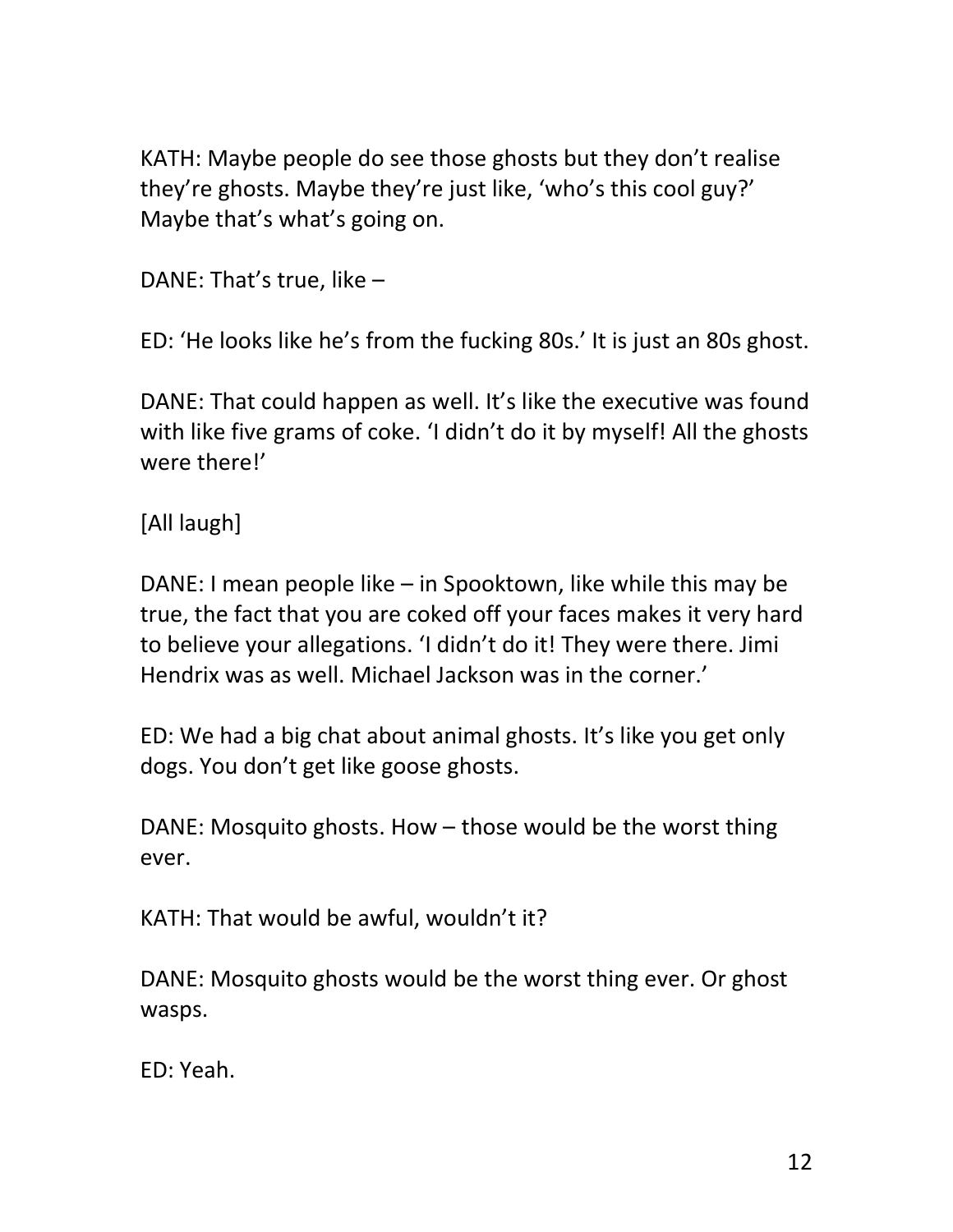KATH: Yeah.

ED: Because mosquito ghosts could get through the nets.

KATH: Yeah.

DANE: Oh my god, how scary is that? What's – but then I suppose they can only drink like ghost blood, which I think is kind of like self-defeating in their case. So like, 'we're through! Ah, shit.'

KATH: 'Oh man.'

ED: So two ghosts this week. Wonderful.

KATH: In conclusion, just two ghosts this week. Yeah, yeah, I forgot we were still on that question.

DANE: What I love about the representatives of the – of the Spooktown council is that you hear things and you listen. And you keep on persevering.

[Spooky music]

[Water splashing]

ED: So my – my final question, Dane, and then Kath's got a question – my final question is, what is the scariest thing that's ever happened to you?

DANE: Good one, um –

ED: Spookiest, I should say. I need to change that.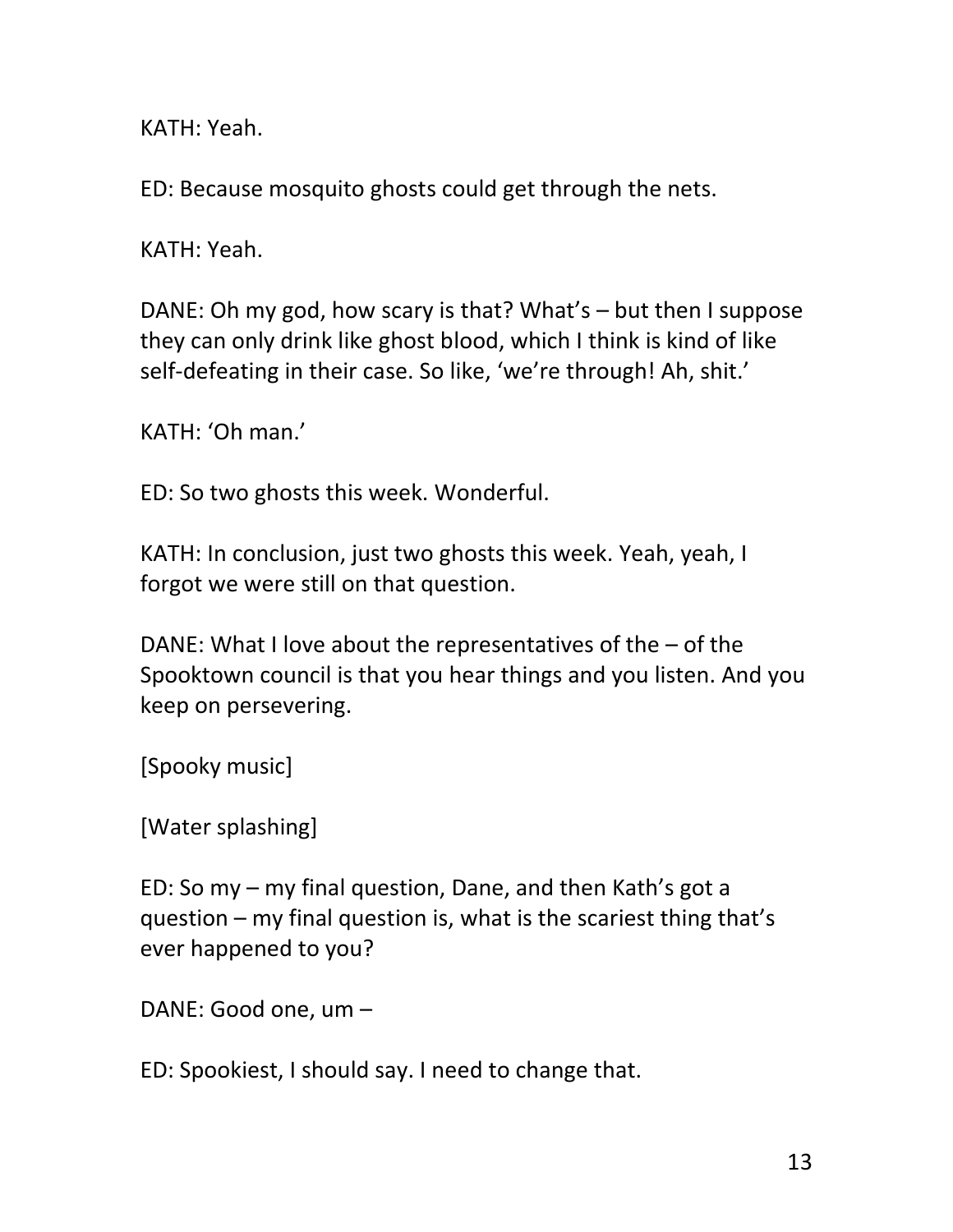DANE: The spookiest thing that's happened to me of recent times is I, uh, went to do a gig in Ascot and had to use quite a dingy toilet. I have, uh, everyone has nerves in one form or another when it comes to performing live comedy. Uh, I tend to  $-$  my body tends to cleanse itself, for lack of a better expression, before a show. That's how it generally works out. And I had to use a rather dingy toilet, which involves me having to put my foot on the door. What – like I am  $a - l'm$  very liberal when it comes to like, uh, drug use. But if your drug use is causing people to have to take bolts and locks off your doors, I've got to prop my foot against the toilet door –

KATH: Oh man.

DANE: Do less drugs. That's my PSA.

ED: Yeah.

KATH: Yeah.

DANE: I digress. So –

ED: Use less drugs so Dane can shit in peace.

KATH: Put that on a t-shirt.

DANE: And then it – there was a very old cobweb with an equally old spider, uh, behind the cistern.

KATH: Oh, behind it, so you couldn't see it when you were sat there.

DANE: I couldn't, no. I was just sat there –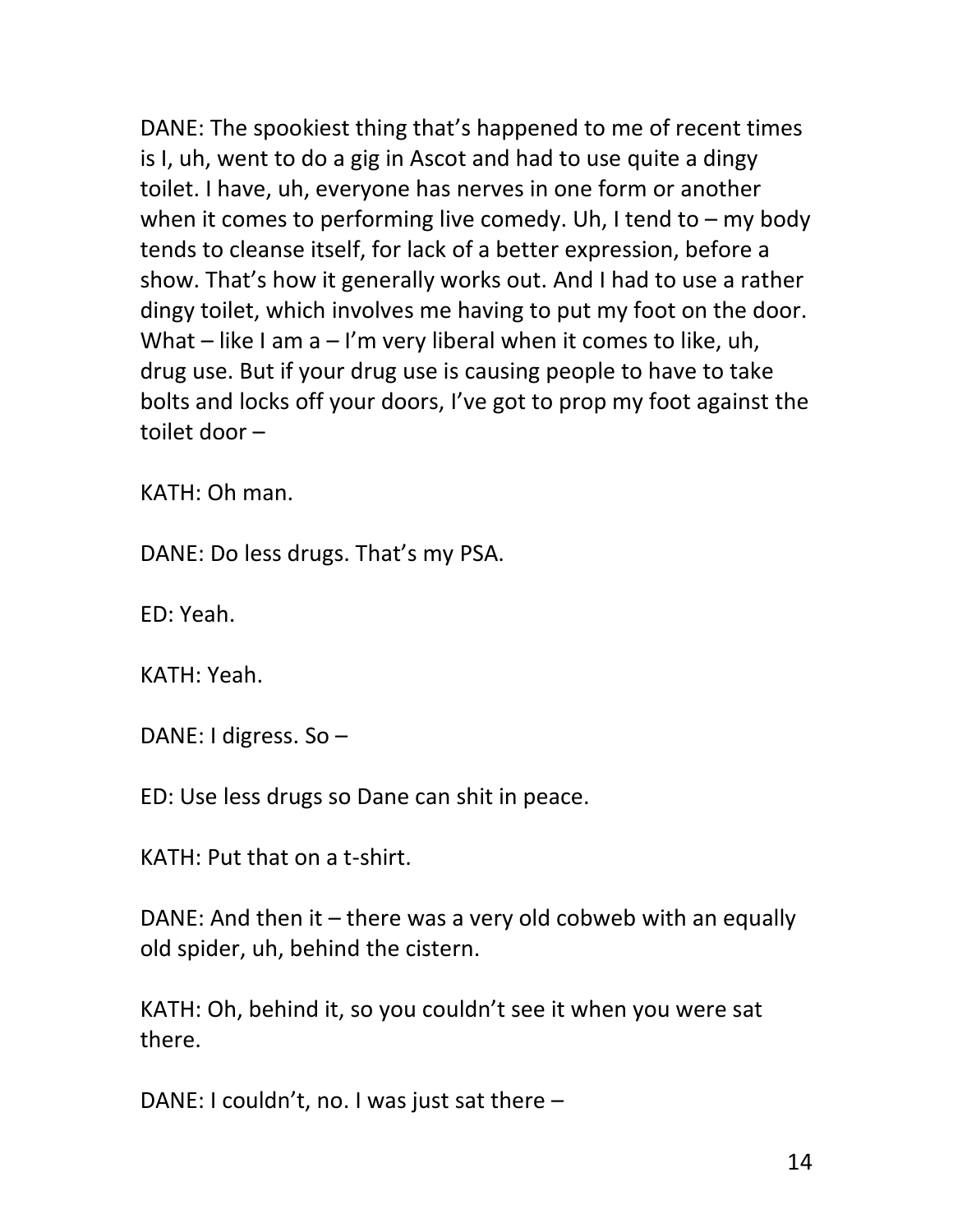KATH: That's the worst. You don't know what it's doing there.

DANE: But then, you know, then you're in the act and you can't remove yourself. And then I look back again and the spider had disappeared.

KATH: No.

ED: Fuck. Genuinely fuck that.

DANE: And I felt – yeah. And then I spent the rest of my time wondering, 'am I going to do a Jeff Goldblum at some point?' Where, you know, I'm going to fart one day and my caboose is going to fall off. Well that's the thing about films. It's like, you know, Spiderman is kind of like – he does get the powers of a spider and the strength and agility. And then The Fly was like, 'your DNA has been combined and now you're going to be rotting from the inside out.' And I feel like, you know –

KATH: Yeah, The Fly is brutal.

DANE: Yeah, The Fly is brutal. And so if they – if you take in that logic – and applying that to my spider encounter, it's very very scary, you know?

KATH: I, uh, hate that with all my heart.

ED: Kath, do you have a question for Dane before we listen to his wonderful story, please?

KATH: Oh yeah. I've thoroughly enjoyed all these answers.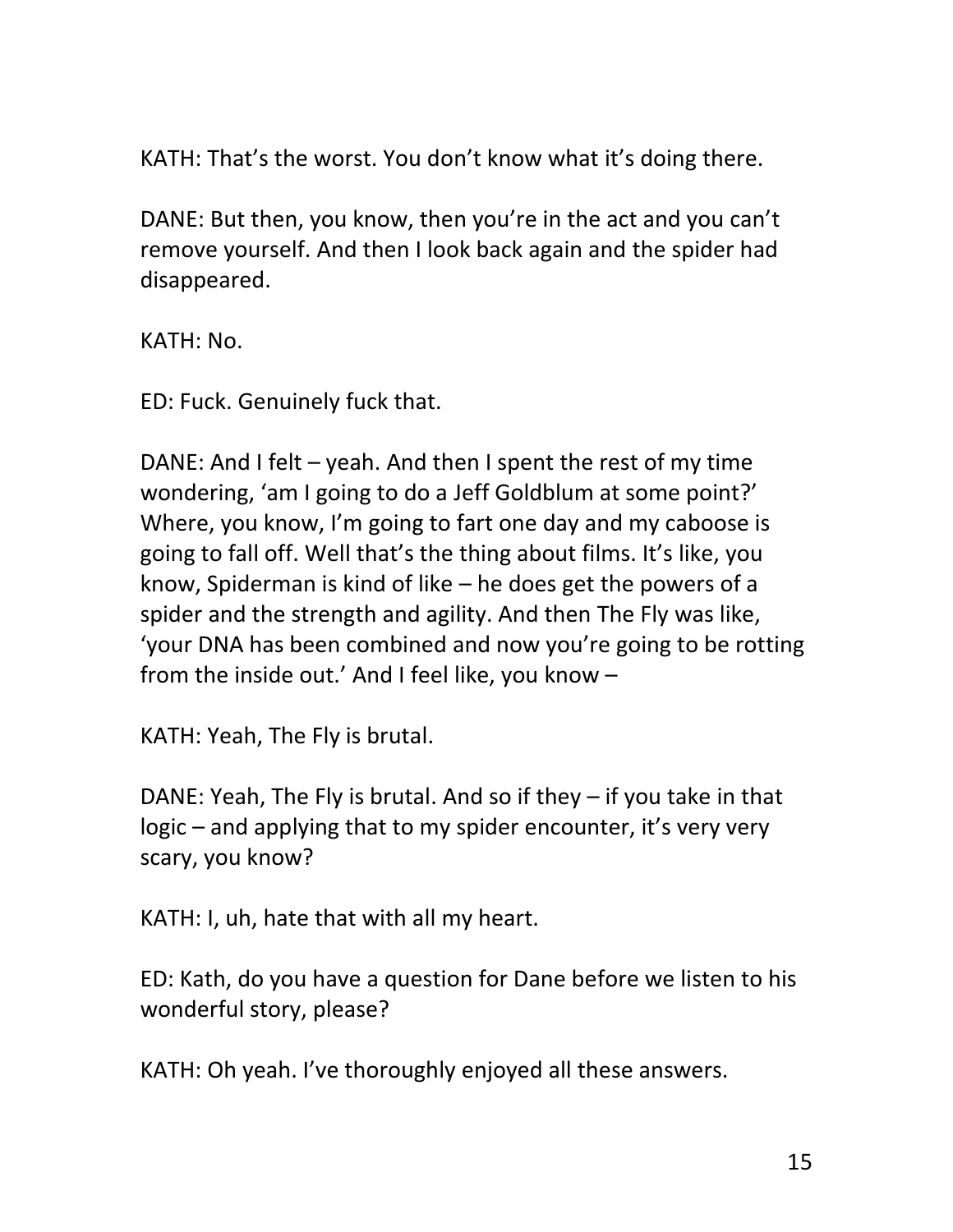ED: Yeah.

KATH: Right, Dane. Mystic Meg, Russell Grant, Derek Acorah. Shag, marry, kill.

DANE: I feel like I'm in a – I'll probably shag Derek Acorah.

KATH: Yeah? Straight in there, okay.

DANE: Not going to be his first ghost orgy, I'll tell you that much. Do you ever think about that? That you could be walking into a museum or like a stately home and there could be a big old sticky ghost orgy going on?

KATH: I genuinely never think that.

 $ED: I - I$  always think that.

DANE: Syphilis was a big deal back in the day, Kath.

KATH: Yeah.

DANE: Now before – prior to cures being found for said STDs, these could've been life sentences for people. When they pass away, you know, they're still horny. They've got unfinished business. Unfinished sexy business. So –

KATH: Yeah. I mean –

ED: You should do, uh, you should do tours of stately homes.

KATH: Yes.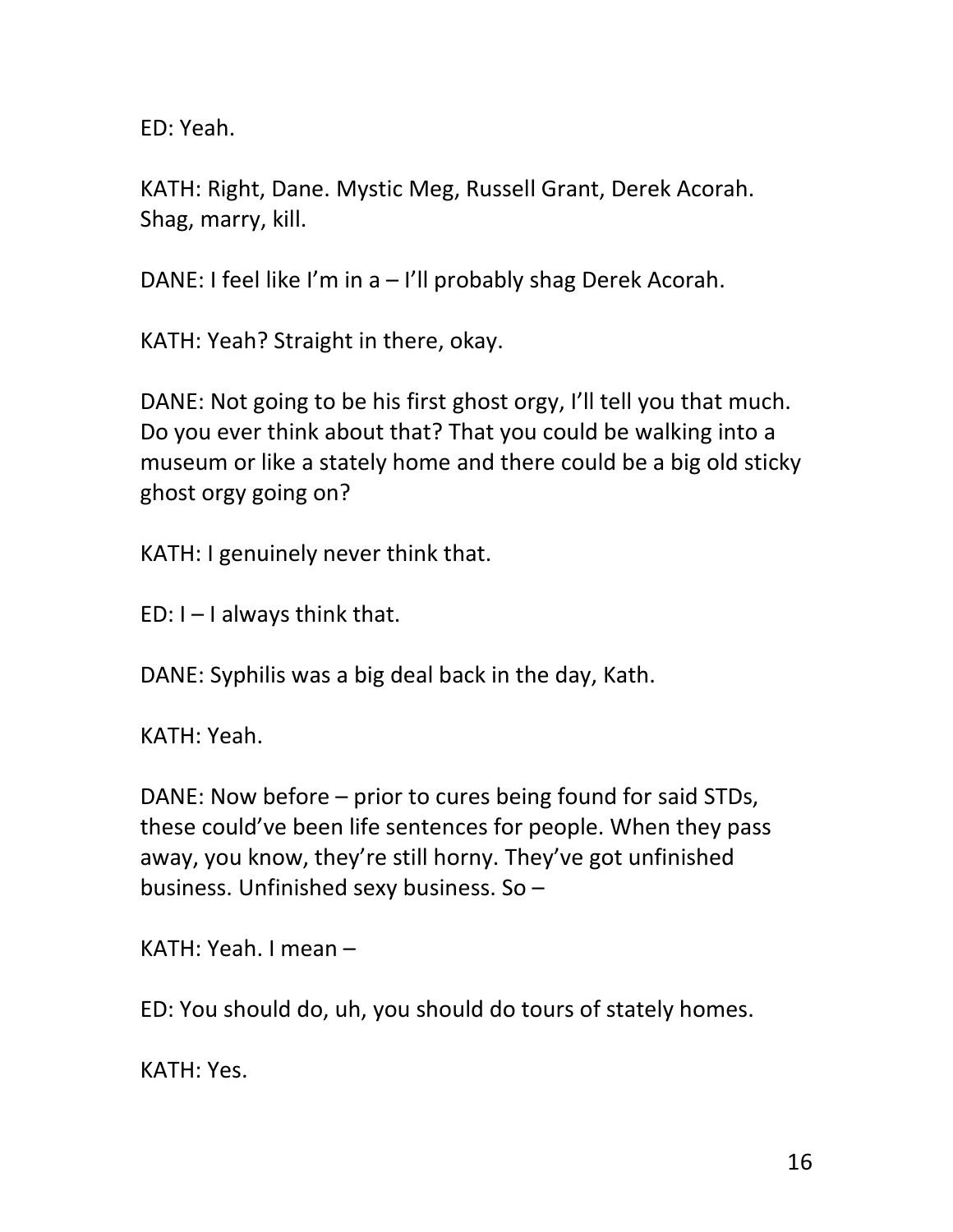DANE: 'Watch out. Spunk all over here. Ugh, sticky over there.'

KATH: Walk around with a black light.

ED: 'Watch out for the spunk.'

[All laugh]

ED: I would  $-$  I would genuinely go on a ghost tour that you  $-$  you fronted. A sex ghost tour.

DANE: Horny ghost tour in Amsterdam. You're just taking people by bus. Red light – windows in the red light district, 'you can see one of the greatest prostitutes that lived here.' 'Sir, that's just a window.' 'Oh, let's keep going.'

ED: Great, so shag Derek.

DANE: Shag Derek. Marry Meg.

KATH: Marry Meg. Nice, okay.

DANE: Yeah. And, uh, I guess kill the other one.

KATH: Russell. 'Kill the other one', yeah.

DANE: Kill the last – kill the last mystic.

KATH: Yeah.

DANE: And steal his powers.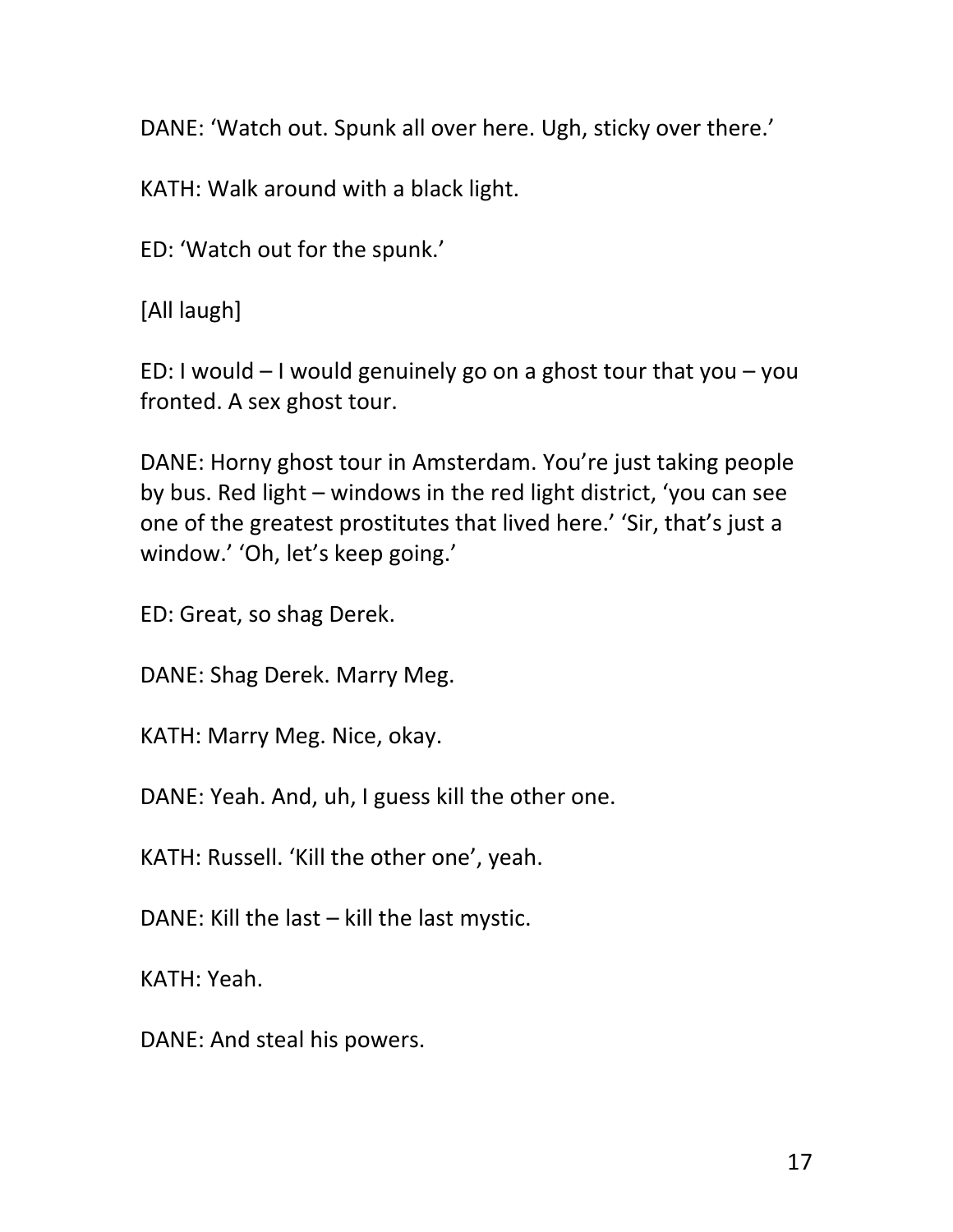ED: That sounds like a young – young adult book. 'Kill the last mystic.'

KATH: Yeah.

DANE: Yeah. 'See you at the ghost orgy.' [evil laugh]

ED: Marry Meg, yeah.

KATH: Yeah she seems like a nice lady, doesn't she?

DANE: Was it Russell, the last one? Was he the last one?

KATH: Russell Grant, yeah. You killed Russell Grant, yeah.

DANE: Yeah, Russell Grant. Oh man. I don't know. I feel like –

KATH: Yeah, it's  $-$  you've got to make the decision though, isn't it?  $So -$ 

DANE: It's a tough decision to make.

KATH: It is.

DANE: And to be fair, he'd have seen it coming so he'll be alright.

KATH: Yeah, you're right actually.

ED: Yeah, true.

DANE: That's the thing when – that's the thing when you're killing and shagging psychics, they can't act surprised.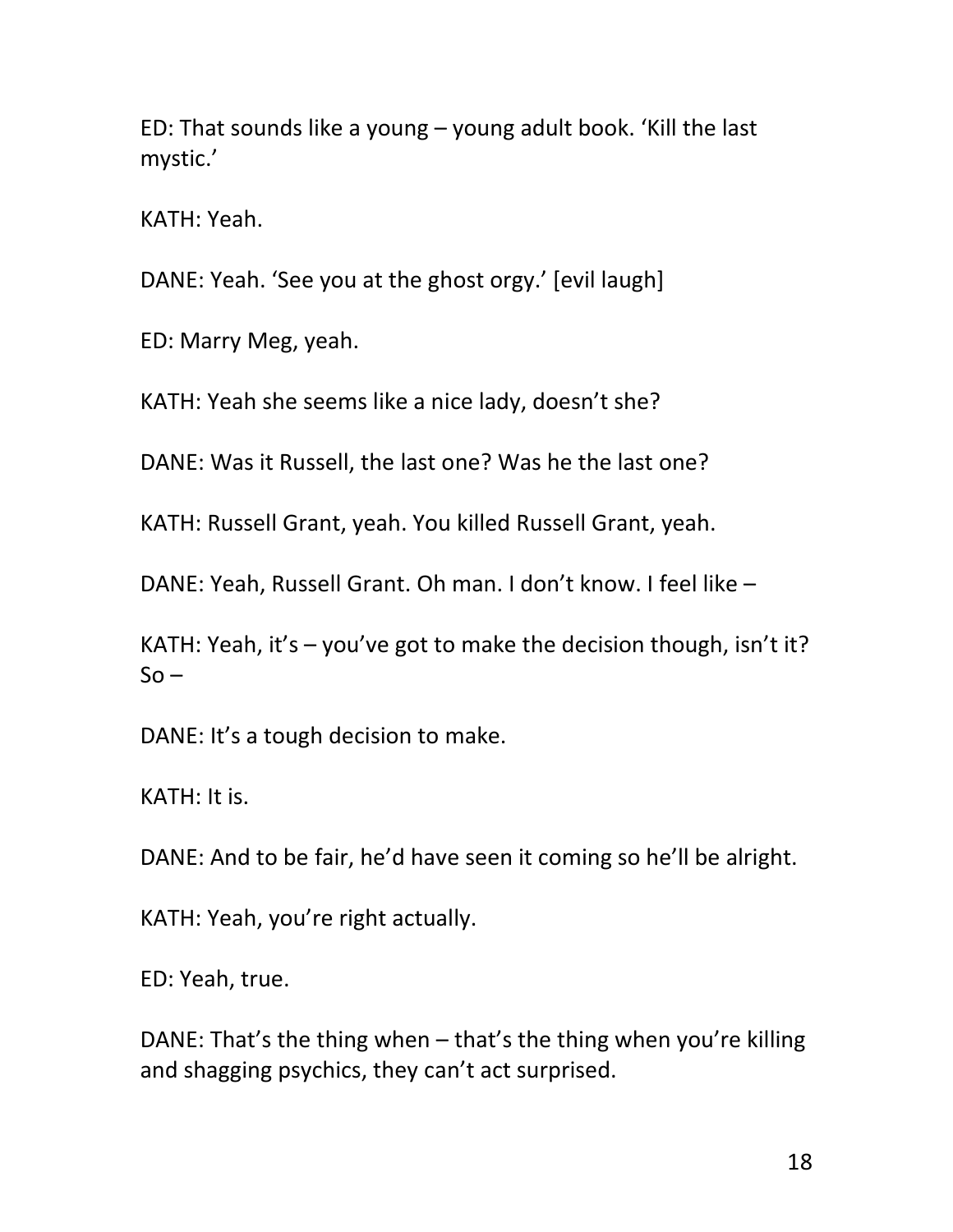KATH: Yeah, well I'd hope the one that you're shagging wasn't being surprised. Um, but yeah.

DANE: Exactly. And I love the idea of being married to Meg and fucking up and she's like, 'why are you like this?' 'You knew who I was when you married me, Meg.'

KATH: Yeah, really good point.

ED: Yeah, yeah.

KATH: Yeah.

DANE: 'At least on a daily basis.'

[All laugh]

[Spooky music]

ED: Wonderful. Right, so we are here on this lovely beach.

KATH: Yeah, with a dark history.

ED: It's very nice. Thank you so much for inviting us to Carriacou. Never been before.

DANE: I haven't been for a while and you'll understand why.

KATH: Oh, okay.

ED: Oh yes. That kind of forebodance now. You have a story about this place, would you like to tell us it please?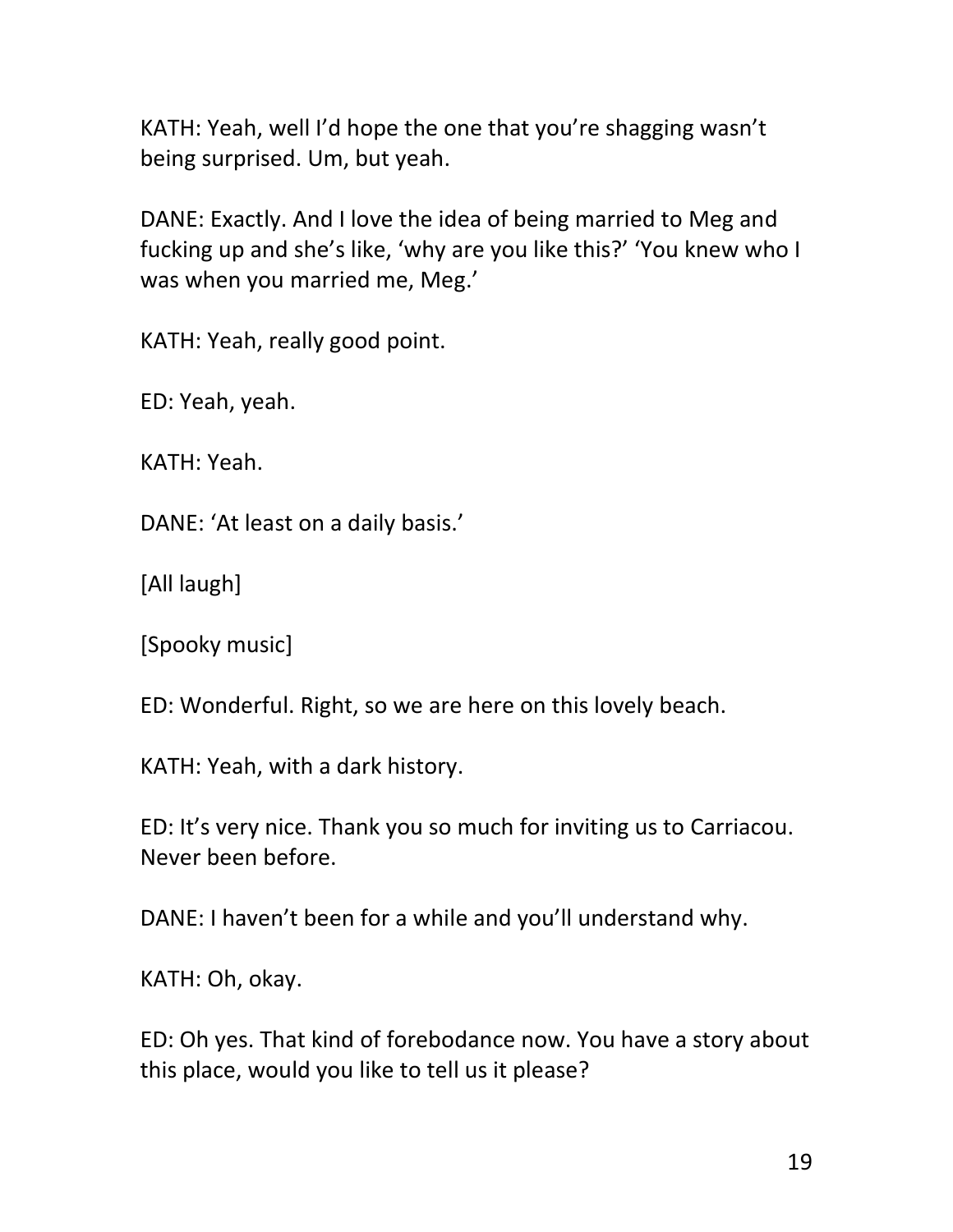DANE: Yeah, I mean the funny thing is – you guys ever heard of this prayer called 'footprints'?

ED: No.

KATH: Footprints? No.

[Steel drums playing]

DANE: It's very – it's like a very famous Caribbean maxim, which is about someone walking on the beach and seeing footprints alongside them and having a very pensive conversation with god.

ED: Oh yeah.

DANE: And god being like, 'I am the footprints the whole time, not walking alongside you but carrying you through life.' Uh, so it's very endearing and nice to imagine that, you know, there's always someone walking over you in the quantum of your solace. I wish I could say that Carriacou is a beach where only the blessed leave their footprints, uh, but it's not always the case. But then that being said, man, woman, child, god, demon alike are all free to walk the earth. That's what happened when god cast down the morning star in the first place. That being said, let's imagine it is morning.

[rooster crows] Carriacou is actually a small, rural island off the coast of Grenada. There's lush vegetation and it always gives me a kind of rustic feeling of tradition when I come here. Problem is that in  $a - it's$  not the most developed part of the world, uh, so far as infrastructure. And when night falls, [owl sounds] it can become very, very dark. [crickets] So what people tend to do is make sure they light lanterns and candles. Because if the moon's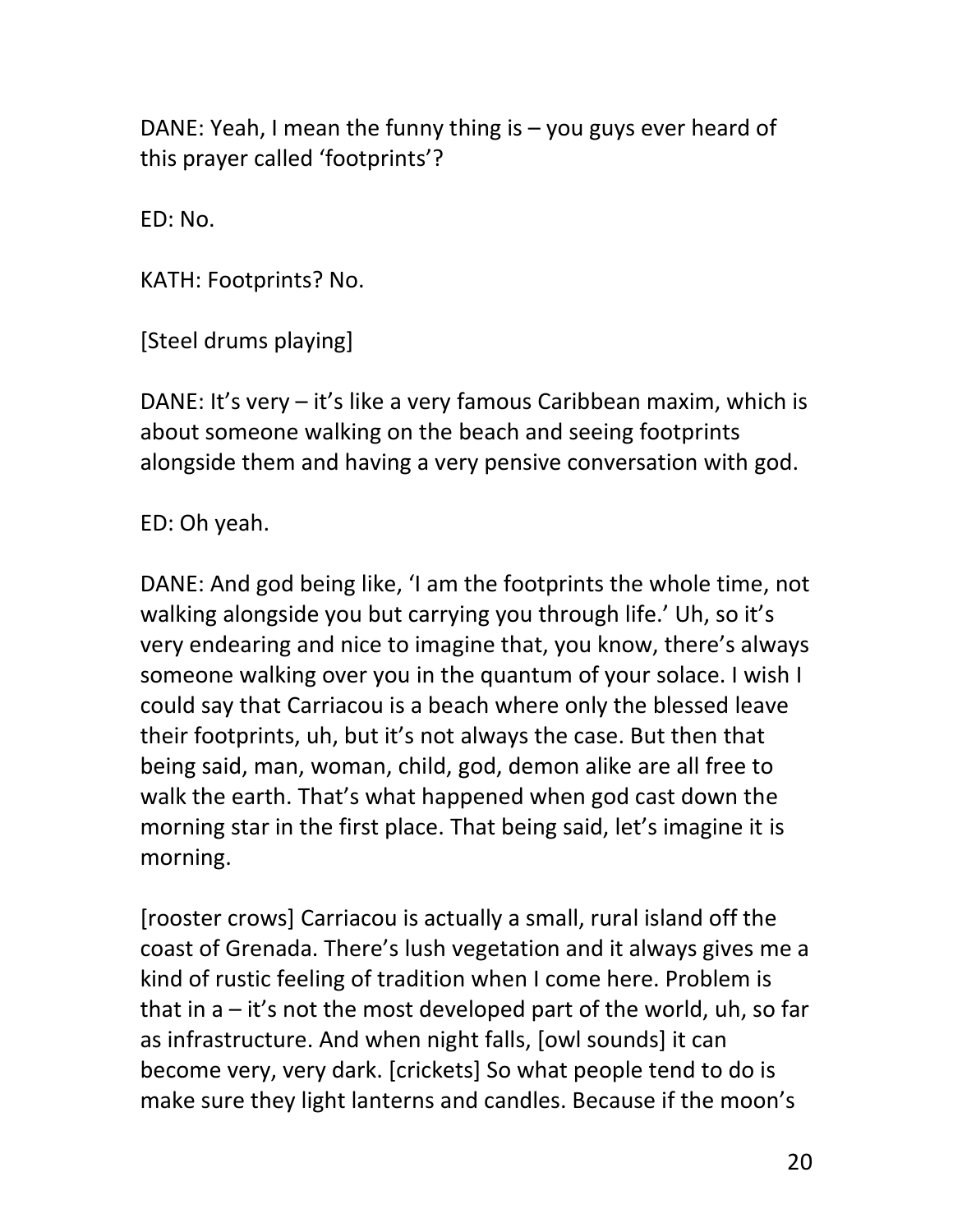not out you can't see anything. And there's a very small part – so there's a place called Mount Royal, which is a mountain. It's like northern Carriacou. Carriacou's such a small place you can walk around in a day. But everyone knows Mount Royal. And I remember one night my grandmother was telling me about a friend of hers that used to live up there, who was with her family. It was roundabout what's called All Saints Day, which is a day that happens after Halloween and is a festival where we honour those who have passed on to the other side. Anywho, three days after All Saints Day – [crickets and owl sounds stop] do you need to know the names of the people involved in this story? I kind of want to  $-$ 

KATH: If you want to, you know, keep them private that's okay. It's up to you.

DANE: Okay, that's fine. Google it and stuff, but let's just say, um, we'll say they're the Browns for the sake of this story. Because like I haven't been able to check with all the sources how comfortable they are with me telling this story.

[crickets and owl sounds, chatter] But the Browns are having dinner on the porch of their home one night. And it was a particularly dark night. Um, now the Browns consist of a wonderful family: Jeffrey Brown is the patriarch of this family, [man saying, 'hello'] his wife, Shirley, [woman saying, 'hello'] and their daughters, Cindy and Donna. Uh, now they were having dinner and they noticed a dark figure walking on the horizon. And it was a very dark night, so they were very surprised that they were even able to pick this guy out. But being a small island, and we all try to help everybody out, our friend Jeffrey calls out to this figure to find out where they are, where they're going and if they're relatively safe. He beckons this character over, who very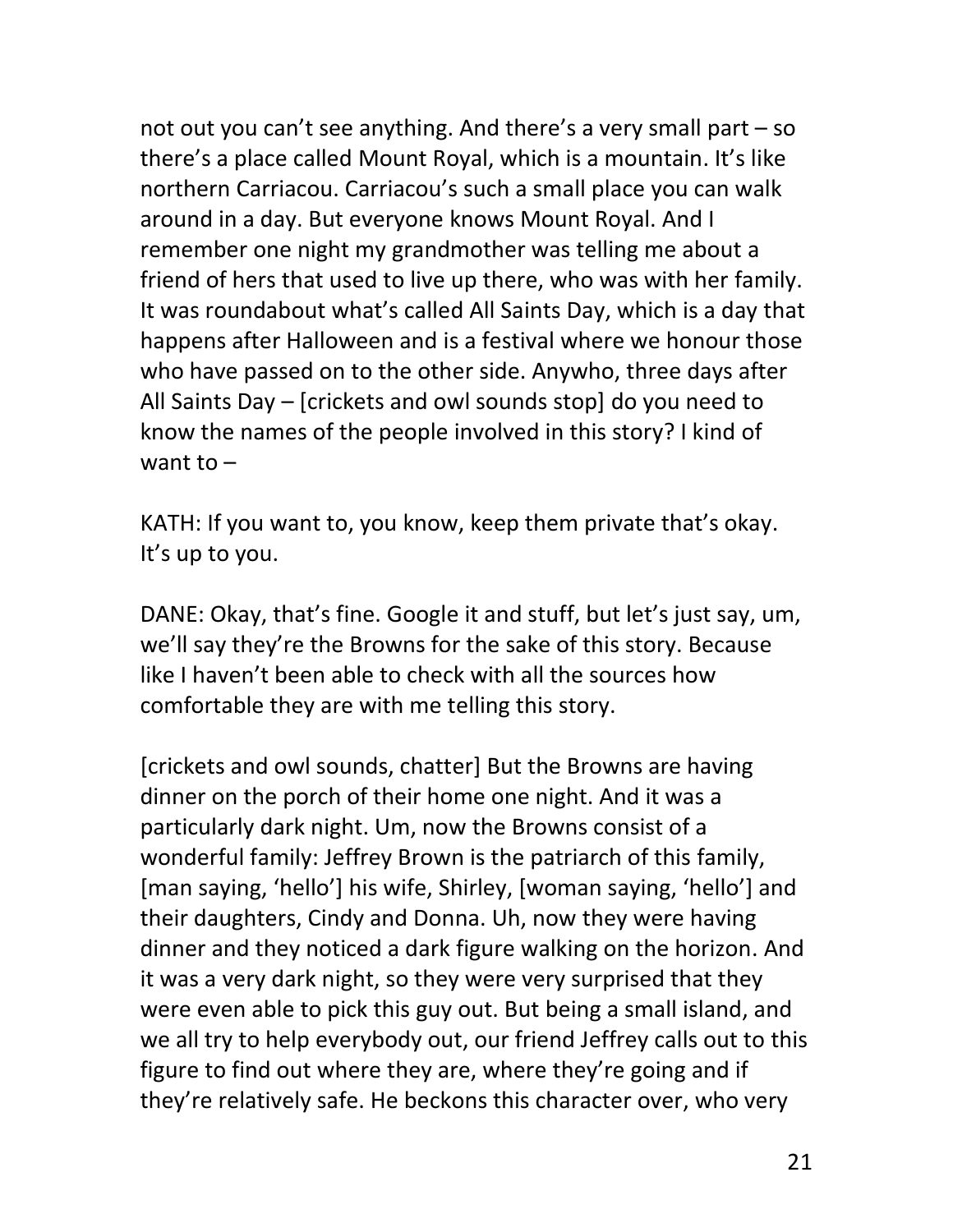politely introduces himself as John Baptiste. No relation. Baptiste is a very common surname in Grenada.

Jeffrey asks him, 'what brings you around here, traveller?'

He was like, you know, 'I'm just a recent visitor. I've been – I'm actually from a place called Six Roads, which is actually south Carriacou. Um, I haven't been back here for a while but I've returned to the island and, uh, you know, just taking a leisurely stroll. Just – and very fortunate to chance upon your lovely family on this dark night as well as your two daughters.'

So the lovely John Baptiste sits down with the family and tells them where he's from and he's grown up the south part of Carriacou. He's been away, uh, serving in the armed forces [shots, explosion] and has now returned. And, um, is now looking to create a whole new life back on this wonderful sunbathe island.

There are other guys – Baptiste, like I said, is a very common name and that so he's no direct relation. But – but known for being a very charismatic guy. In fact the reason why my name is Dane is because – simply because my aunt met a guy on a holiday and he seemed very nice and charming and his name was Dane. There is really no other –

[Ed and Kath laugh]

DANE: Oh man, I – I would've been called Pablo if my aunt had been in Spain by the sound of it. Anyway, I digress. So turns out like they really got on like a house on fire. Cindy is, uh, Jeffrey's youngest daughter. Single, unmarried. And, um, yeah, finds herself being very much drawn to John. And they are talking the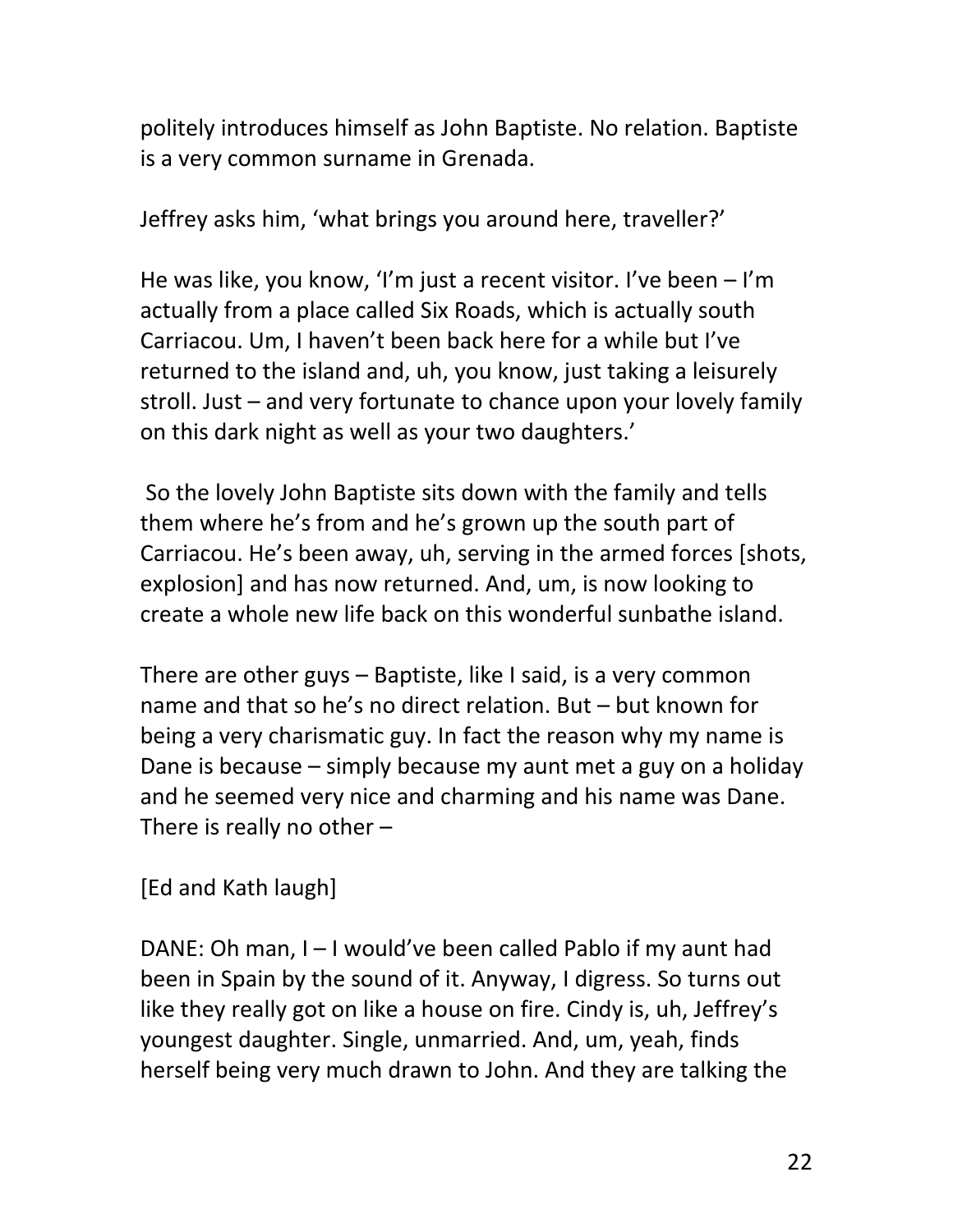whole night. Almost to the point where they don't even notice that the sun's about to rise.

So John's like, 'oh, I didn't realise I'd been here so long. I need to make my excuses and leave.'

And like, 'surely maybe you can visit another time.'

He's like, 'I would love to, but now I have to leave immediately.' And he makes his way to the beach.

What tends to happen afterwards is that like, yeah, I think he makes a really good lasting impression on the family. And then John proceeds to continue to visit these guys, uh, a few times. Like week after week he gets closer and closer to Cindy. So then the conversation between Jeffrey and John comes up where they're like, 'you seem like a really wonderful guy. You've taken a real shining to my daughter. What about your family? What are they like? Where are they from?'

To which John replies, 'oh, my family. Unfortunately they are dead. It's really just me that's left now. And I'm just trying to find new friends and a new life here.'

Jeffrey reminds him that, 'you are always safe with our family. Maybe you can stay over one time.'

John immediately refuses. As the sun begins to rise, he decides to leave again. I know, it's starting to sound a bit vampiric. [evil laughter] Vampires are known to do this. But you know, like, that can't be true.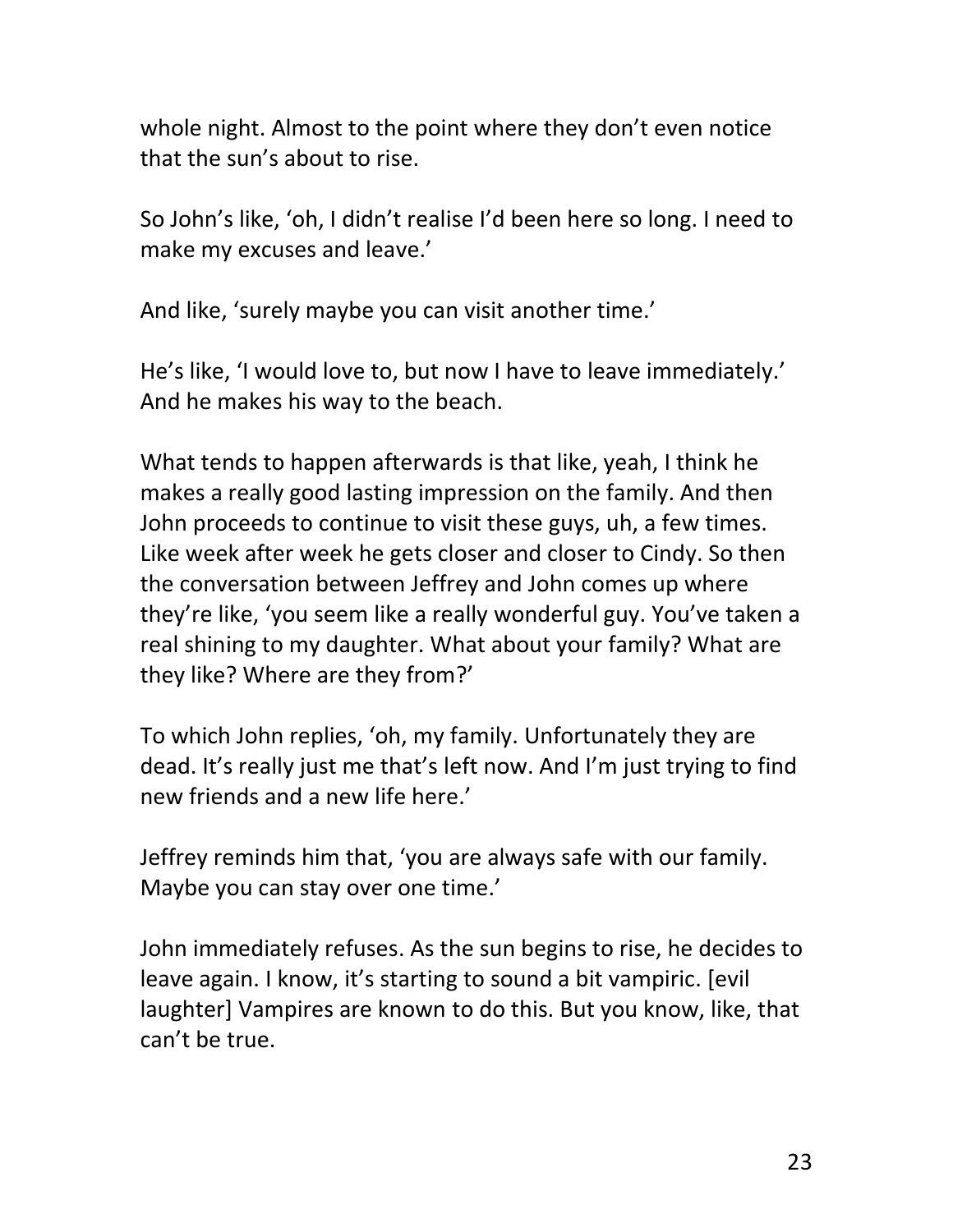So the next time John visits, they're like, 'we'll catch him now.' And Cindy's older sister decides that she's going to put some garlic in his food, which John eats. [chewing sounds] And he's absolutely fine, which kind of dispels the whole vampire thing. So now this time John asks Cindy how she would feel about being engaged to him and he proposes, to which Cindy agrees. And the whole family is elated.

And again Jeffrey's like, 'John, you're going to become my son-inlaw. We have to meet some of your extended family.

He's like, 'I don't have a family,' and becomes particularly defensive about the whole thing. And once again the sun rises and he's like, 'I've got to start work. I work at the beach.'

He's like, 'okay, fair enough.' This time Donna decides that she is going to follow John home. And she follows him through all these winding roads, down the mountains and Mount Royal, all the way towards the beach. She's making sure that she keeps her distance. Then she sees John walking towards a cove on the beach. He meets a dark figure. He and the dark figure appear to have a conversation. [whispering] And then they walk off.

Cindy goes back and explains this to her family. They're like, 'I wonder who he – this guy is.' That night Cindy had a dream where she was visited by John in a burning house. [fire crackling] And in the dream she says that John points at her. [laughing] And this seems very strange, but he had fire in his eyes. They're like, 'that's a bit strange.' The next day Cindy died of a stroke. [gasping, thudding, church bells]

So she had a stroke during the night time. Where they are doing the remembrance of Donna – and John goes to visit the family as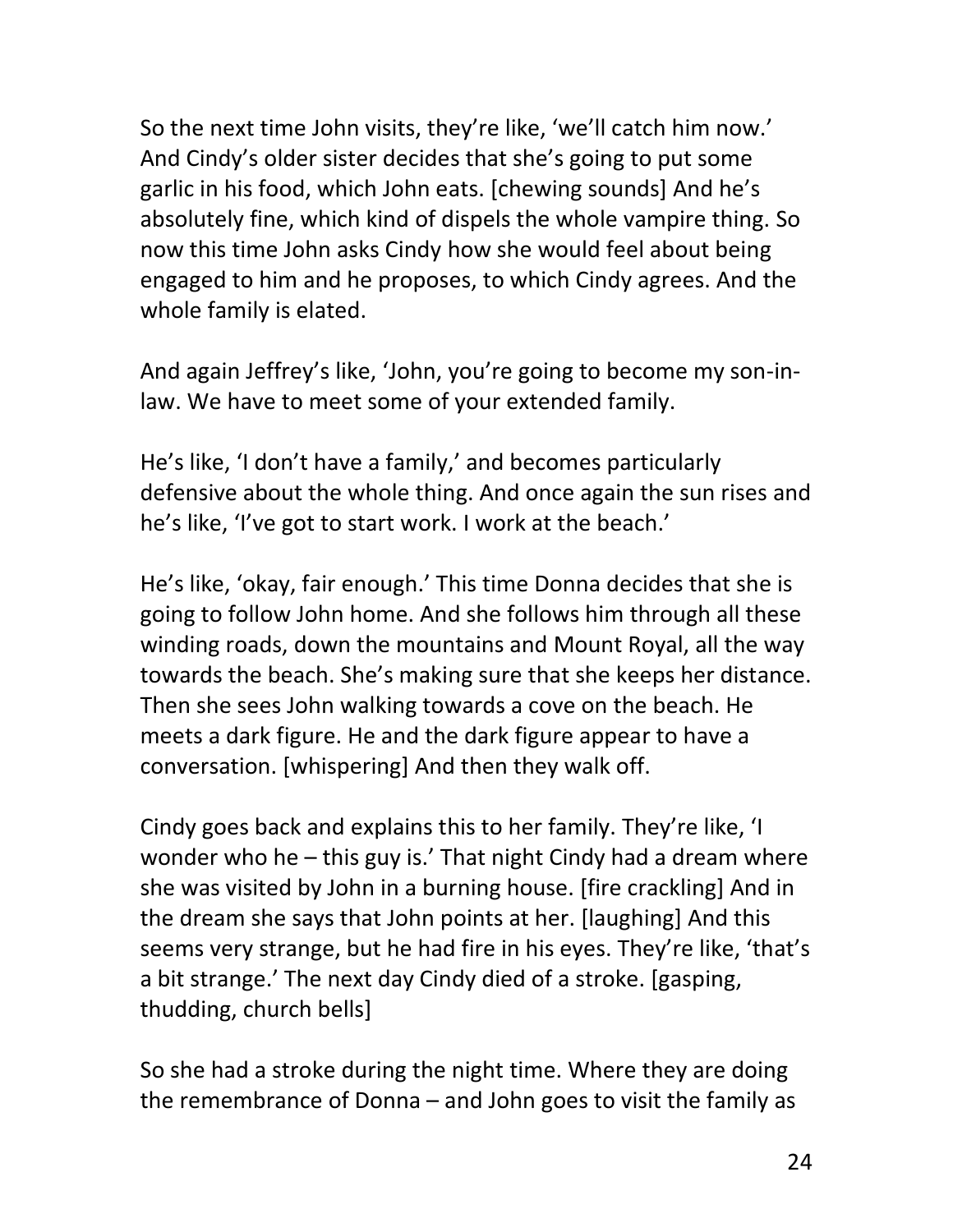he must do. His obligation as Cindy's boyfriend to pay his condolences. Um, the dream is explained to him and he's dumbfounded as to what could happen. He continues to offer his condolences and instead suggests that – obviously, that maybe the marriage between himself and Cindy is moved up a bit. Because, you know, you may not have a lot of time and nothing is promised. Cindy agrees because she is besotted by John. [woman sighs]

Jeffrey is a little bit more cynical. [man hums] So he also decides that he is going to follow John when he goes home. The same thing. As the sun is about to rise, John makes his excuses, pays his respects to the family, and proceeds to make his way home. This time Jeffrey decides to follow him home and again manages to follow John to a cove where he sees John meet with a mysterious figure. They walk off and disappear. Then the same night Jeffrey is visited by John in a dream in a burning house. John points at him. [laughter] He explains the dream to his family as well. To his wife, Shirley. And then dies the next day. [man screaming, thudding] Now there are two tragedies for the family. Because it all happened so quickly, then they have to get the priest to officiate over this double burial. [man speaking Latin] And then his family – naturally if you're standing on the other side – so you lost your sister and your daughter apparently. And you know, like I say it's a small town, news spreads and, you know, there's a big outpouring of grief from everybody on the island as they're burying this wonderful man.

And, you know, as the priest is reading the last rites and lowering the two of them into the ground, [wood cracking] poor Cindy is like, 'you know, I can't handle this. If only my fiancé was here.'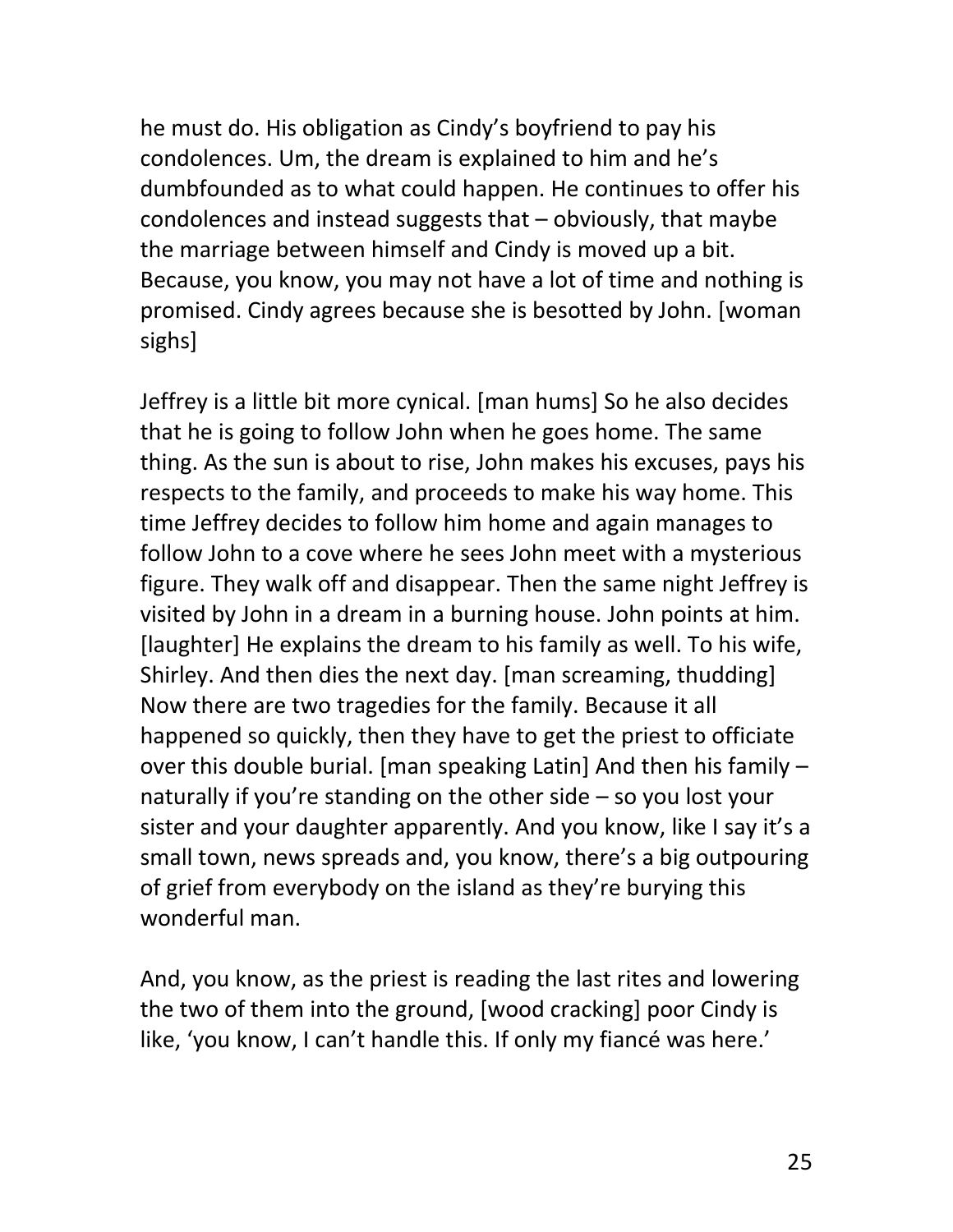To which the priest replies, 'is he not here? He should be here to support you. What's your fiancé's name?'

Cindy says, 'John Baptiste of course.'

And the priest says, 'don't be ridiculous, Cindy.'

She goes, 'what do you mean, "don't be ridiculous?"'

He says, 'that can't be your fiancé.'

So Cindy's like, 'what do you mean? Is he married?'

Shirley's like, 'how can that be? He's such a nice guy.'

The priest replies, 'it cannot be John Baptiste because John Baptiste died 25 years ago. He burned his family in a house during a fire. And so that can't possibly be him.'

'But he has been coming to our house very many times. So much so that we know it's him and he's a real person because my sister and my father followed him home, where he met with a man.'

To which the priest explains, 'what's clearly happened there is that this man has been condemned to hell [gavel banging] and very clearly has made a deal with the devil that if he delivers another soul to him then he will be able to spend more time on earth. So, you know, how do you know John?'

She's goes, 'well, I was supposed to to marry him.'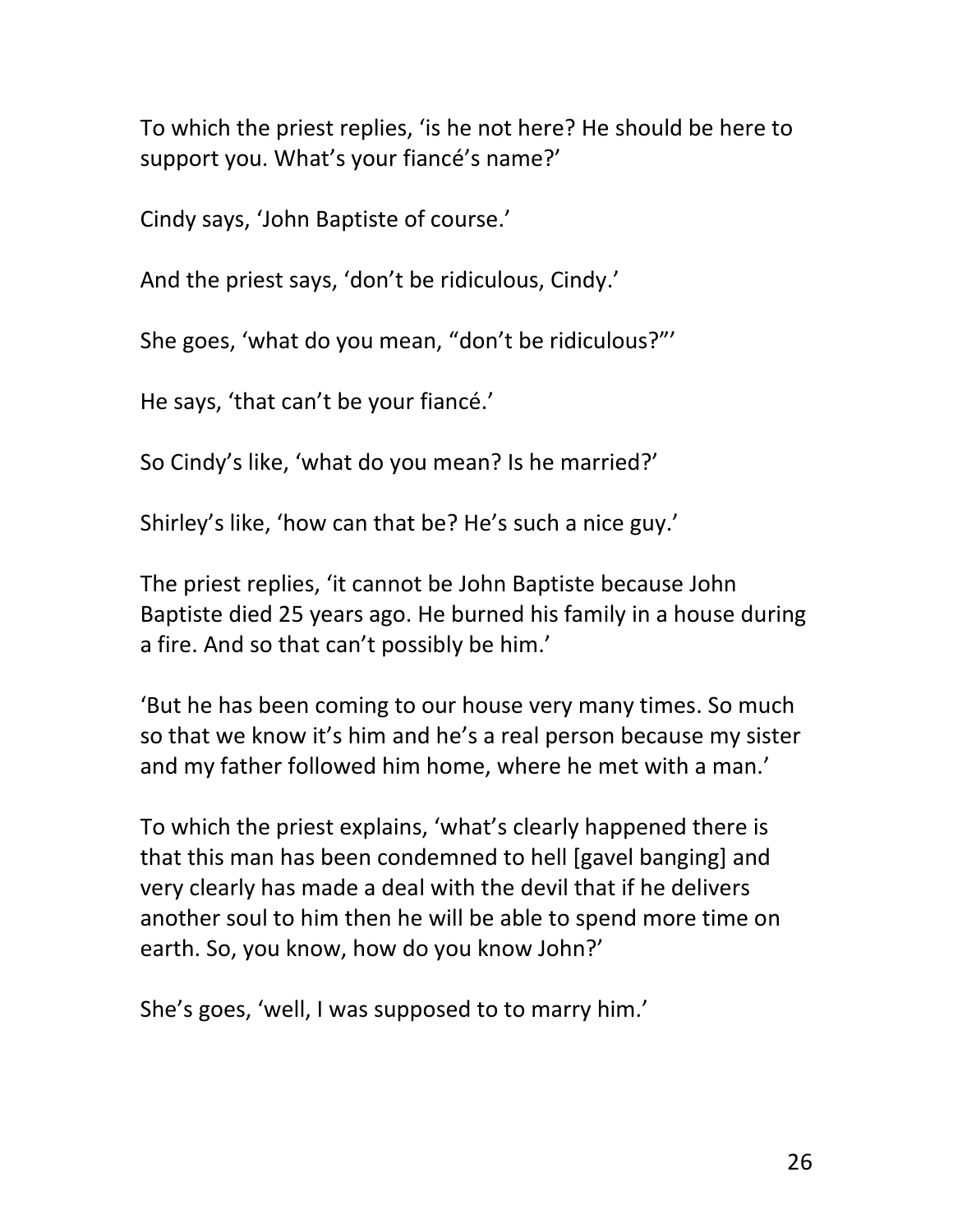'Well then I guess you were supposed to be damned. It's just that your father obviously got killed because he got too close and found out.'

They go, 'what are we supposed to do?'

'Well the best way to deal with Jumbies – which is another term for zombies before they've reanimated – is that you have to show them that they are no longer welcome on earth and hold a bible open to their face.'

And so the next time that John comes to visit, they're discussing the finer points of the wedding. John is saying he wants a very small wedding with not many attendees. And he'd like for it to happen on the beach, which he thinks is the most romantic.

To which Shirley replies, 'that's cool, but I would still like it to be traditional… including a bible,' which she holds open to his face. [sizzling] John Baptiste spontaneously combusts. [explosion, screaming] and burns right before their very eyes. [flames crackling]

KATH: Oh!

DANE: The end.

ED: [laughs] Clearly the end.

KATH: Also it's – we're at the end.

DANE: Clearly the end.

[Spooky music]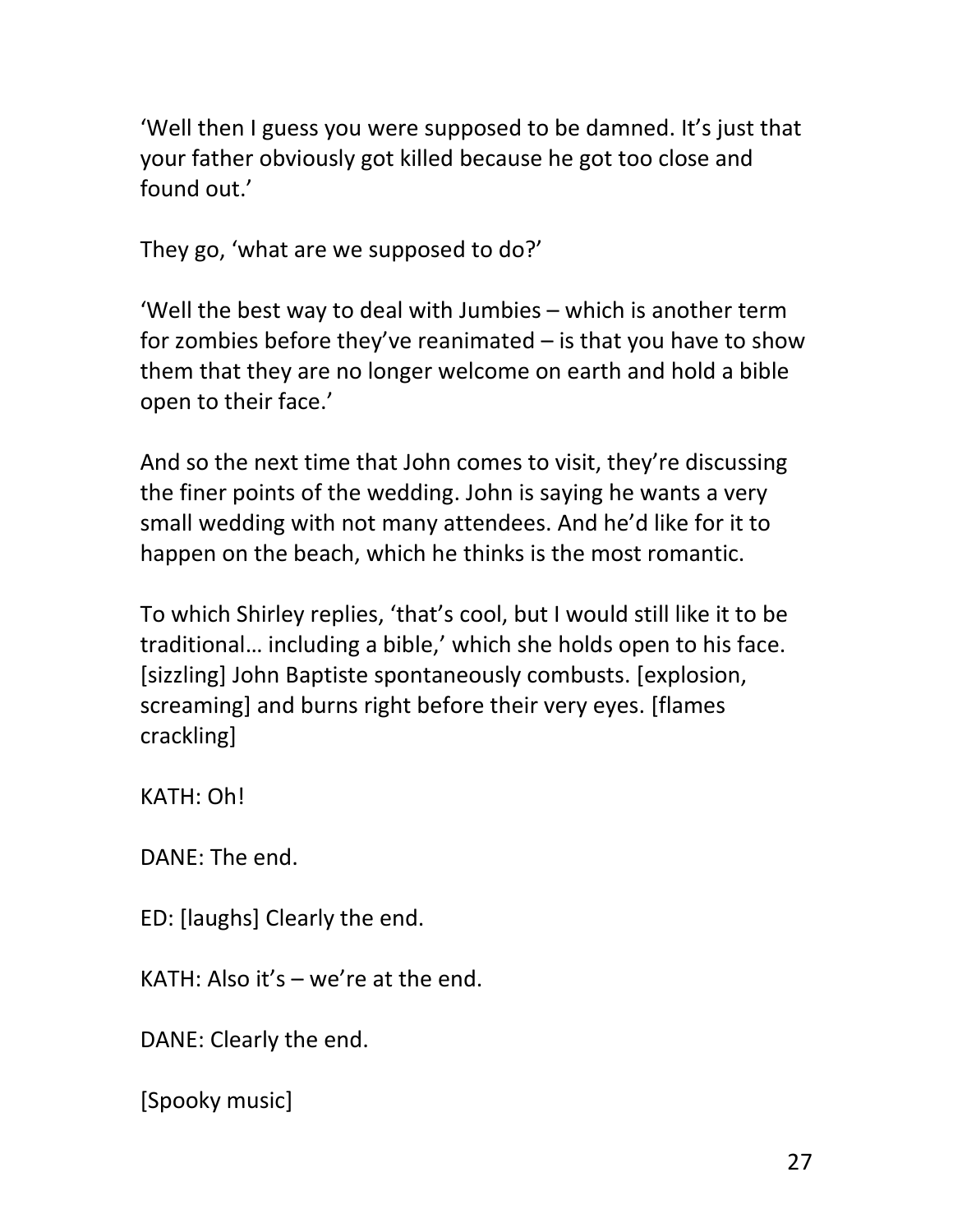KATH: So to clarify  $-$  to  $-$  are we  $-$  is that the cove that we're near here? Like are we looking at the cove?

DANE: Yeah. Yeah.

KATH: So we're just near where the devil's been knocking about.

DANE: Just right over – footprints. Well you know, the thing is, Kath, that, uh, a lot of people when they read religious texts forget that, uh, the morning star, who was our lord's favourite angel, was cast down.

KATH: Of course. He was cast out, yeah.

DANE: Um, cast down does not mean sent to hell. He was cast down back to earth. And so in some ways it's always the devil's earth, really.

ED: There's worse places to be cast down than Carriacou. It's lovely.

DANE: Yeah, exactly.

KATH: It's beautiful. Nice place to live.

DANE: It's weird, you know. Sometimes some of the most beautiful places are where some of the worst atrocities take place. Carriacou's a wonderful place, but, um, unfortunately prime spot for the devil to hang out.

ED: Yeah yeah yeah.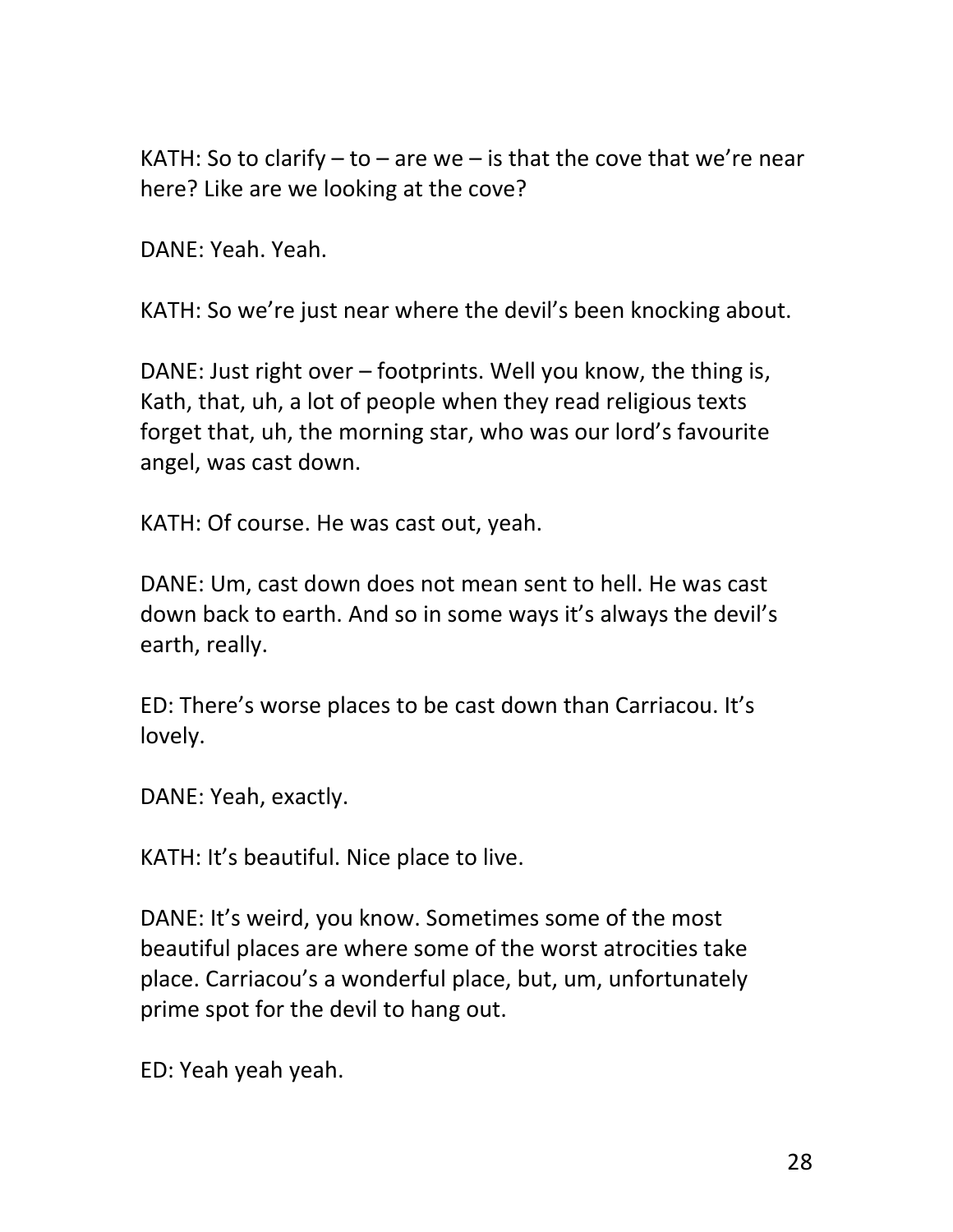DANE: And we're trying to find, um, lost and naive souls and, um, people that have again maybe have unfinished business on earth. And unfortunately, you know, because we all find it so hard to let go of our loved ones and our family, that's what happened to John Baptiste, is that –

ED: Yeah.

DANE: You know, he lost his family in a very tragic way and tried to find a whole new family.

KATH: Yeah.

DANE: And unfortunately he – he was prepared to sacrifice a soul for that end. And then the lives of other people, they got too close. So in some ways it's a very tragic story.

ED: [whispers] If it is to be believed. He didn't burn his family down. He didn't burn his family to death then?

DANE: No.

ED: No. Okay. I thought – that was the  $-1$  thought –

DANE: But then who knows? I think maybe in a fit of madness. It was all very mysterious things surrounding the fact. And then the fact that he kind of showed up again.

ED: Yeah, yeah.

DANE: Very mysterious. So many unanswered questions.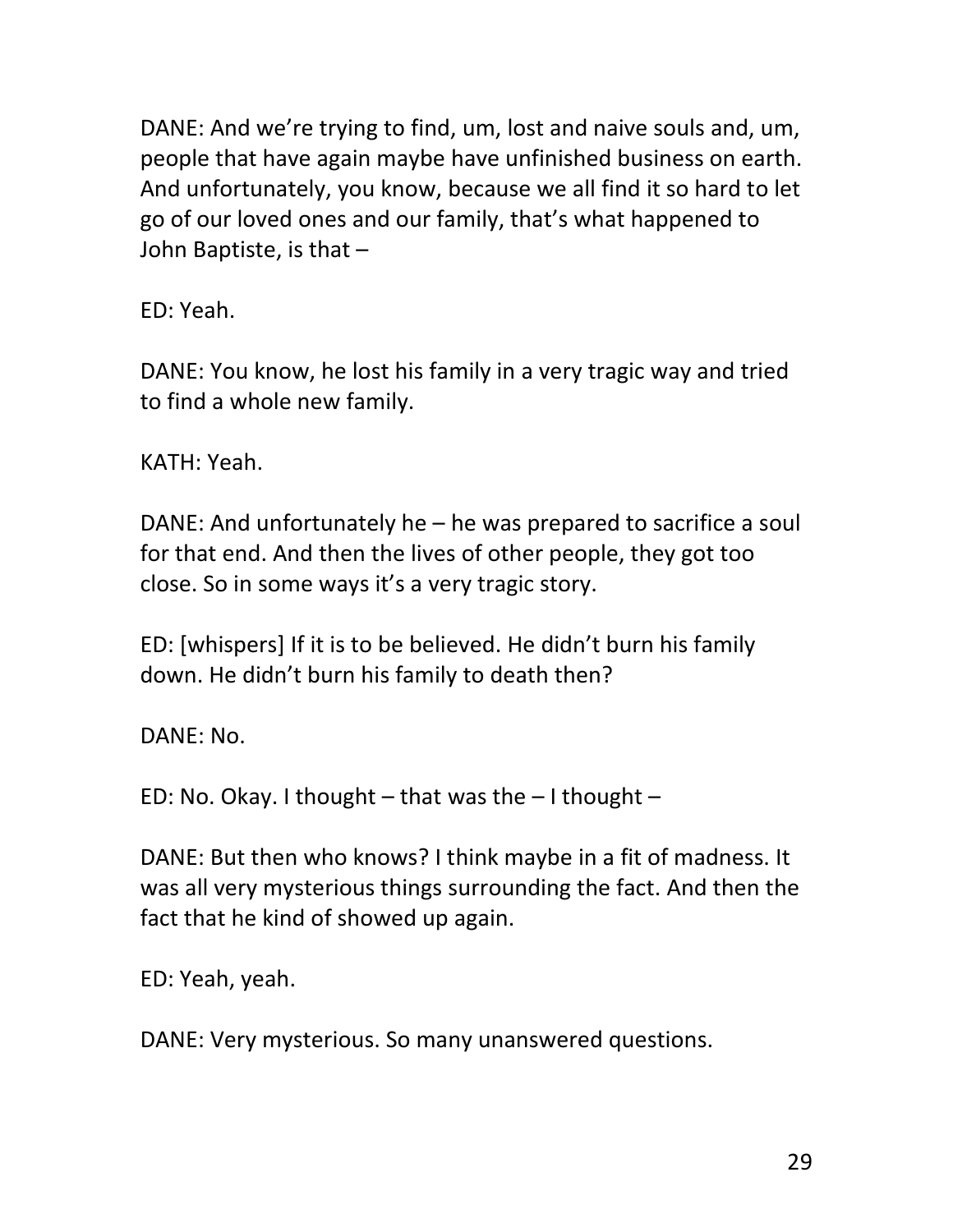ED: One of the first things I wrote down was, 'Fabio Baptiste', which could've been your name.

KATH: I've also written – written down that.

ED: Oh yeah. Sounds like a magician.

DANE: It does, right?

KATH: Really really strong name, yeah.

ED: Yeah. You dodged a bullet there, Dane.

[All laugh]

DANE: It's kind of a gilted – a golden, gilted bullet which I imagine would be like a – would have like decretive gemstones on it – **Fabio!** 

ED: Fabio!

KATH: Fabio!

DANE: And it doesn't sound like a – it doesn't sound like a magician at the height of his game.

ED: No. No no no. No.

DANE: No, it's kind of like – it's after Pete Davidson, it's, uh, Fabio Baptiste. I'm like, 'I want to go on before Pete, please.' 'For the last time, Dane, you know what he's like. You know what he's like. If he goes on after you, he's drunk, he's belligerent.' I'm like, 'I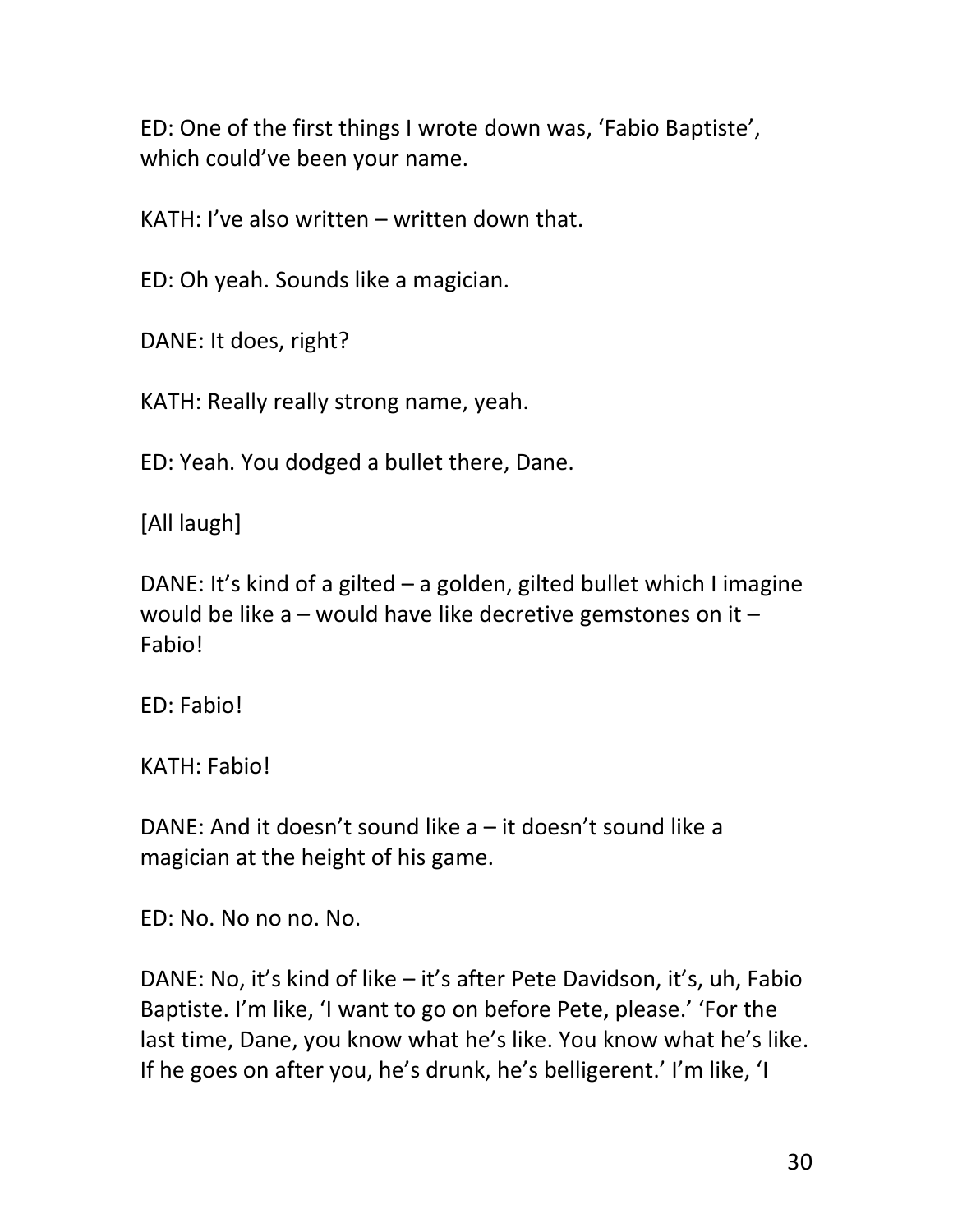fucking hate Pontins! And it's Fabio! Why did I have to go to that ghost orgy that time? My career!'

ED: I have a, uh, I have a question about John Baptiste.

DANE: Mhm.

 $ED: Um -$ 

DANE: No relation.

ED: No relation. To anyone. His family's dead. Um –

KATH: Yeah.

ED: Why couldn't he stomp about in the daytime?

KATH: I had that written down too.

DANE: Um, because he has to return to hell. Where he's supposed to be burning for his negligence. So that's basically it. It's just  $-$  it's like a little contract where you walk right up at night time, hoping to,  $uh -$ 

KATH: Oh, okay.

DANE: You know, be able to find – unless you find a soul to replace you. I think it's also because it's believed, particularly in the Caribbean, within what's called Vodou culture, that your soul is contained in your shadow. And at high noon your shadow disappears.

KATH: Oh. Ooh.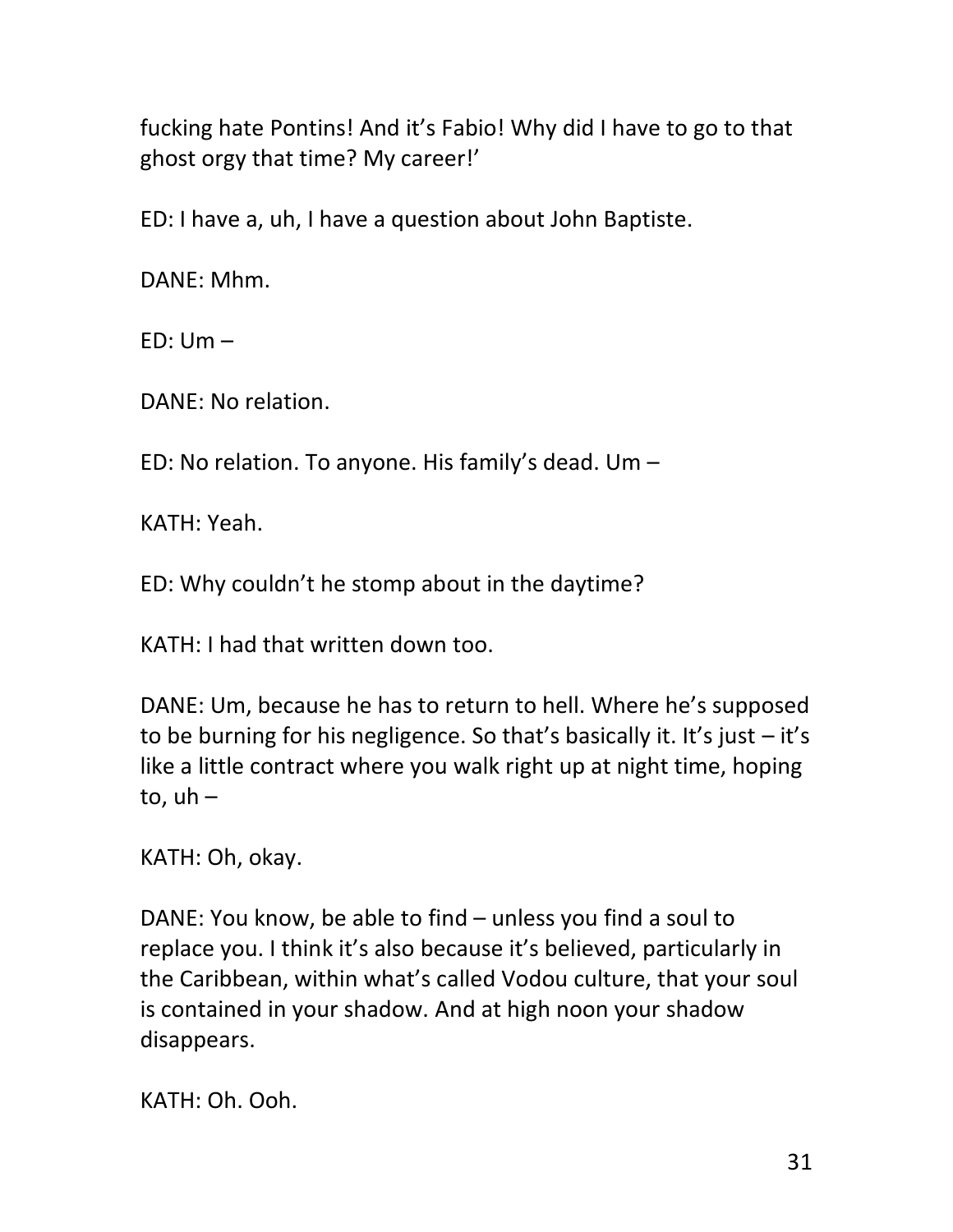DANE: So you're left – your spirit is at its most vulnerable.

KATH: Oh, I see.

ED: That's fucking cool as shit.

DANE: And if you don't have a soul, then you probably can't be walking around during the day.

KATH: Yeah.

DANE: You would definitely stand out.

ED: Because you are the shadow.

KATH: You are the shadow, yeah.

ED: I guess if you – if you are a soul, you are a shadow and you can't walk around in the day. That's much – that's a much better answer than devil's small print.

DANE: Yeah.

[All laugh]

DANE: Terms and conditions apply.

ED: That's really good.

DANE: I think devil's small print is  $-$  is very similar to what you find on like a payday loan.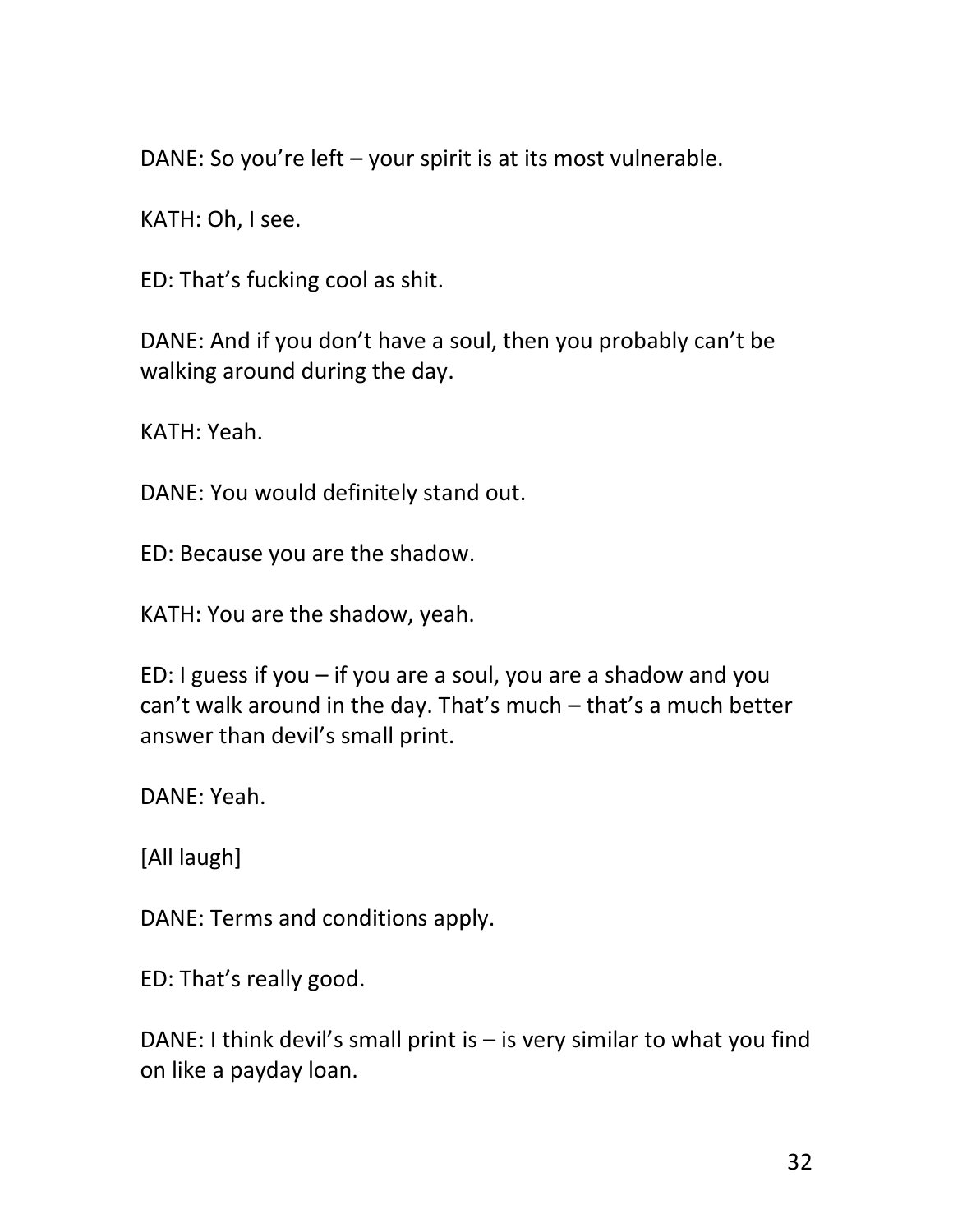ED: Yeah, yeah. There's a huge –

DANE: '400 and – 4000 APR? And my soul?' 'That's the same as – same as anyone.'

ED: The devil's still fiscally driven.

KATH: Yeah, yeah.

ED: Money's money.

DANE: 'Has your stall been taken and it's not your fault?'

ED: Great. So yeah, he was walking around. He'd only do it at night because your shadow is contained in your soul. And he is nothing but soul.

DANE: All soul.

ED: He is just a soul. So he can't walk around in the day. That's  $$ yeah, great fucking answer.

[Spooky music]

[Waves crashing]

ED: I got a bit confused. I think – I thought at one point Cindy had died.

DANE: Sorry, I was confused with the names. I think I thought - Donna died, not Cindy.

ED: Yes.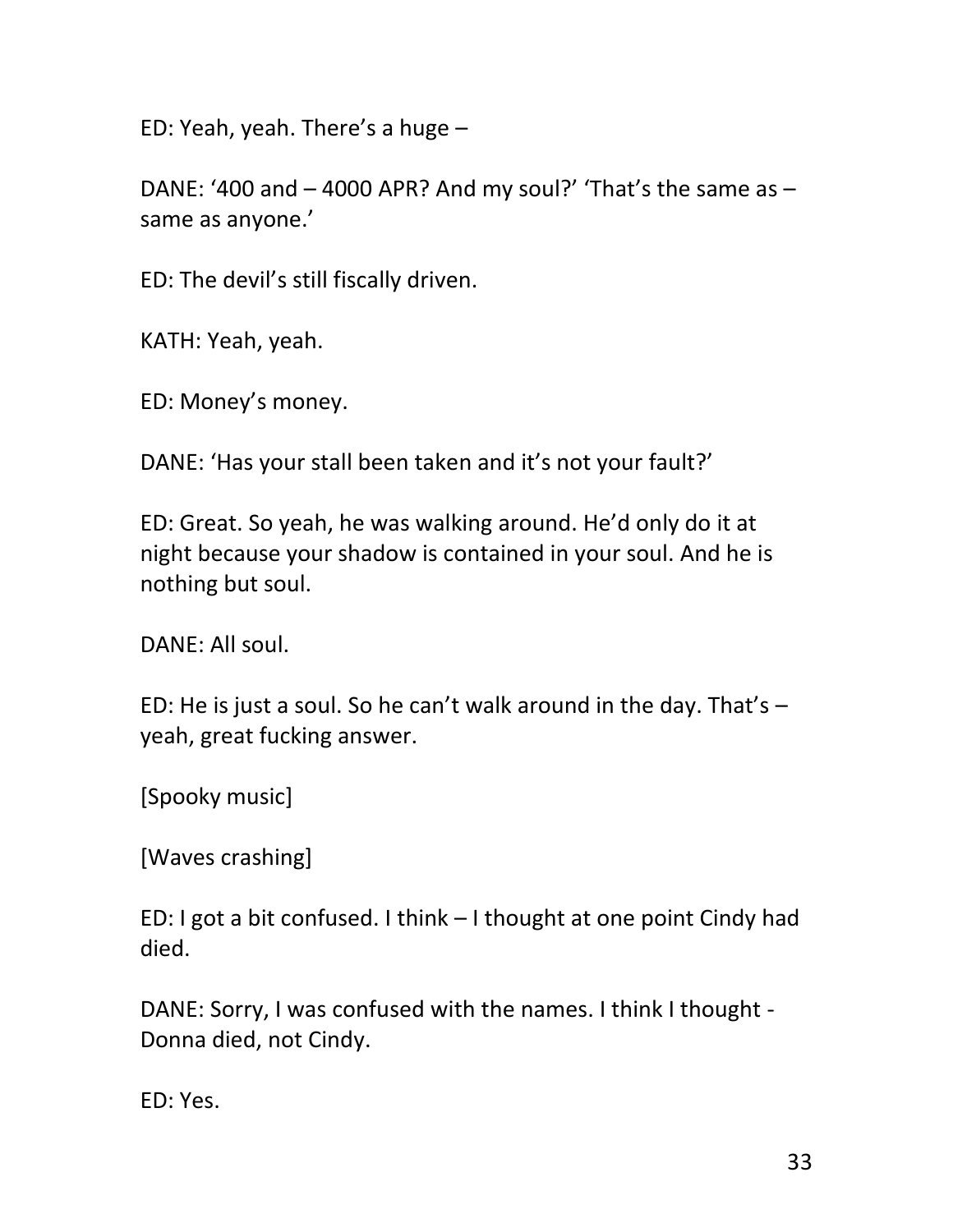KATH: Yeah. That was the point I thought Cindy had died from a stroke. But Donna died, didn't she?

DANE: Yeah.

ED: Yeah, I'd written down, 'why did he carry on visiting the family when his girlfriend had died?' But it's -

DANE: If – oh, if someone's girlfriend dies and then the boyfriend stops visiting, that's probably more suspicious anyway.

ED: Yeah, yeah. Very good point.

KATH: Yeah. Yeah it's like when my sister went to uni and her – her boyfriend just kept staying at our house, which was really weird. Putting David Grey on on repeat.

ED: That was weird. Hadn't they broken up?

KATH: Anyway. Yeah.

ED: They'd broken up and he kept coming to your house and playing David Grey.

DANE: Come over and you'd be like, 'who's here?' 'This is love!' And you'd be like, 'oh.'

KATH: Yeah. On repeat. Get in from school and be like, 'ugh, okay.'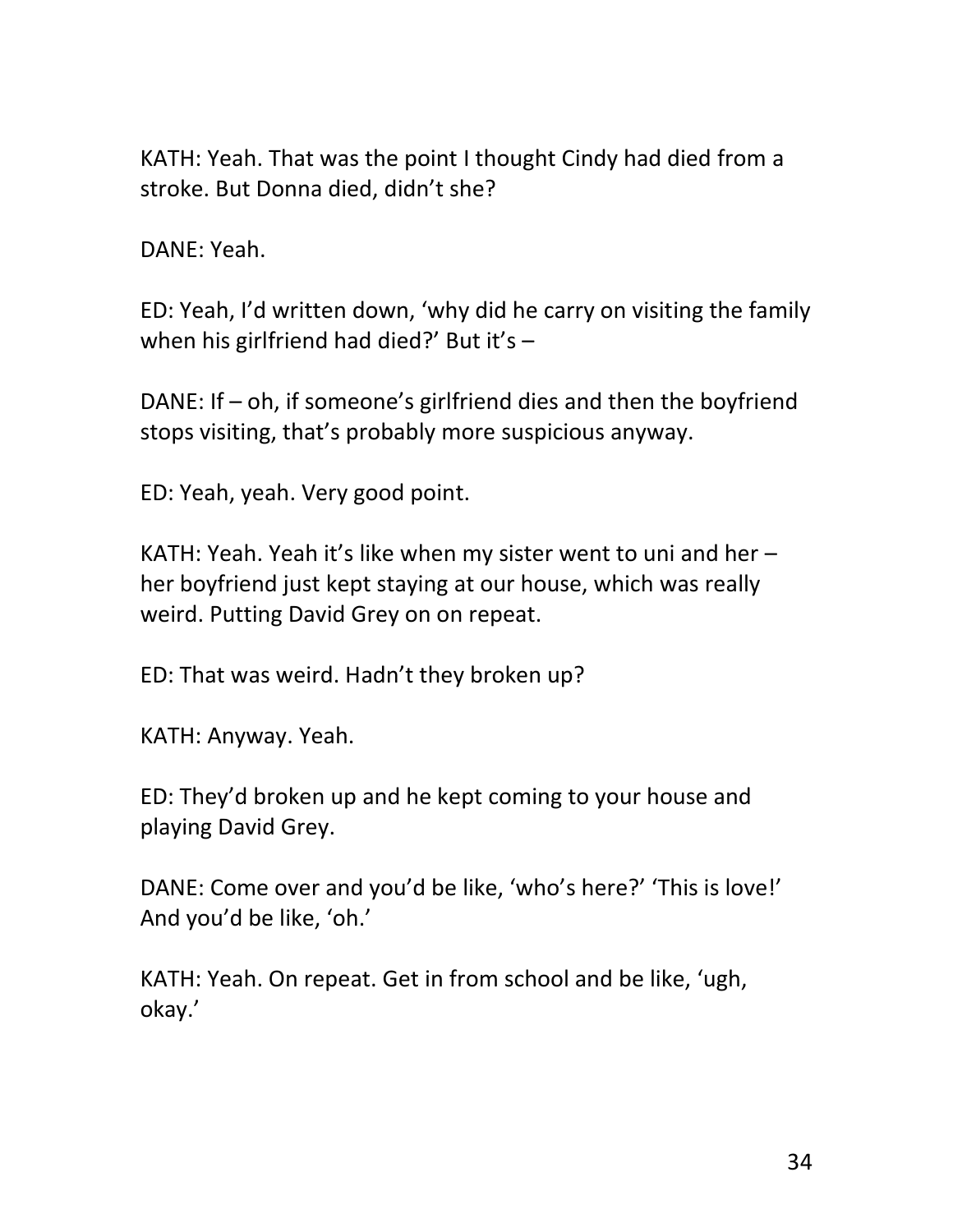DANE: Such a sad song as well. So I think that David Grey sings the whole thing in the rain with a grey trench coat, being called David Grey. I mean –

KATH: It's really – it's like what an existence.

ED: David Grey's the greyest name as well.

DANE: It's the greyest name. It's like easy listening for Fathers for Justice. So sad. Is this really – labour music.

ED: 'Now that's what I call Fathers for Justice.'

[All laugh]

DANE: Whatever happened to those guys?

ED: I don't really know. I think maybe they just got what they wanted. I think everyone –

DANE: They got the justice?

ED: I think everyone went, 'oh, that's fair.'

DANE: Yes, that's true.

ED: 'Can we keep the costumes?' 'Yeah, if you want.'

DANE: And they were like, 'yeah, you can.' Do you think that's what happened? And they – they ended up getting – getting custody of their kids and visitation. And then their kids were like, 'Dad, you did it.' And now the cosplay generation of today with the children of the Fathers of Justice yesterday.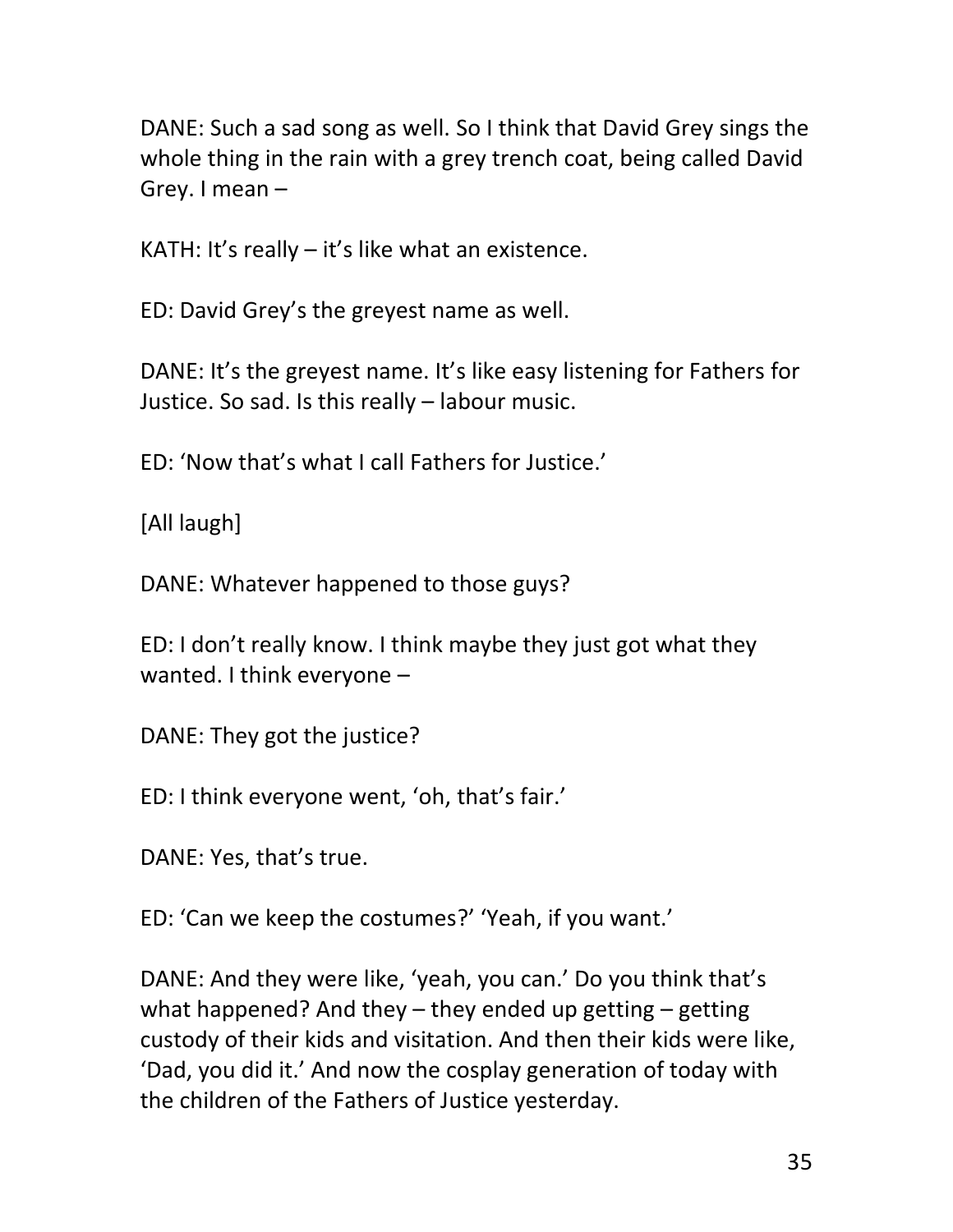ED: Wow.

KATH: Oh, another delicious bow. Lovely.

ED: Wow.

DANE: It is. All connected. All connected.

KATH: All connected, you're right.

ED: That's amazing.

DANE: All dovetails quite nicely.

KATH: Hm.

ED: Yeah, I do think that now. Um… [mumbles] dark figure, Cindy dies of a stroke. Yes –

KATH: Donna died. Donna died of a stroke.

DANE: Donna died of a stroke.

ED: Oh yeah, sorry, there we are. Donna – Donna died and the father, Jeffrey, died. Of – both of strokes after having a dream –

KATH: Gotten too close.

ED: Seeing John Baptiste in a burning house. Yeah, I mean –

KATH: I mean that could've been a coincidence. It's a weird one, but it could've been.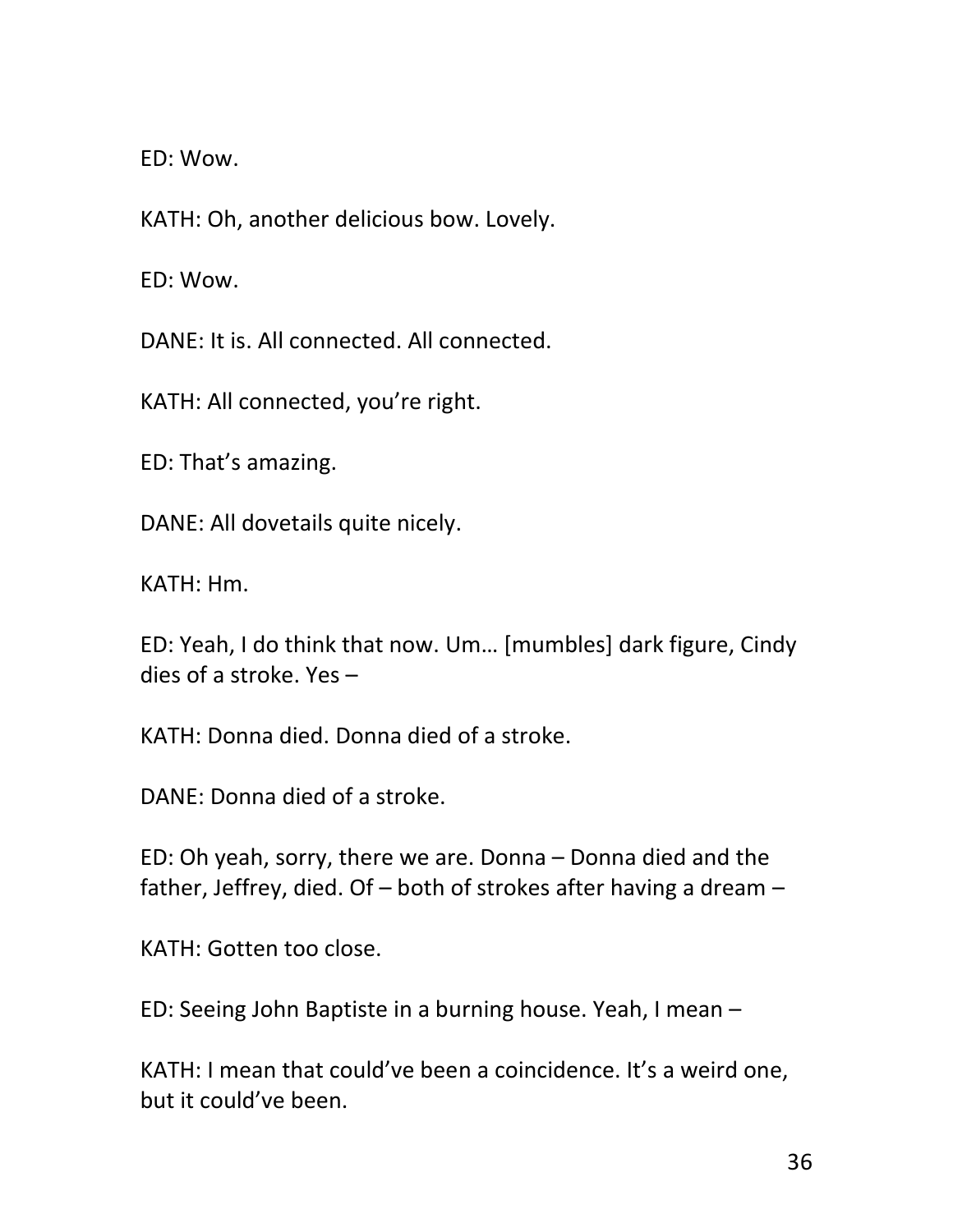ED: I guess here's a question as well, is why – and if you have the answer, great. If you don't, fine. Why would you give them that dream or nightmare – very spooky – and then let them wake up, give them a day to chat through it, and then have them die of a stroke?

DANE: I kind of assume it's a warning. Do not follow John Baptiste home. When he says he's going home, wait until the next day.

ED: Yeah, so it's like –

DANE: Like was it Bluebeard – is it Bluebeard? Is it Blackbeard's wife where he's like, 'don't go in that room'?

KATH: I don't remember.

ED: I assume it's more – more –

DANE: In the legend I think he's a pirate and stuff and he like says to his wife, 'you can look at any room in this palatial home, just don't look in that room.' Which has lots of very misogynistic undertones. Because irrespective of your gender, if someone goes, 'hey hey. Whatever you do, don't turn around! Oh my god! Whatever you're doing, yeah, don't turn around right now!' We all know that if someone goes – if someone goes, 'Yo! Don't look over there. Don't look over there,' that never works.

When someone goes, 'oh shit! My dick is tingling. Whatever you do, do not turn around.' Like it's the most annoying thing somebody can do. And so in the same way he was like, 'you can check any room in this palatial home, just don't check that room.' Yeah, I heard the story, I think it was Blackbeard's wife. And then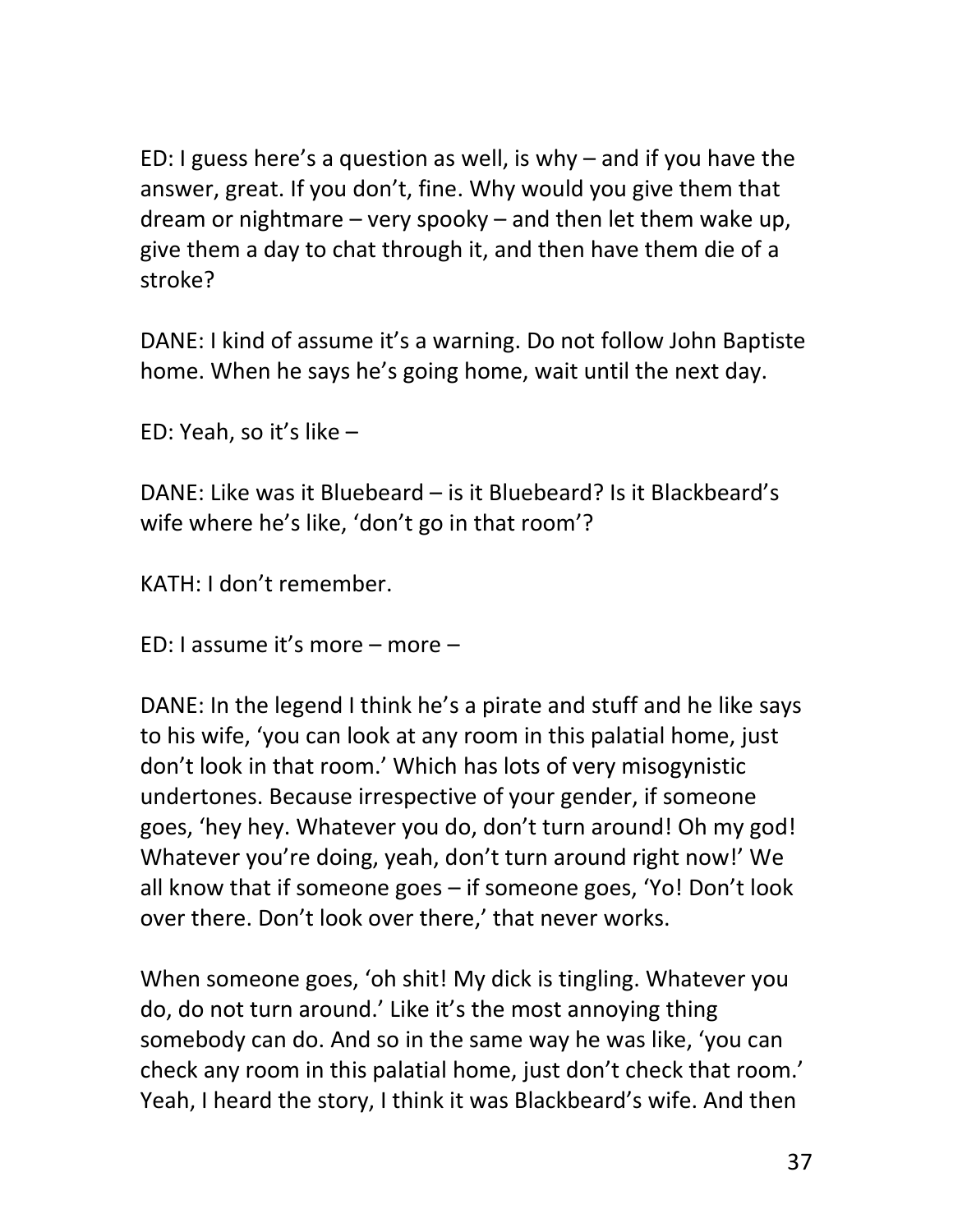she can't get it out of her mind. And when she finally checks the room, the room is filled with the embalmed, uh, bodies of his previous wives.

ED: Oh. I thought his wife would kill him.

KATH: Oh my god.

DANE: Yeah, exactly. And then it's like that's – and then the moral of the story is don't – curiosity killed the cat. No. A very obvious violent husband killed the cat. And it's not a cat, it's a spouse.

ED: He killed loads of cats.

KATH: Yeah. Killed loads of cats.

DANE: Just killed loads of cats and just –

ED: You can go in any room apart from that one, because that's where I have all my weird anime shit.

DANE: Right? And that's never – the thing is, people always go into check like, because everyone's naturally curious. What you do instead is you go, um, 'I love when you come in here with me and the lads. Come in, love. I've left a few beers for you up to clean up. I know you love it. Then we'll all go in there.'

KATH: Then  $-$  yeah.

ED: What to do though? A great alibi there as well.

KATH: It's like – oh. Yeah.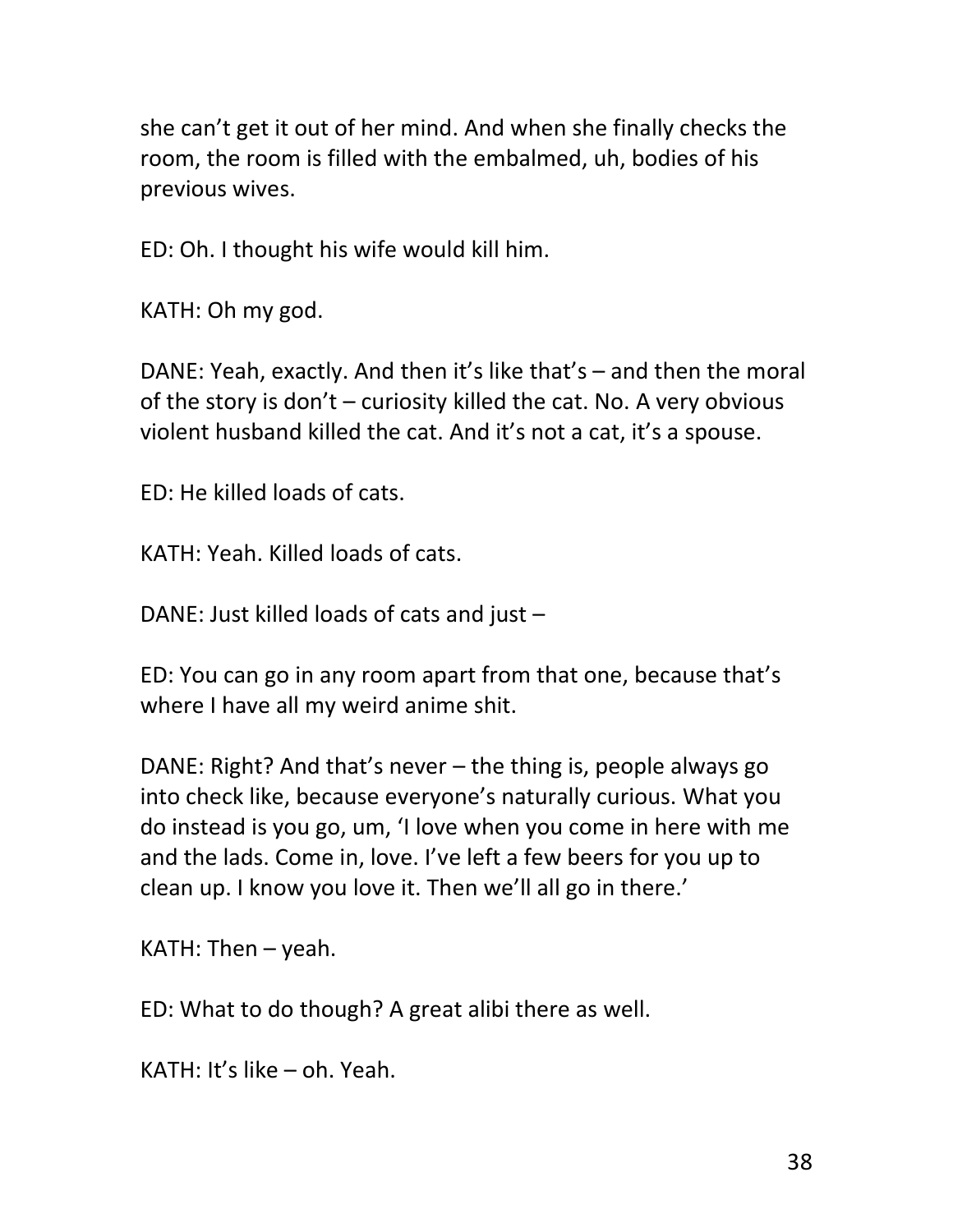ED: I guess that's the problem, is you should just want to spend time with your spouse. The –

DANE: Yeah, probably marry someone you want to spend time with.

KATH: I think there's a lot of problems.

ED: Yeah.

DANE: Yeah yeah.

ED: Yeah. 'These are all the other wives. Um, I'll probably bin them now we're married.' Do you bin an embalmed corpse?

DANE: I don't know. I mean you can – it depends on how the rigamortus is setting I guess.

ED: Yeah.

KATH: Yeah. You need a big bin as well.

ED: If it fits in the black – the big black bin or you've got to chop it up and put it in the recycling.

KATH: Would it go in the – in the sort of biodegradable waste?

DANE: Compost bin.

ED: My one's like –

KATH: Compost bin, yeah. Yeah, mine's tiny.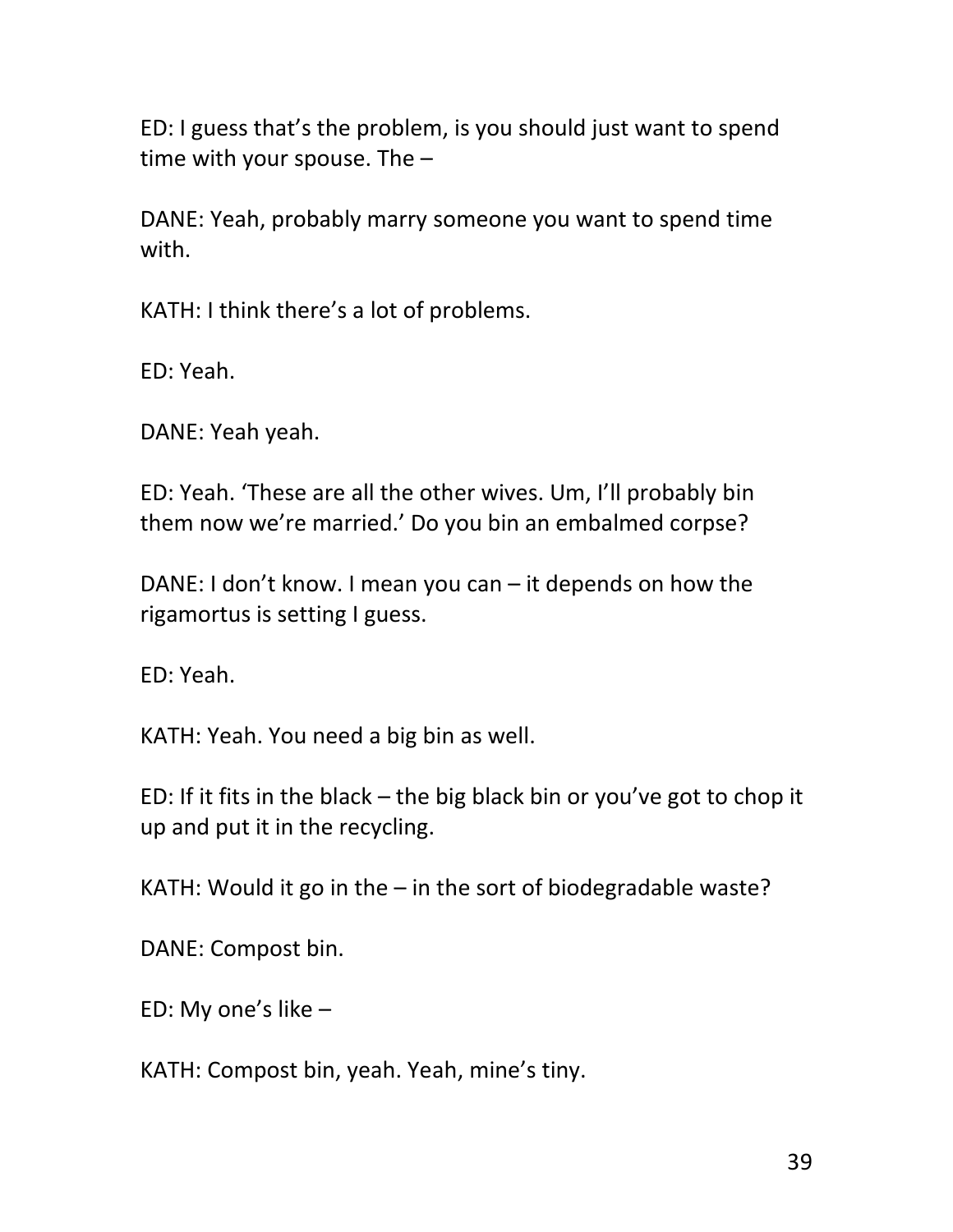ED: My one's like that big. You'd have to get a huge like –

DANE: Why? Why are they so small? It's really weird.

KATH: It's weird, isn't it? Yeah.

DANE: Because you think – because surely that food and like – biodegradable waste is probably the most waste that we have, I guess.

KATH: Yeah, like if I'm clearing the – the little patch of soil at the front with loads of plants, I can't fit it all in that bin.

DANE: Exactly.

ED: Is that what you do?

KATH: Yeah.

ED: I just use it for like all the trimmings. Anyway. I just use it for my cooking stuff. So –

KATH: I use it for both. Both.

ED: Yeah, no, it makes sense. It makes sense. Um –

DANE: I use it to attract ghost mosquitos.

[All laugh]

DANE: Ghostquitos.

KATH: Ghostsquitos.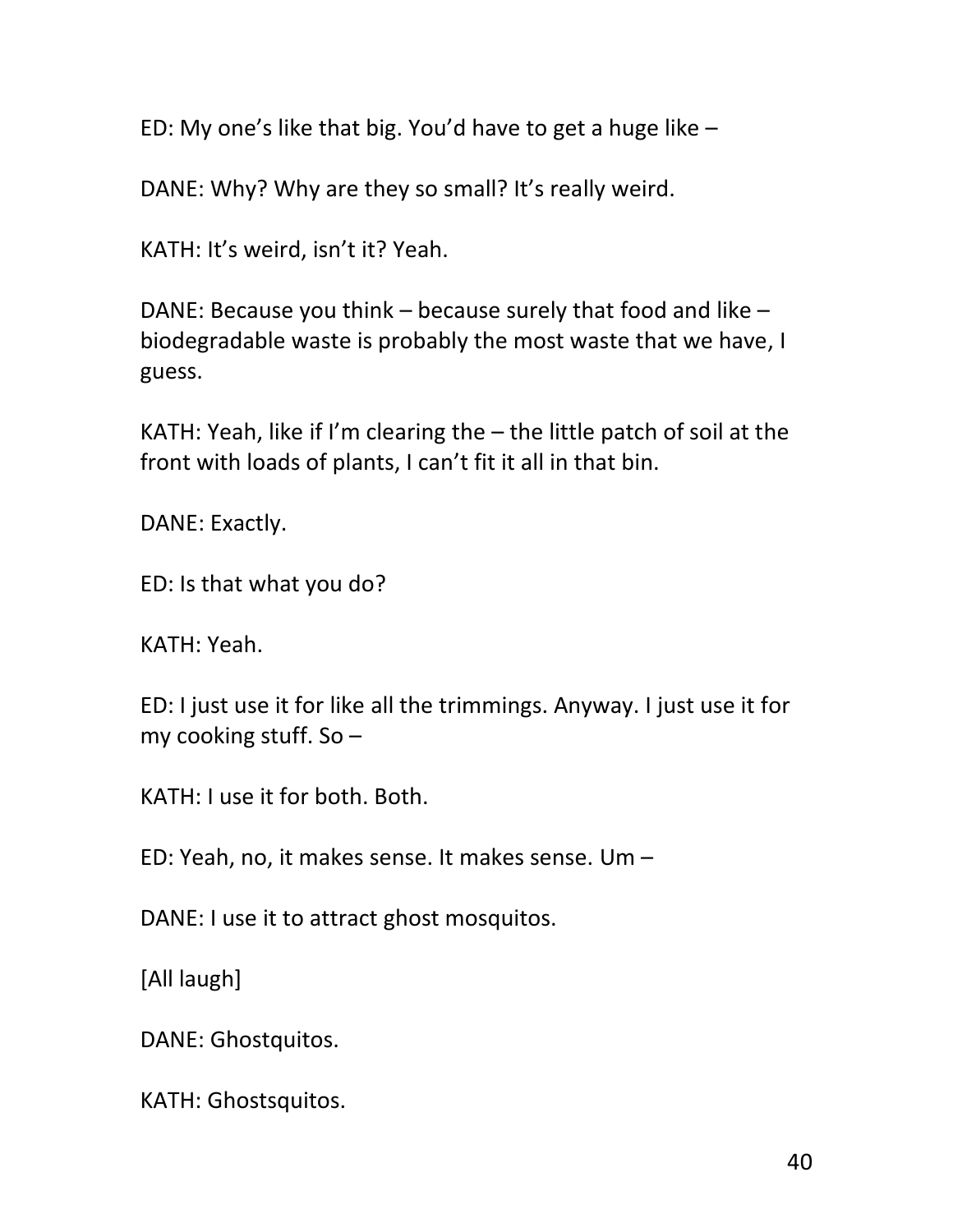ED: Ghostsquitos! Fucking yes!

DANE: [Latin American accent] Ghostquitos.

ED: Another bow. Third bow.

DANE: There we go. Delicious.

ED: Delicious.

KATH: Delicious.

[Spooky music]

[Waves crashing]

KATH: Yeah, I was going to say, like, can we go into the cave? Like is there  $a$  – literally a place where – is the devil just in there? Or is  $it - is he -$ 

DANE: I'll be honest with you. I'm happy to show you this cove. This is as far as I'll go.

ED: Oh, nice.

KATH: Okay.

ED: Fucking nice.

KATH: Okay. Well I don't want to go on my own.

ED: There's that National Trust tour coming through again.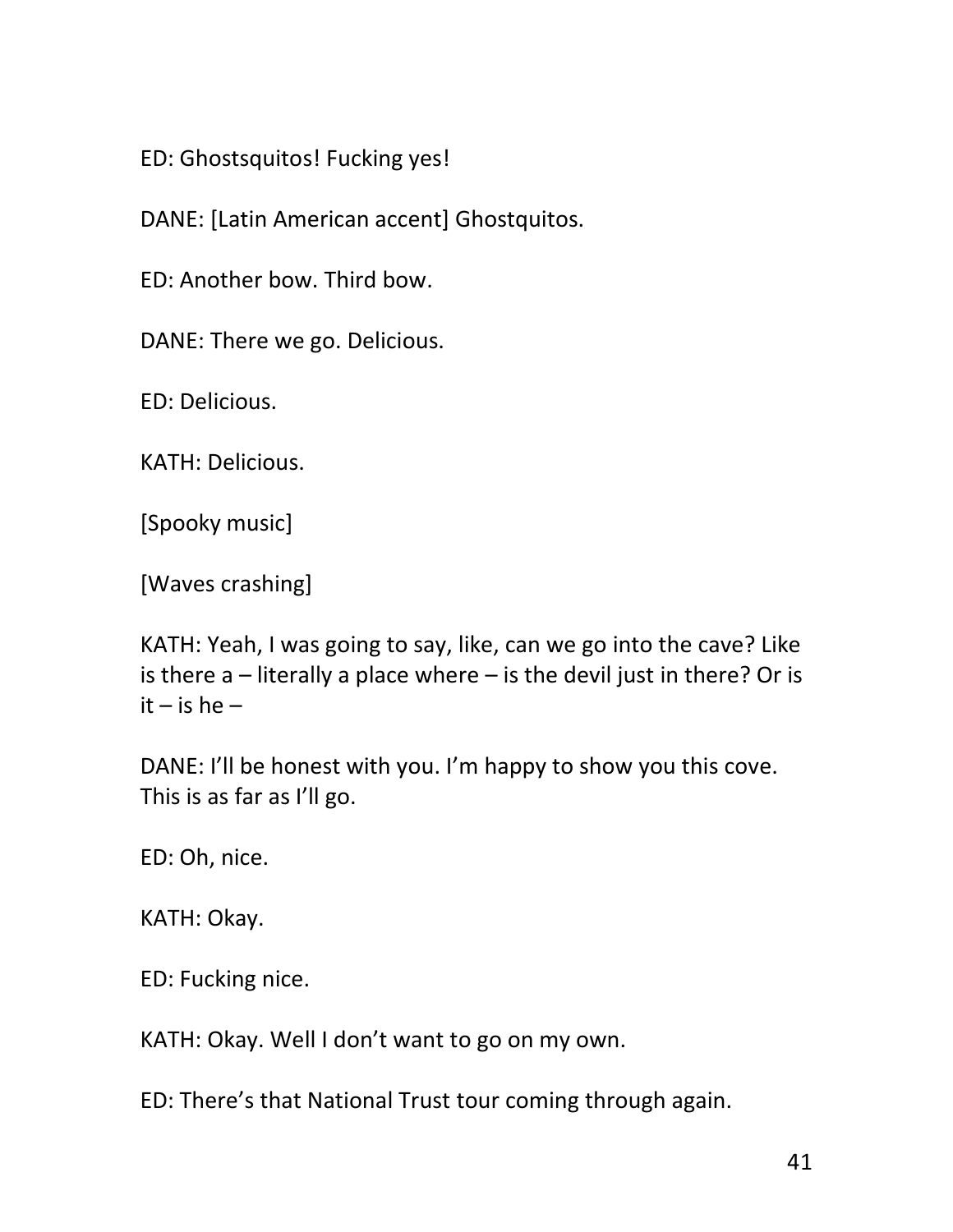DANE: I'd – I'd argue that you don't want to go at all.

KATH: But then how do we know for sure if there's like a – a sort of door to hell in there and devil's just sort of knocking back, waiting for people? We don't know.

ED: How's this, Kath.

KATH: Unless we go and see.

ED: How's this? We go and chat through whether we believe the story in the – in the cave. Kill two birds with one stone.

KATH: Okay.

DANE: Yeah, I mean I – I can try Google Maps, but it normally ends up being a nill once you get close enough. I'm not sure if it's like maybe light won't penetrate that far, but –

ED: Do you just put 'the devil' into Google Maps?

DANE: There you go. Just put 'the devil' into Google Maps.

DANE: And, uh, I normally – I normally, you know, I'm of the Jeff Goldblum school in Jurassic Park where it's like, 'sometimes the question is not whether or not you can, it's whether or not you should.'

ED: Hm.

KATH: Hm.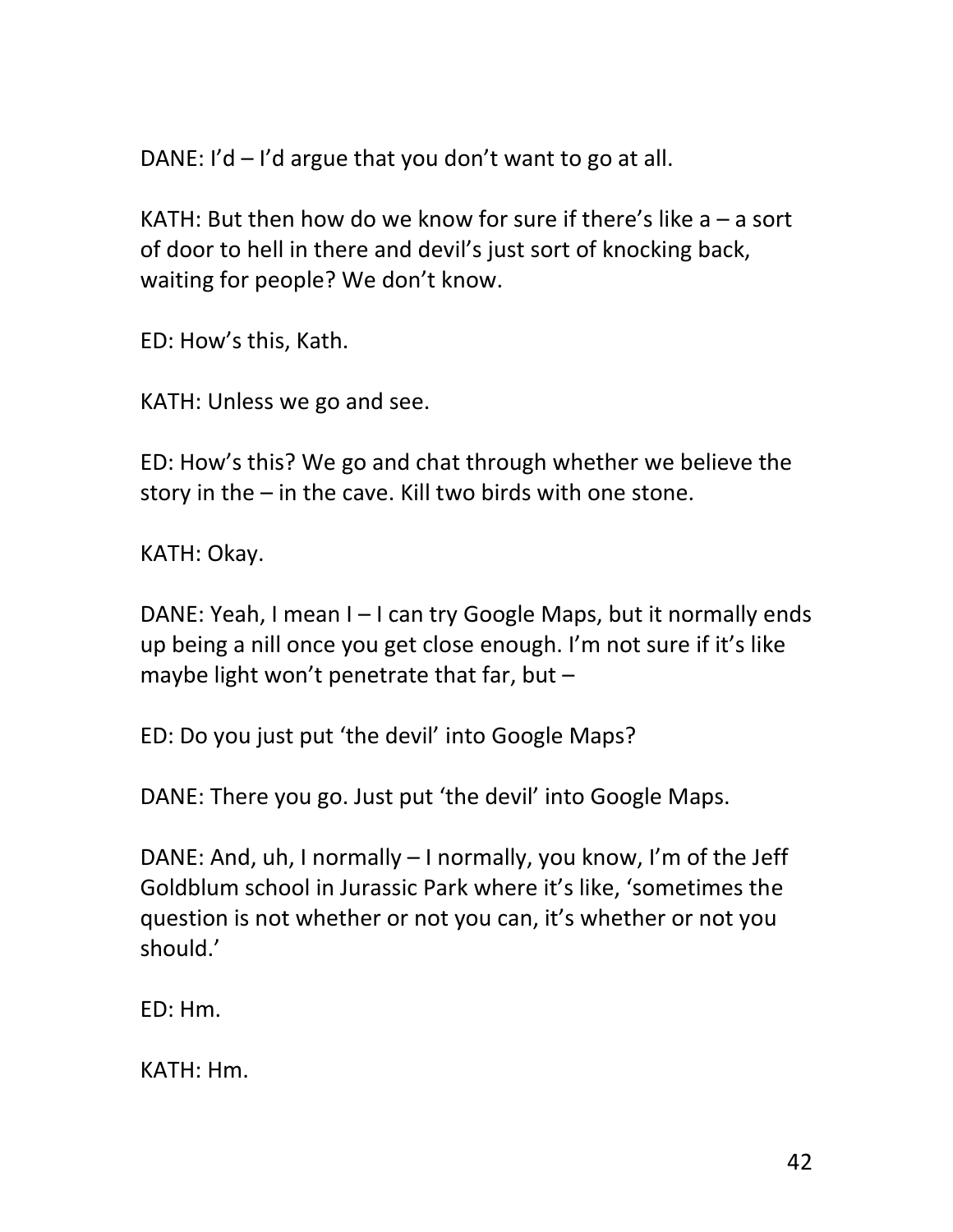ED: But we can. Uh, Kath, should we – should we go debrief in the cave?

KATH: Yeah, okay.

DANE: Take this walkie-talkie in case you need anything. [beeping]

ED: Hey, yes.

KATH: Oh, thank you.

ED: Uh, bear with us, Dane. We won't be too long I don't think.

DANE: No problem.

KATH: Yeah.

ED: Um, let's just walk over into this cave – cove. I keep on saying 'cave.'

KATH: Yeah, cove. Yeah, sorry. It was a cove. Ooh, it's quite a nice set-up in here. Sofa.

ED: Yeah, it's lovely, isn't it?

KATH: Yeah. Oh, someone's been here.

ED: I'm just going to walkie-talkie Dane. Uh, [imitates static] um, hi, Dane. We're fine. [static]

DANE: [static] That's received. Roger that. [static]

ED: So polite. Roger that.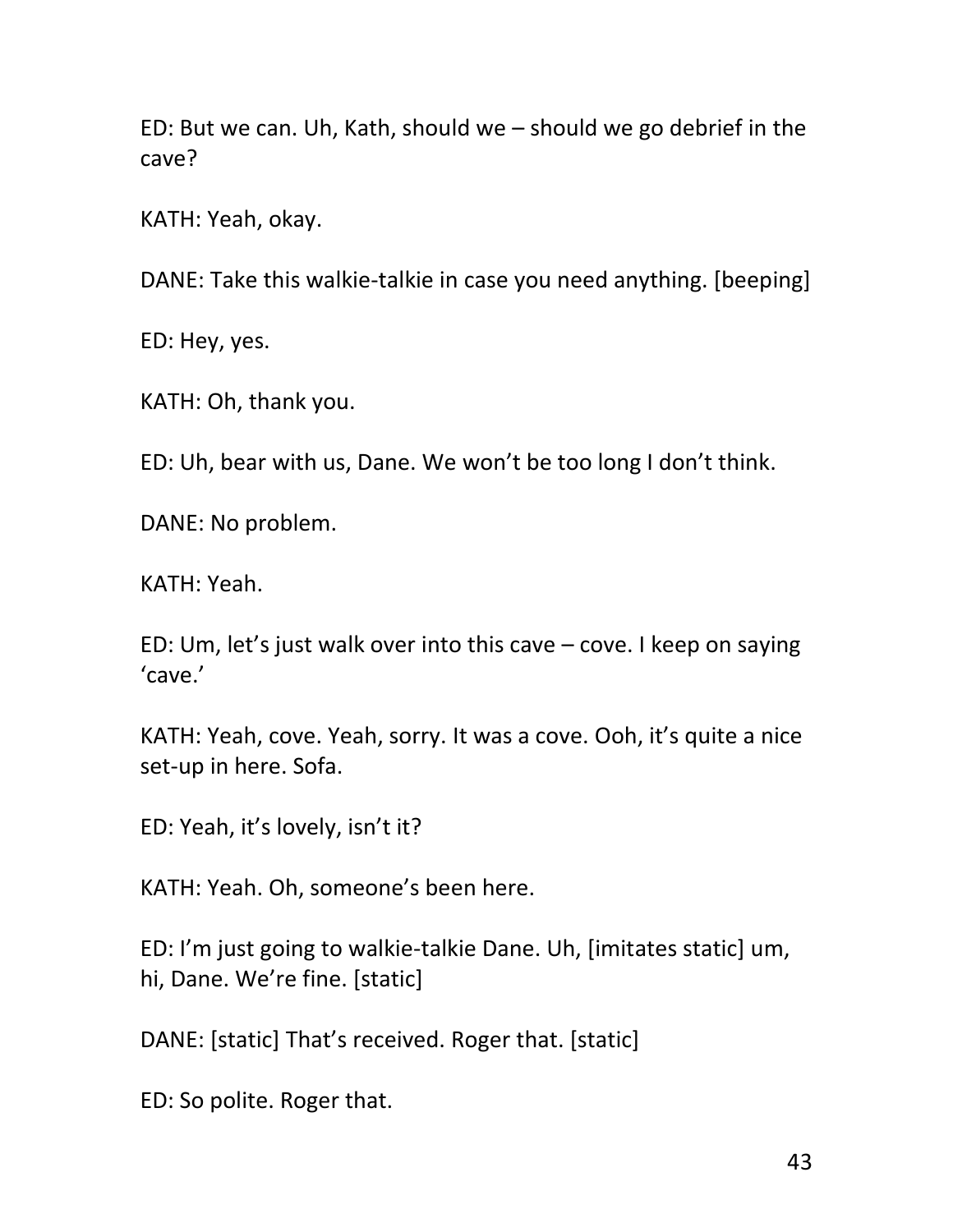KATH: He is really polite.

ED: Back to the orgies, though, with roger that. Not a fan. Not a big fan of those.

DANE: Yeah. I'm just a tour guide, I can't control what happens on these tours, right? Eco-tourism is a stable part of the Caribbean economy, Ed. Tastes change, I've got to move with the times.

KATH: Is that – is that Dane yelling from the beach?

ED: Yeah, he's yelling from the beach. Yeah. Uh, okay.

DANE: Over to the left you'll see some ghosts fucking!

[All laugh]

ED: Uh, so we're – we're in the cave now.  $I - I$  believe the story.

KATH: Cove. Cove cove cove.

ED: It's weird that only my voice echoes with your voice. [whispers] voice… voice…

KATH: [whispers] cove… cove…

ED: I believe – I believe this story.

KATH: You know what? I'm inclined to as well.

ED: It's weird, isn't it?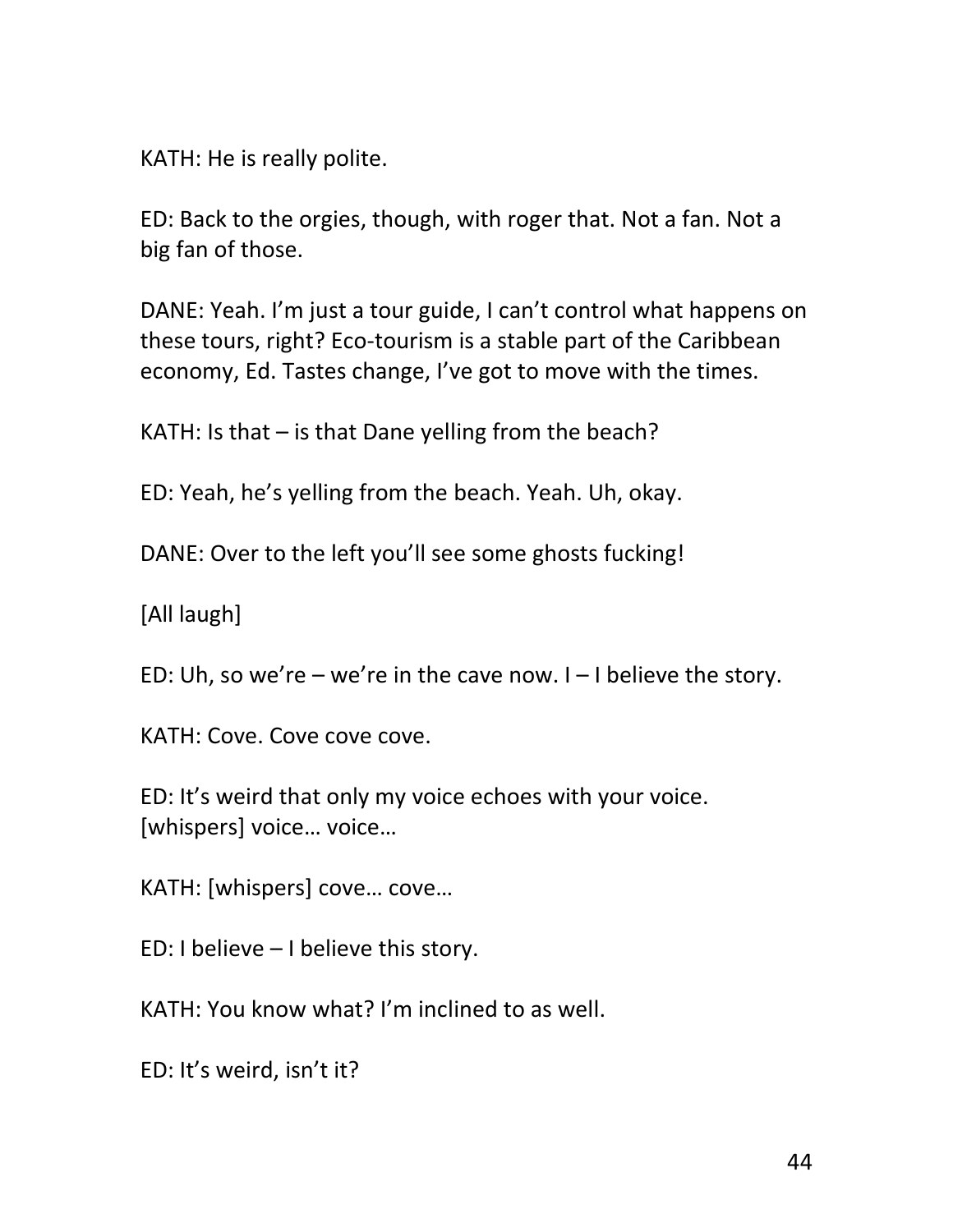KATH: Even though we don't have like tangible proof, I – there's something about this story being passed down through generations that's made me go, 'oh god, well perhaps it is true.'

ED: I think that's part of it, is we can't really, um, analyse Dane's story because he's been told it and the story's come down from so long ago.

KATH: Yeah.

ED: It feels like it's  $-$  it's not our place to, um, tear it apart.

KATH: I think that's it. Yeah, I think that's it. It's like, 'oh, this is – yeah. Come from a – from way back when.' And it's not for us now in 2021 to be like, 'actually I think this is nonsense.'

ED: Bullshit.

KATH: Yeah.

ED: Bullshit. It's really quite rude to do that.

ED: What are you on about?

DANE: Guys? Do want to hear how scary it is?

ED: Oh. Yes.

KATH: Yeah.

DANE: Uh, in – on the  $18<sup>th</sup>$  of January 1981, years after my parents, both Joan and John Baptiste, had immigrated to the UK, uh, and moved to Lewisham. There's a place in Lewisham called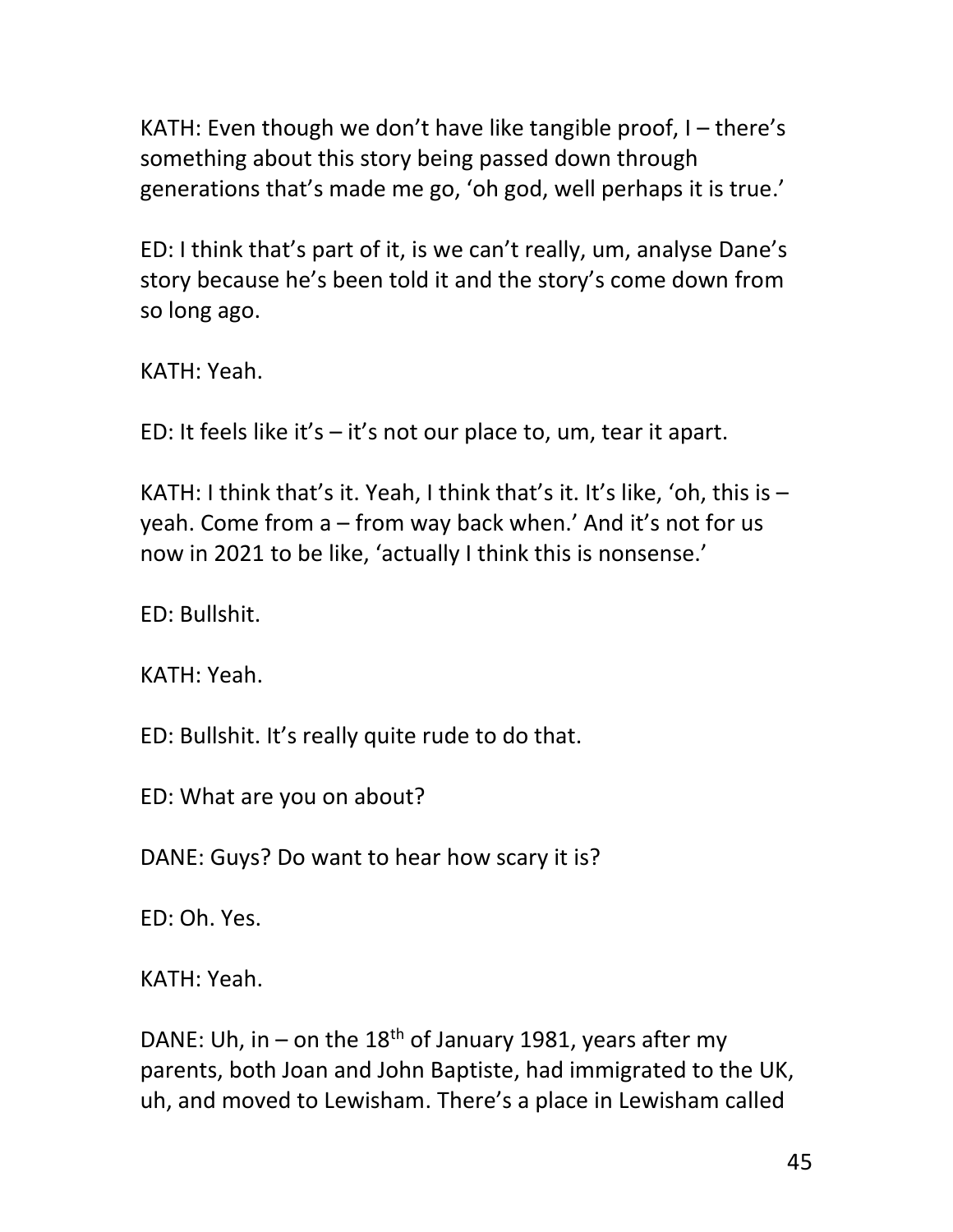New Cross. And on the 18<sup>th</sup> of January 1981, there was a fire that killed 13 young black people between the ages of 14 and 22. Nine months later, Dane John Baptiste was born in a British hospital.

ED: God, his voice carries, doesn't it?

DANE: Looking for revenge!

[All laugh]

KATH: Didn't see that ending. Didn't see that ending coming then.

ED: No.

DANE: That's it. So from the flames a new born John Baptiste has arisen. And you'll notice I always leave gigs before the sun rises.

KATH: Oh no.

ED: I've actually noticed that.

KATH: Oh no.

DANE: [evil laugh] [static] Over.

[All laugh]

ED: Yeah. Yes. Um –

KATH: Oh, why'd he wait until we were in the cove to tell us that? Is he going to open the hell portal? God.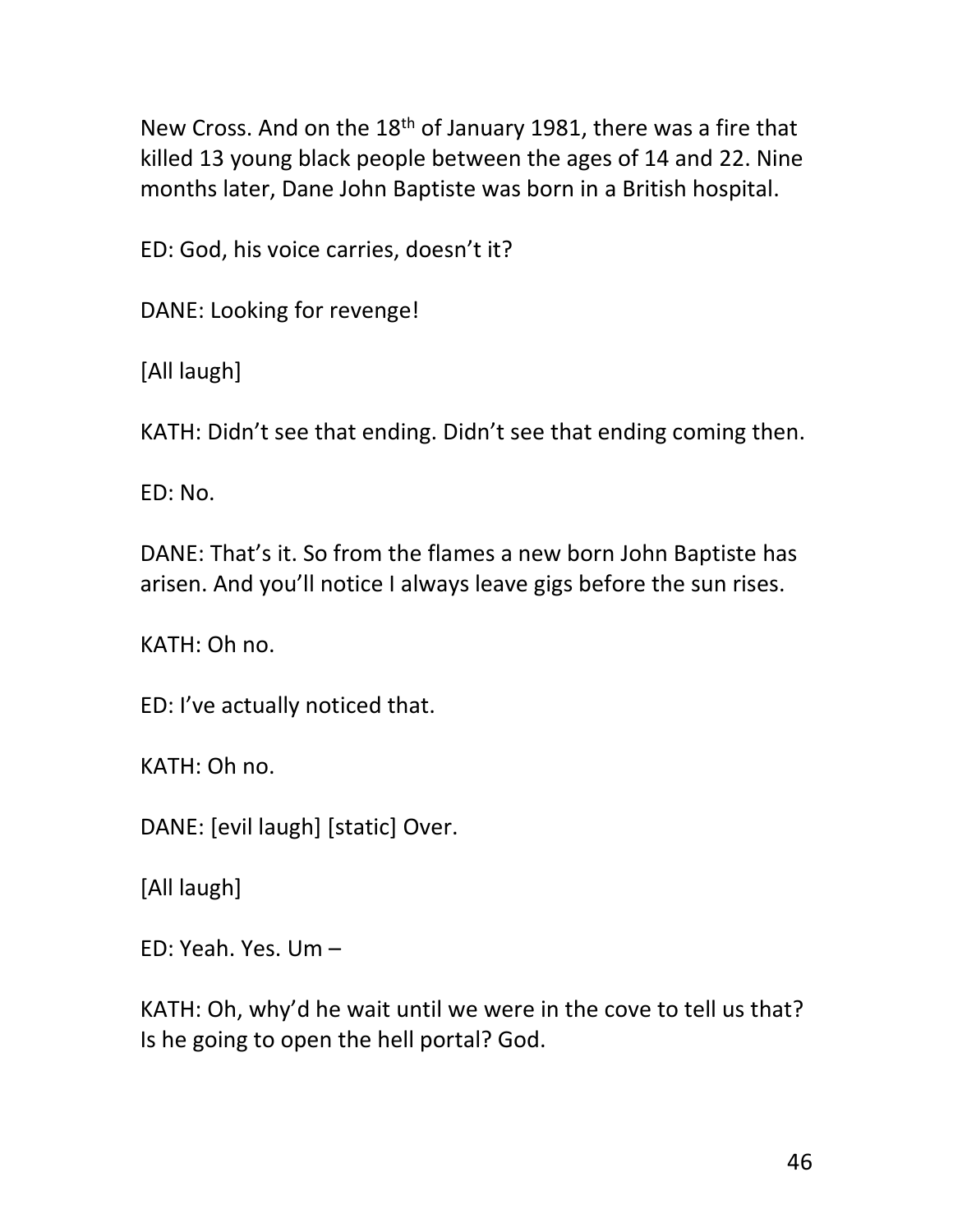ED: That's, uh, that's sold to me. Because also I don't really particularly want to, uh, die in the next couple of days. So I 100% believe him.

KATH: No. Yeah, I believe him too.

ED: Also look at that guy over there in the cove.

KATH: Oh yeah.

ED: Hello?

[Low growling]

KATH: Rude.

DANE: [static] Guys. Are you guys okay in there? [static] Over.

ED: Yeah, there's  $a$  – just a lad with some horns, uh, staring at us. Over. [static]

[Low growling]

DANE: Is he tall? [static] Over.

KATH: I'd – yeah. [static] Yeah, he's pretty tall. Pretty tall.

ED: Medium height. Quite strong. He lifts.

DANE: Medium – wait, did you say medium height? Did you say medium height?

ED: I said medium height.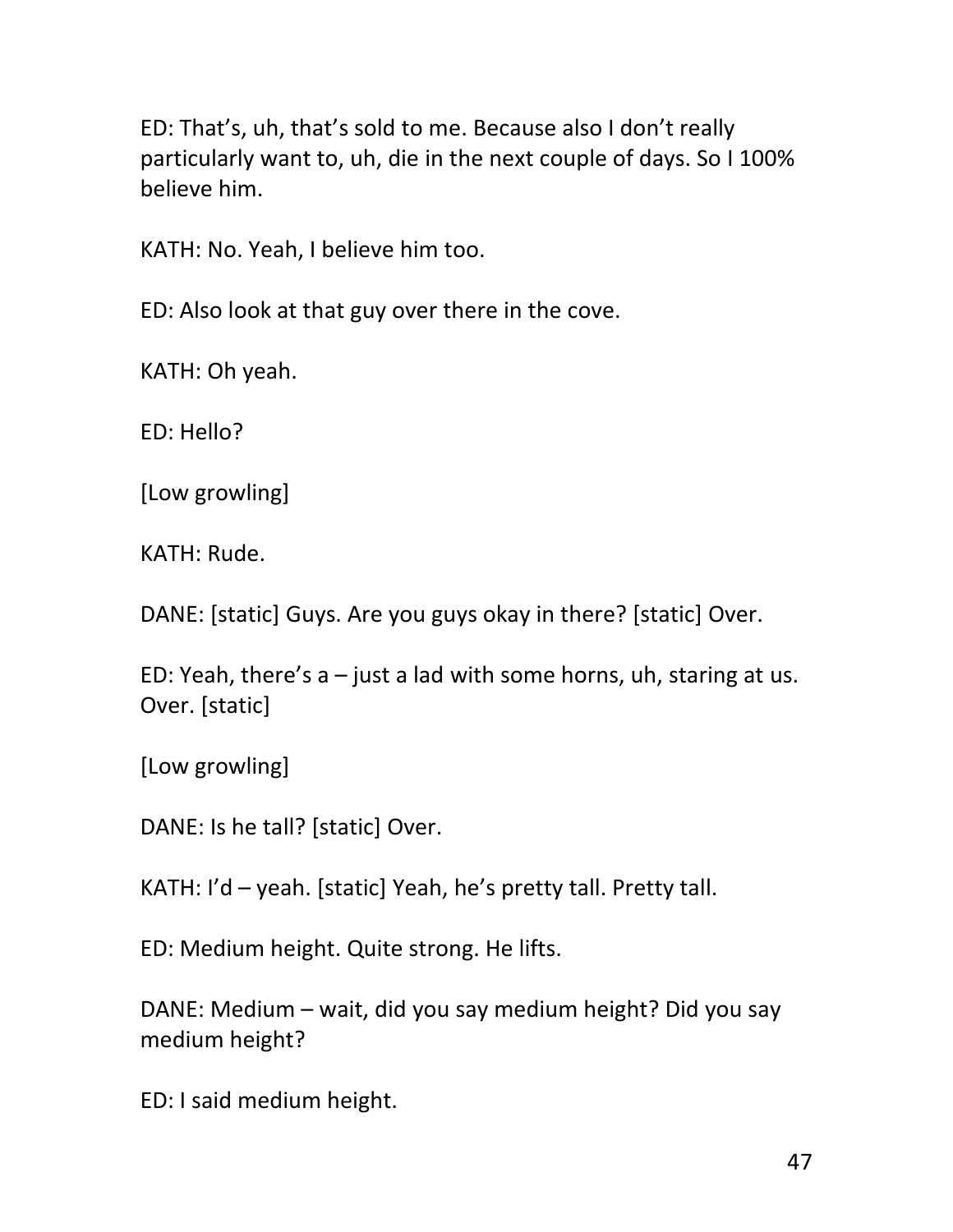DANE: Get out of there now, guys. Get out of there now!

KATH: Okay okay okay.

[Gasping, footsteps running]

ED: Ugh, sorry, I spit when I run. Uh, we believe you, Dane.

KATH: Okay, yeah. I believe it.

ED: Yeah.

KATH: I believe it. It's part of  $-$ 

ED: It's part of Spooktown lore.

KATH: We're twinned with Spooktown and it's part of the lore.

ED: Welcome to Spooktown, Dane. Or the twinned island of Carriacou to Spooktown.

KATH: Yeah. Also can you – can we do some tours in Spooktown?

ED: I'd fucking love that.

DANE: I believe we need to get out of this cove.

KATH: Okay.

ED: Thank you so much for telling us that story.

KATH: Yeah. Loved it.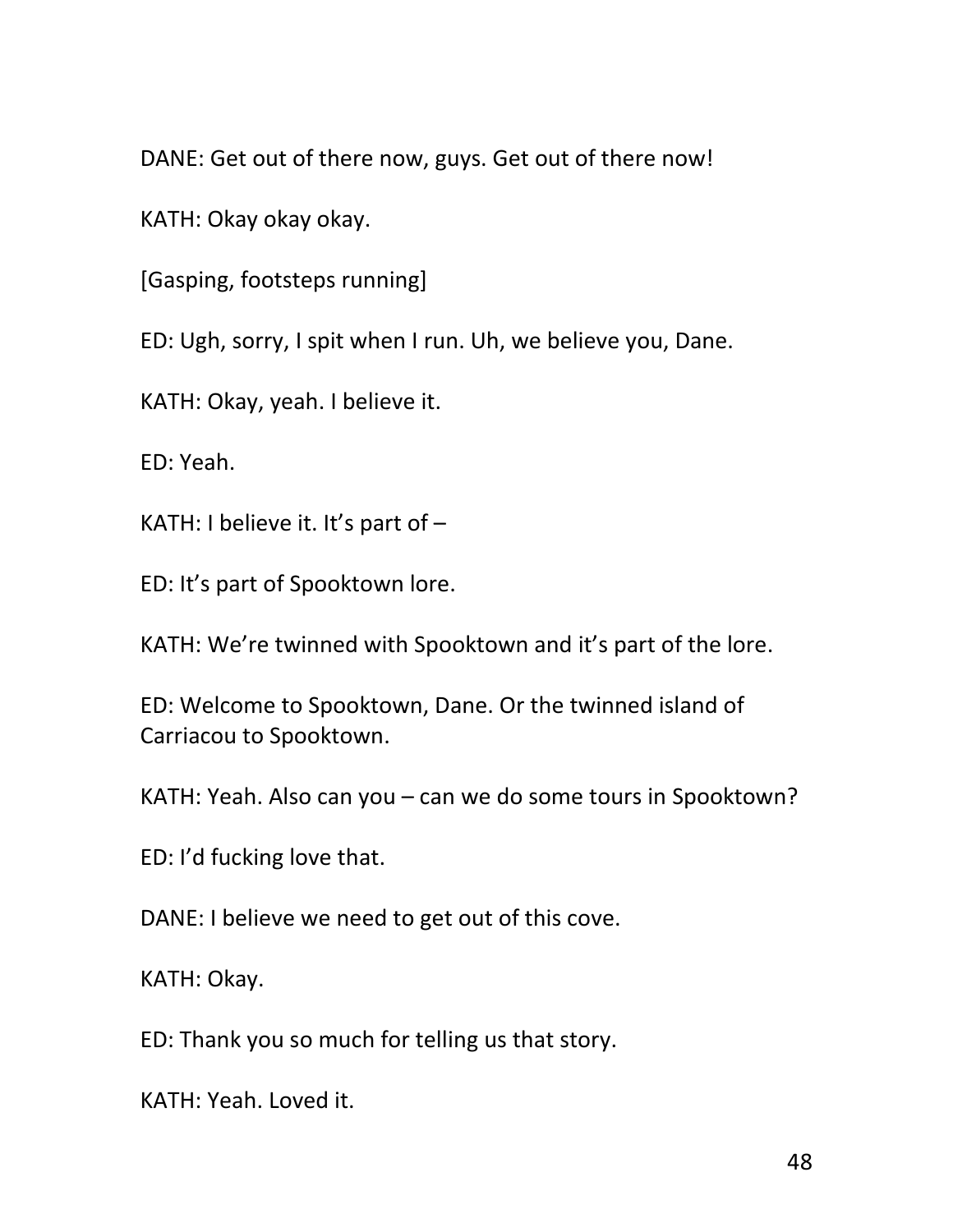ED: Loved it. Big fan.

DANE: Thank you for listening. And thank you for understanding. Because every day I am afraid that a member of my family will arise from the ashes to take revenge.

ED: Yes. Yes.

DANE: And then I will be returned to the embrace of the devil.

KATH: It's quite a loaded, uh, thing to feel every day. So thanks for sharing.

ED: Yeah. Yeah. You must have IBS, man. That's terrible.

KATH: Yeah.

DANE: It's – yeah, I mean it's pretty bad.

KATH: Yeah, no wonder you like shit – shit when you're nervous. That would do that to anyone.

DANE: Yeah, it's pretty bad. Also I just feel like – I don't know, there's a spider in there somehow. It's mad. I don't know what it is. But I'll keep shitting, Kath.

KATH: Okay.

ED: Perfect.

KATH: You keep doing that.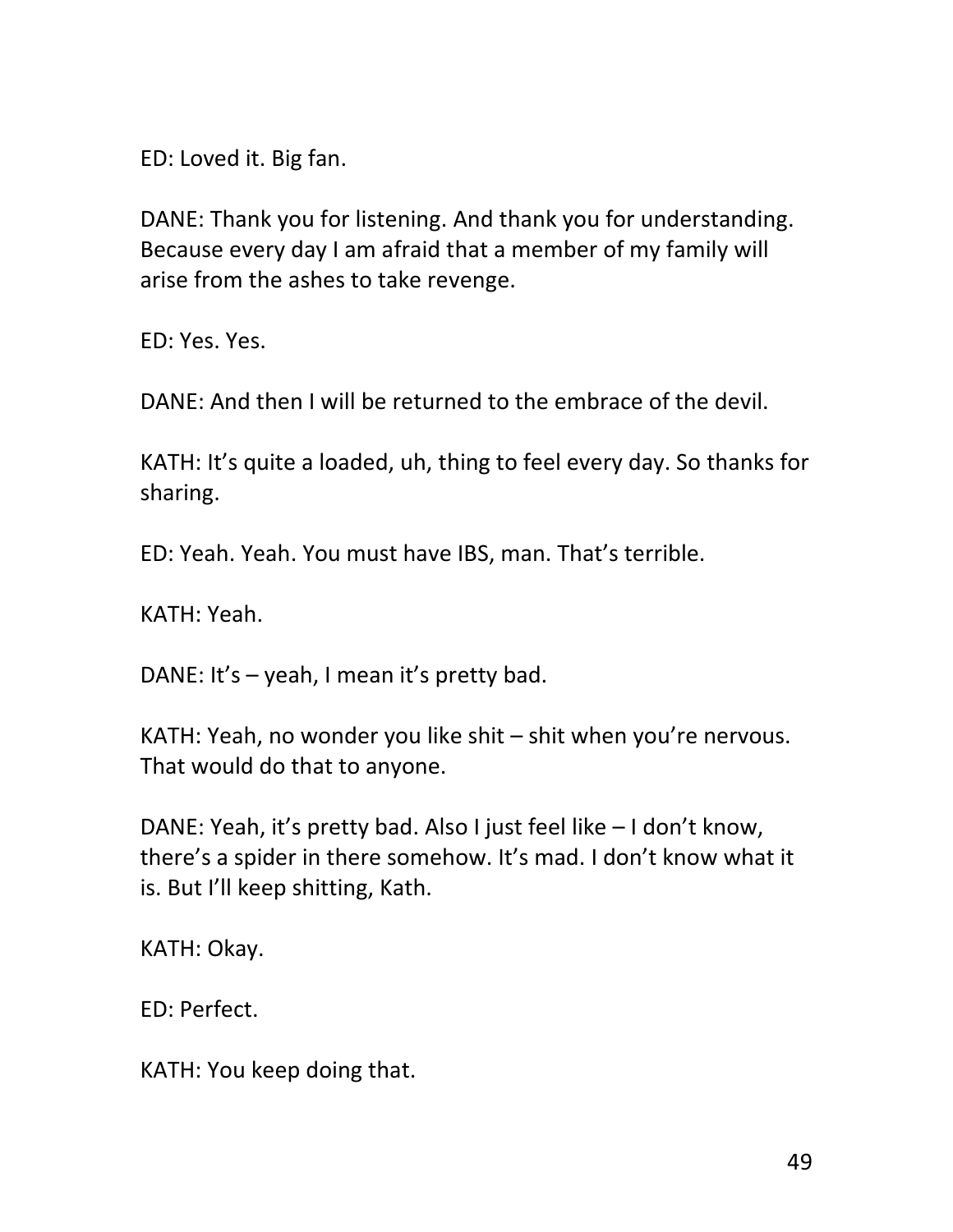DANE: As long as I can. And as long as whatever allows me to sleep at night without a gangbang of ghosts ejaculating onto my face.

ED: And on that note –

[All laugh]

KATH: Sweet dreams.

ED: Sweet dreams. We're going to have one walk around Carriacou. And then we're going to  $-$  we're going to drive back. So thank you so much for having us and we will – we'll see you soon.

DANE: Thank you and drive safe, guys.

ED: Thank you so much.

DANE: Drive safe.

KATH: Thanks.

ED: Bye.

KATH: Bye.

[Spooky music]

[Waves crashing, seagulls]

ED: That was nice, eh?

KATH: Real nice.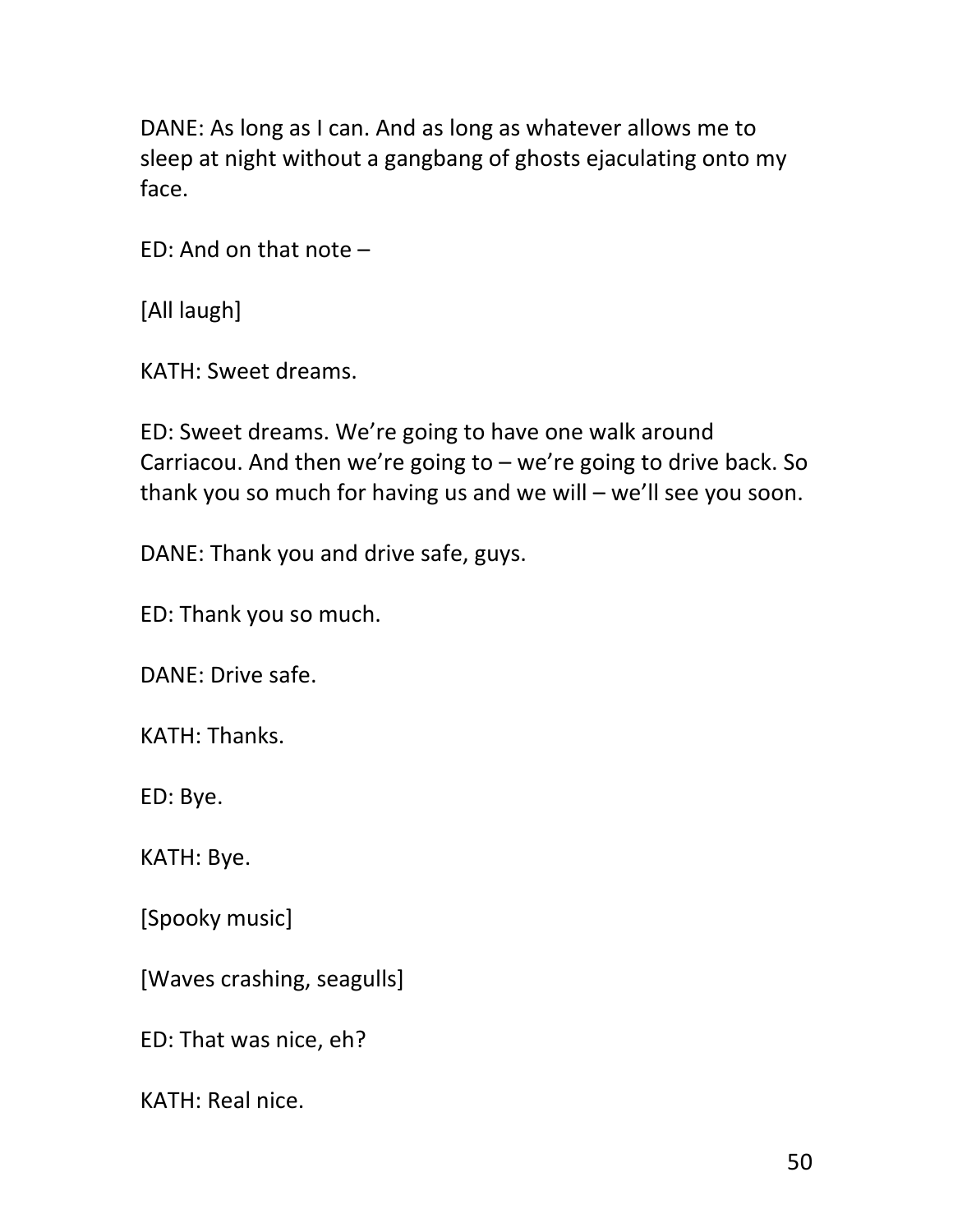ED: That was a nice one.

KATH: Hm. Very very nice.

ED: I'm going to write, 'nice' on my thumb and then stick my thumb up. Nice.

KATH: Thumb. Thumb nice.

ED: Thumbs-up nice.

KATH: That was thumb nice.

ED: Yeah, thumb nice.

KATH: What are you up to now?

ED: Oh, um, Neil Buchanan's DMed me on Instagram.

KATH: Oh wow.

ED: To let me know that – you know the head from 'Art Attack'?

KATH: Yeah.

ED: They just found that.

KATH: The clay lad?

ED: The clay lad. They found – they just found that. That's not like a puppet. He's like – he's like, 'that's a clay head.' And whenever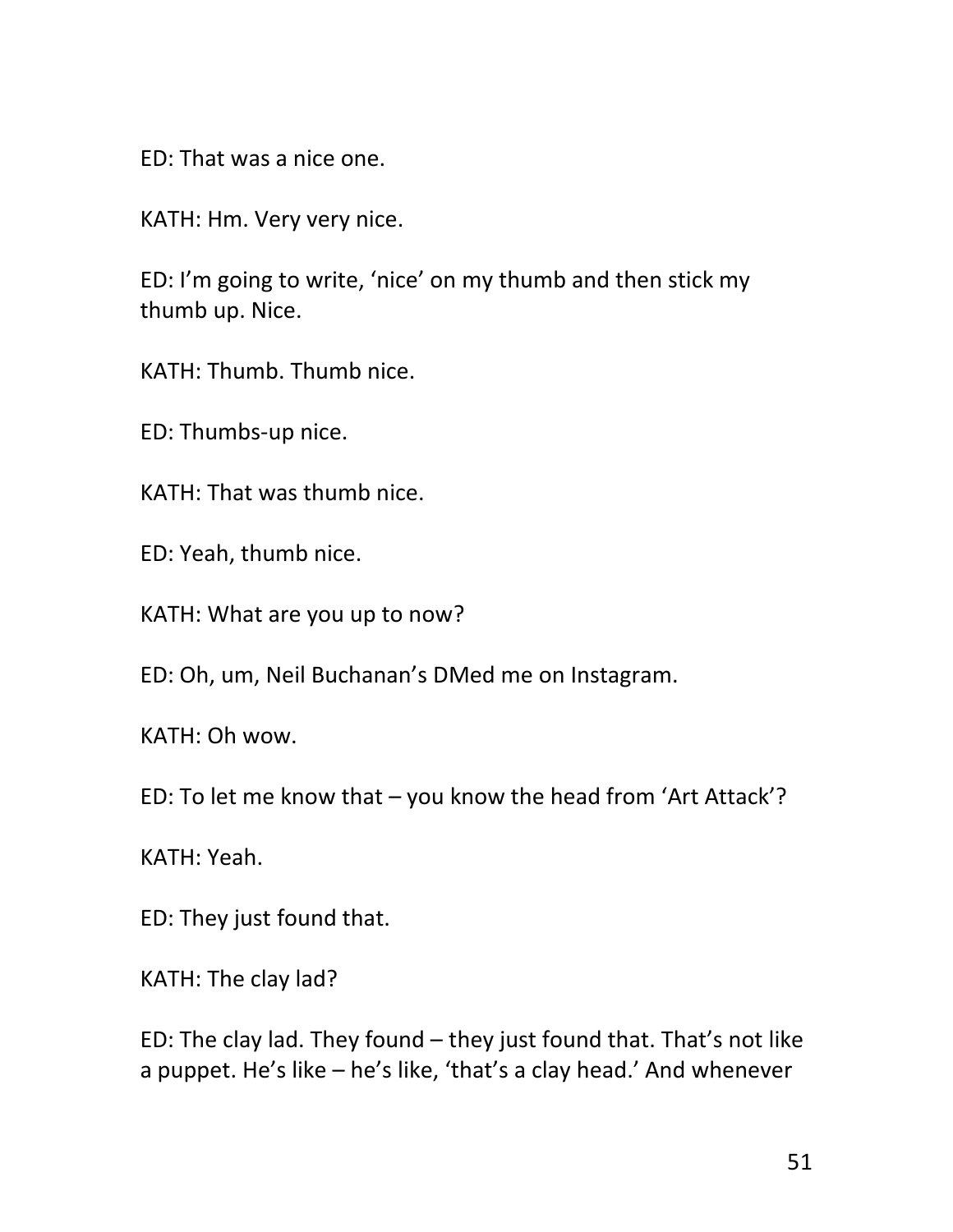the cameras started rolling, it would just be like 'wow! Bloody hell, I can't believe the art here!'

KATH: Oh my god. What a scene stealer as well, bloody hell.

ED: Neil would be like, 'you can't like – this is just terrifying.' If you listen closely to some of the 'Art Attacks', Neil Buchanan's just screaming. But quite far away.

KATH: Oh god, is that why there's – they do the big 'Art Attacks' from so far away? Like so the camera has to pull out?

ED: Yeah yeah yeah yeah.

KATH: Because he's just screaming.

ED: Yeah. and it's – it's called 'Art Attack' because he's saying – the clay head, he's going, 'this is art. Attack!'

KATH: Yeah.

ED: 'It shouldn't be talking. We must attack him.'

KATH: Shit.

ED: I mean this – he says. This is all under the caveat of, 'Neil Buchanan has told me this.'

KATH: Yeah, okay. He seems like a trustworthy fellow.

ED: I've always thought that. So I'm going to whack on a red jumper and go and meet him.